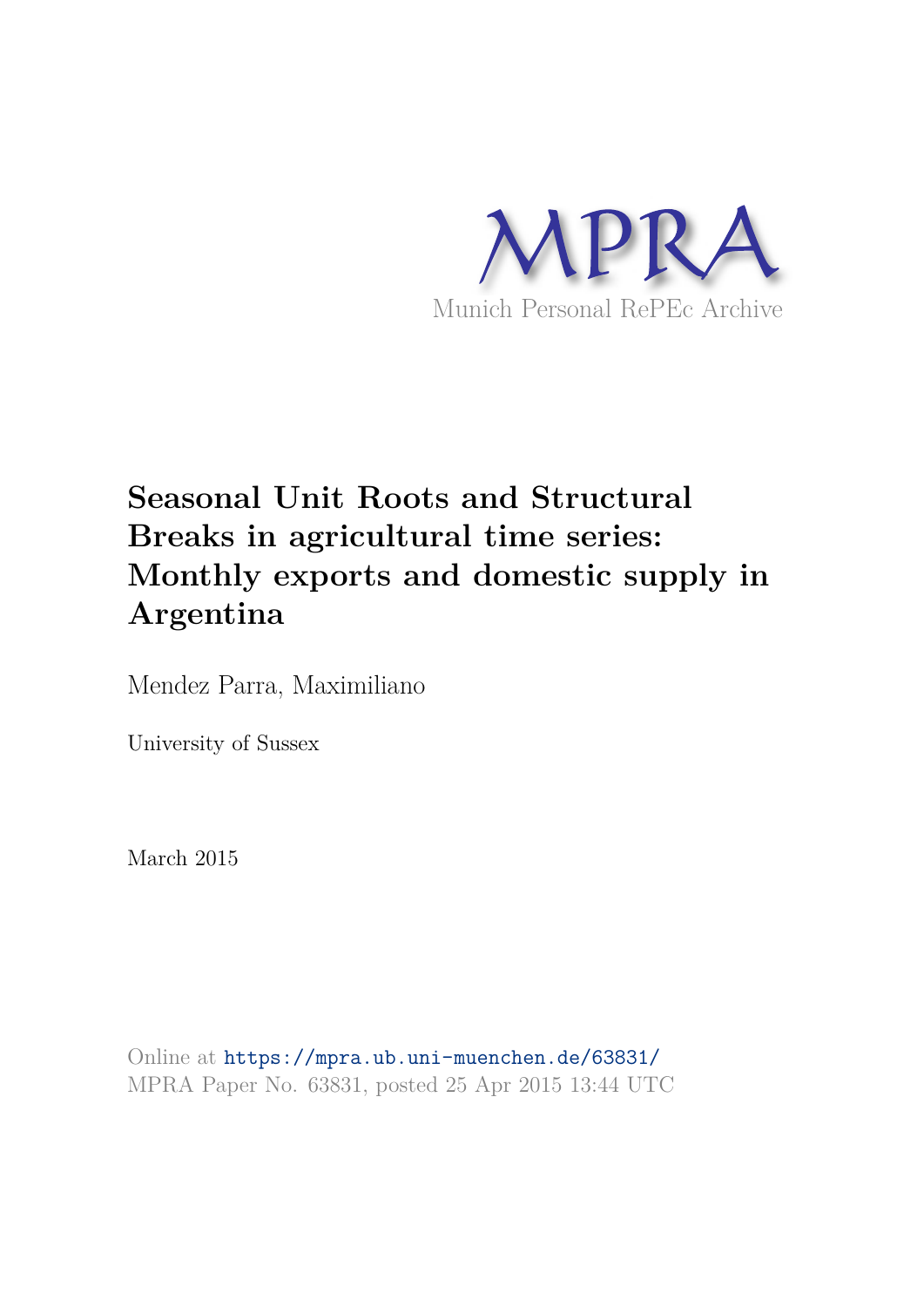# SEASONAL UNIT ROOTS AND STRUCTURAL BREAKS IN AGRICULTURAL TIME SERIES: MONTHLY EXPORTS AND DOMESTIC SUPPLY IN ARGENTINA<sup>1</sup>

Maximiliano Mendez-Parra

# 2015

#### Summary

Monthly time-series data based on agricultural commodities tend to present strong and particular patterns of seasonality. The presence of zero values in some of the seasons is not explained by the absence of reporting but is the result of actual features of agricultural processes. Seasonal unit root tests have never been applied to data that exhibit these characteristics, with a consequent lack of critical values to be used in the inference. Monte Carlo simulations are performed to obtain critical values that can be used for this type of data. In addition, seasonal unit roots under the presence of unknown structural breaks have never been applied to any kind of monthly time series, with the associated absence of critical values to be used in the testing procedure. Monte Carlo simulations are also performed to tabulate these critical values. It is observed that the presence of zero values does not invalidate the critical values available, with or without unknown structural breaks; the values obtained here for the monthly seasonal unit root tests under unknown structural breaks can be used in any other kinds of exercise. A seasonal unit root test with more power is also considered and critical values are obtained to perform the inference. The capability of the seasonal unit root tests to select the right break date is analysed, with some divergent results with respect to previous findings. An application of these techniques on the monthly quantities of exports and domestic supply of three agricultural commodities in Argentina between 1994 and 2008, which observe the patterns of seasonality described, is presented. Although, some evidence of stochastic seasonality has been found in some of these series, in general a deterministic approach can adequately describe their seasonality.

 $\overline{a}$ 

 $<sup>1</sup>$  A longer version of this paper can be found in Mendez Parra, Maximiliano "*Futures prices*,</sup> trade and domestic supply of agricultural commodities." Doctoral Dissertation (2015), University of Sussex.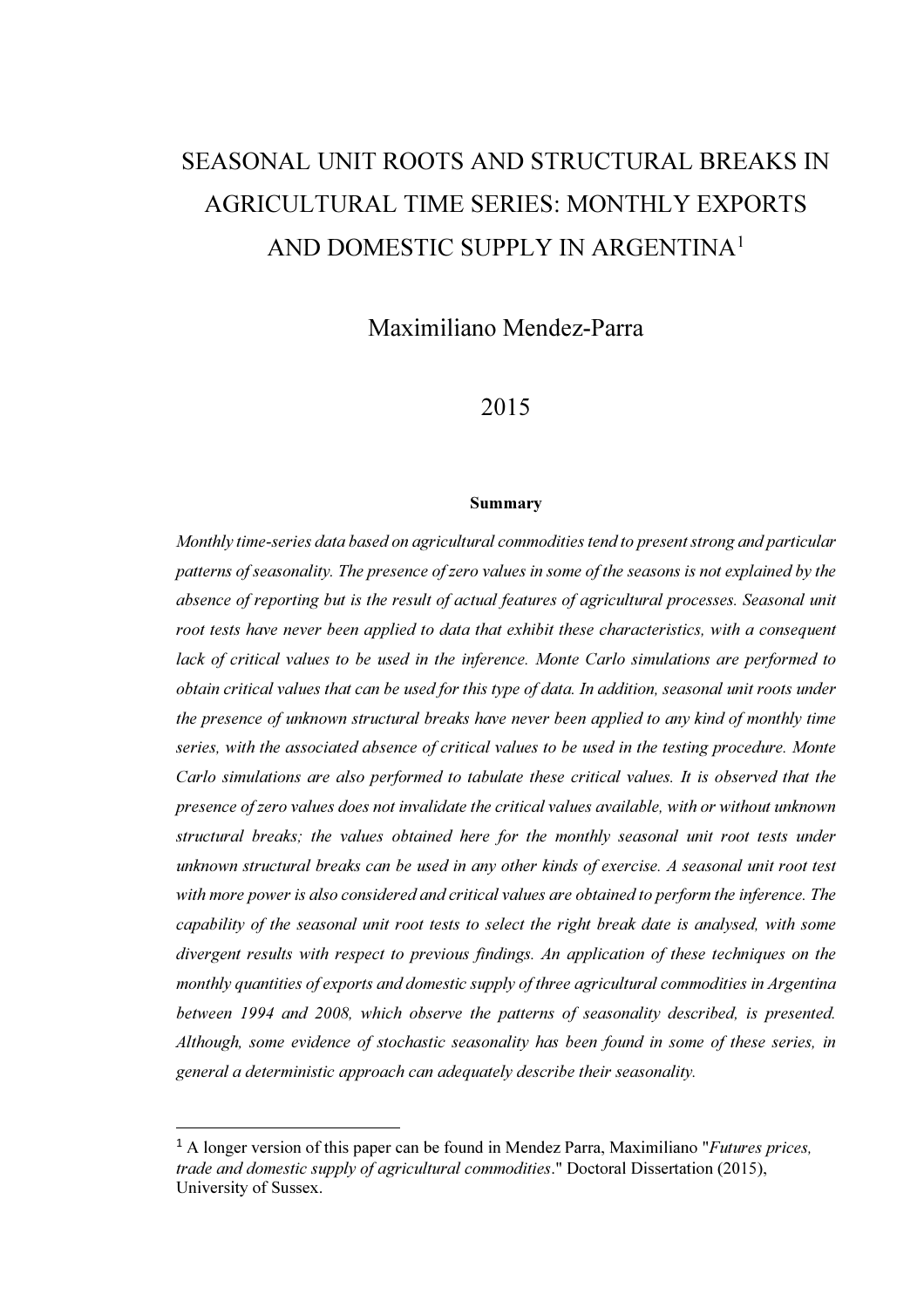### INTRODUCTION

Seasonality is a distinctive feature of many economic time series. In some cases, seasonal patterns may be responsible for the explanation of an important part of the variation observed in the series. The factors that generate seasonality are diverse. Weather, climate, institutional arrangements, and even the culture could affect the moment at which certain activities are performed. Specifically in the case of time series associated to agricultural processes, given its exposure to the climate cycle and in addition to other factors, they tend to present important seasonal patterns associated with specific moments such as the implantation and the harvest.

The econometric treatment applied to series that exhibit seasonality depends on the nature of that seasonality. If the seasonality is deterministic, in the sense that its pattern can be predicted and is stable over time, there are direct approaches that could be used to adjust, control or model the effect of seasonality in the variable of interest. The introduction of dummy variables to capture the incidence of each of the seasons is the general approach used either to model seasonality or to remove their effect in the series.

However, the analysis becomes more complex when stochastic elements are considered and they affect permanently the seasonal pattern. Although, stochastic elements whose properties do not violate the assumptions behind the estimation methods would not present particular problems, if these stochastic elements, given their nature, have a cumulative effect on the series, they could complicate the estimation and the inference. These permanent effects may introduce additional unit roots to the one that might be seen at the zero frequency, indicating the presence of a stochastic trend. The application of a difference operator (to remove the stochastic trend) and estimate the model in their differences, would not solve the issue as it is expected that there would be more than one unit root (one for each season).

Moreover, even in the case where this procedure may fix the issues related to the estimation, the procedure implies the waste of relevant information about the long-run relationship between the variables and the change in the nature of the problem under study. If the model is trying to capture the presumably stable relationship between two variables, the estimation of the model in differences reflects how changes in one variable affects changes in the other, which is a short-run response rather than the long-run relationship hypothesized.

These aspects were addressed, in the context of stochastic trends, with the developments of integration and cointegration. The Engle and Granger (1987) cointegration approach considers that if two (or more) series are integrated of the same order, there may exist a linear combination of the series integrated from a lower order. In that case, even though the series may contain stochastic trends (i.e., be non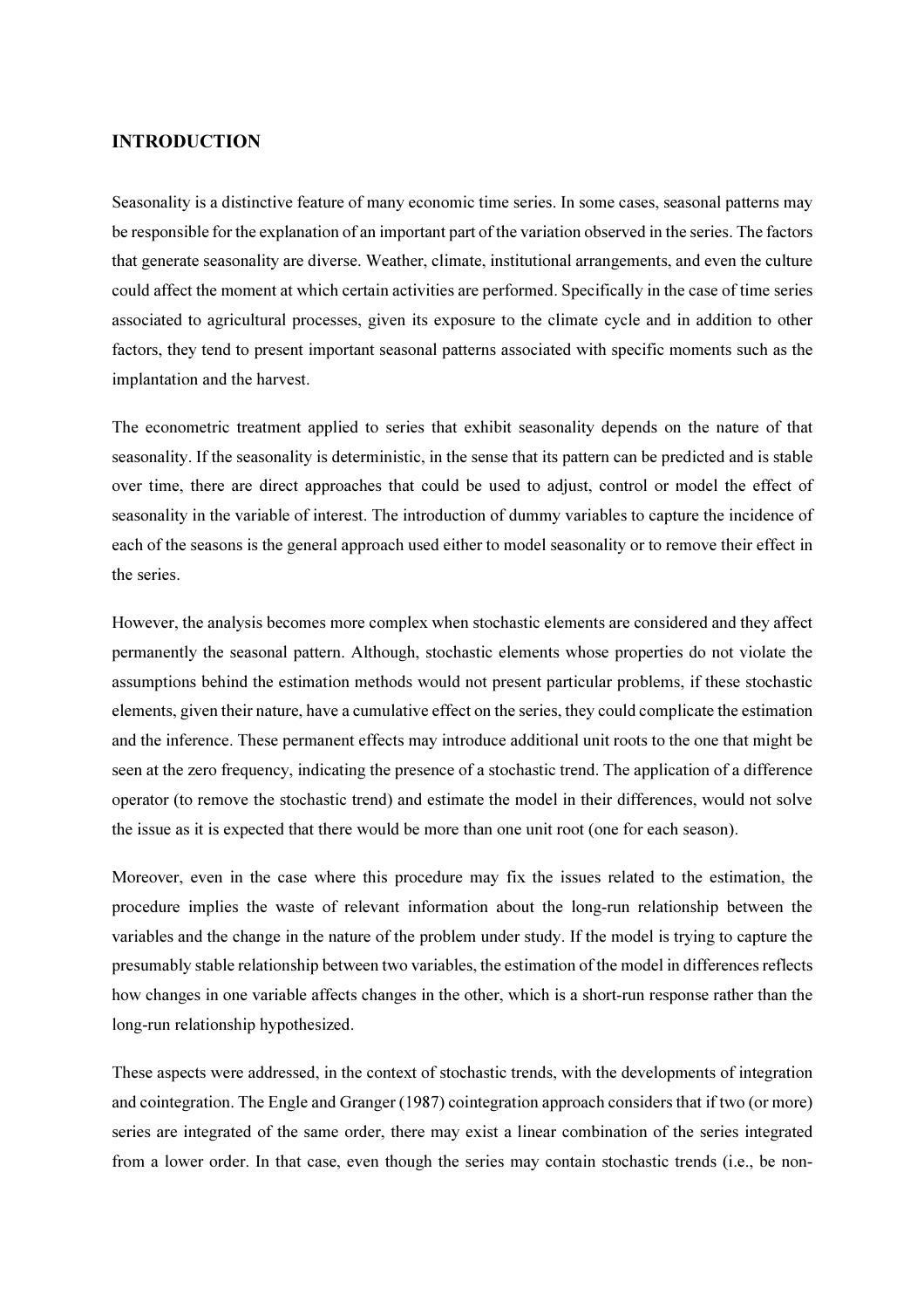stationary), they will move closer together over time such that a linear combination of them will be stationary. Therefore, it is possible to estimate a single equation model even if the two series are not stationary (i.e., both containing a unit root) and the residuals of that estimation are integrated of order zero or free of unit roots. This implies that, as long as the cointegration assumption can be sustained, the estimation of that model will provide consistent estimates and the inferences offered will be statistically valid.

In order to meet the necessary conditions for cointegration, a test for the presence of unit roots in the series under study must be undertaken. The Dickey and Fuller (1979) test, or its parameterized version including lagged values of the autoregressive process of the variable, the Augmented Dickey-Fuller (ADF) test, may do the work. The distribution of the statistic of this test is not standard and special critical values are used for inferential purposes.

If these seasonal patterns are stable or repetitive over time, dummy-style deterministic approaches can be attempted to describe its behaviour. In this case, the standard ADF test for the presence of stochastic trends remains valid. However, if the innovations have persistent effects that reshape or introduce a new seasonal pattern, the use of deterministic approaches that do not consider the presence of these seasonal unit roots will result in inappropriate adjustments. Given that changes in technology or in the institutional frameworks, although one-off events, may take time to be widely implemented, the possibility that agricultural products present stochastic elements in the seasons cannot be excluded.

This suggests that unit roots may be present in the long run (or at the zero frequency) and/or in each of the seasons. Therefore, any potential cointegration relationship might occur at seasonal cycles as well as in the zero frequency. If seasonal roots are present and the cointegration relationship is thought to be a long run one (only at the zero frequency), the relationship between the two series might give inconsistent estimates. Therefore, it is important to test for the presence of seasonal unit roots before applying the appropriate cointegration technique.

Hylleberg et al (1990) (HEGY) developed a technique for testing unit roots at different frequencies. Their technique clearly distinguishes between long run roots (or standard unit roots) and seasonal roots at different cycles (semi-annual, bi-monthly, etc.). Initially applied to quarterly data, their technique can be extended easily to monthly data.

The applications of this technique have dealt primarily with indexes (production indexes) or some types of aggregated data (GDP, investment, etc.). In general, this type of data, by construction, is always positive or contains only non-zero values. The possibility that in one of the seasons the series could contain observations with a value of zero is not considered by construction. However, several agricultural series exhibit a strong seasonal pattern where in some of the seasons the series adopt a value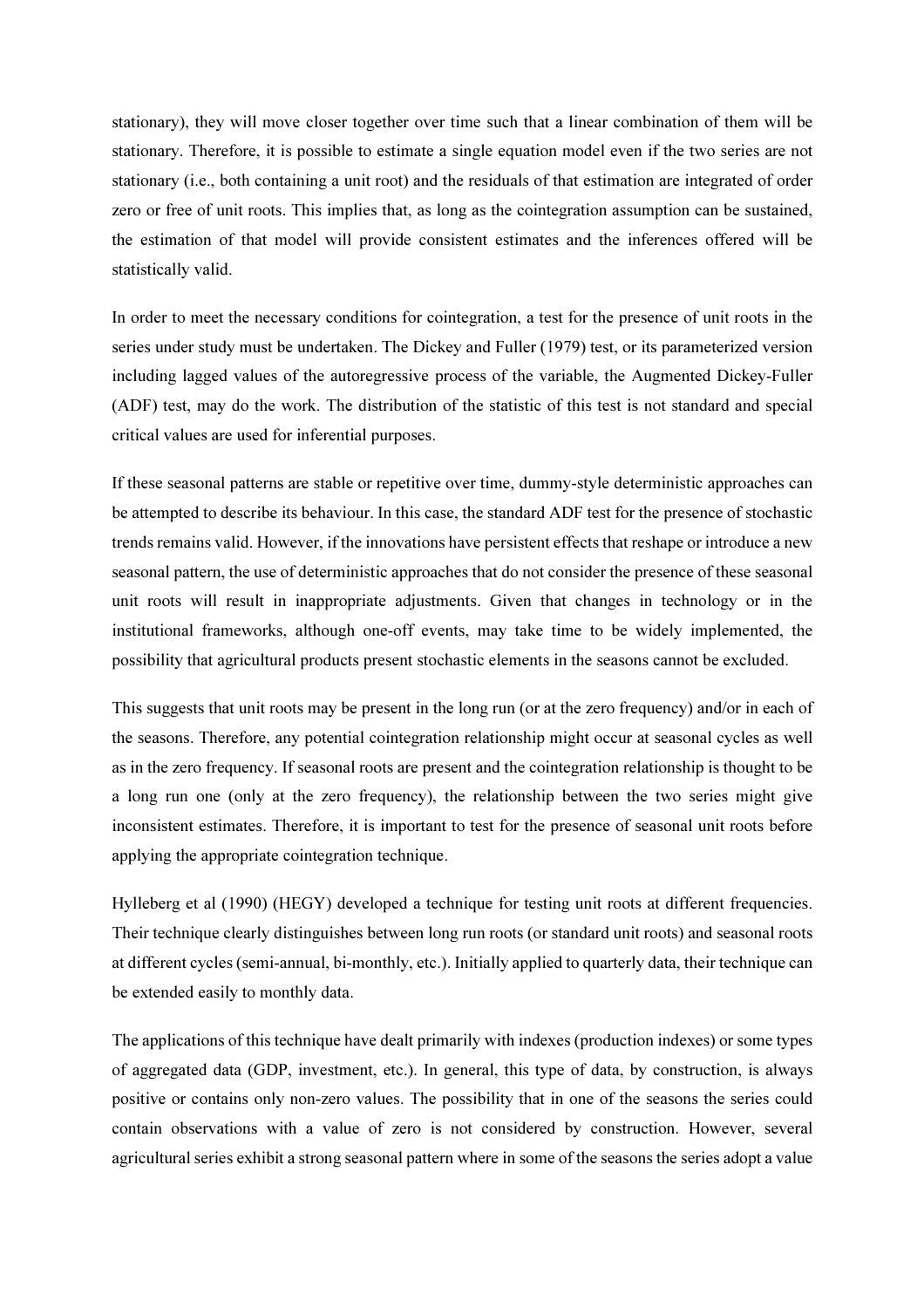of zero. This is typical in agricultural annual crops where the harvest seasons are determined clearly by climate, although weather may introduce some noise, and where a sequence of positive observations is followed cyclically by a sequence with zero values. Whilst this fact does not invalidate *per se* the HEGY test, the presence of zero values affects the data generation processes (DGP) underlying the test and the critical values used for making the inference. One of the objectives of this paper is to apply the HEGY technique to this type of data and analyse its implications for the testing procedure.

On the other hand, as in the popular Dickey-Fuller test for unit roots, where the statistic of interest follows no conventional probability distribution, in the HEGY approach the set of statistics for testing seasonal unit roots requires the tabulation of special critical values. While the literature has found sets of critical values for quarterly and monthly data, it is necessary to find out whether those critical values are affected by the fact that the series could contain zero values. Therefore, in this paper, we have also tabulated critical values for testing monthly unit roots when zeros are present in the series using Monte Carlo techniques.

In addition, Perron (1989) has found that the standard unit root tests could lack power if the series contain a structural break. In this case, the structural break could be disguising an otherwise stationary process as a non-stationary one. This also applies when testing for seasonal unit roots. In the presence of breaks, the HEGY approach will indicate too many unit roots when the process could be stationary. Developing countries, such as Argentina, are generally subject to severe and sudden institutional and legal changes that can introduce modifications in the way and time commodities are traded. Therefore, it is also relevant to consider the possibility of breaks in the series when testing for unit roots.

When the date of the break is known beforehand and can be identified, the correction of the unit root tests is relatively straightforward. It is possible and likely, however, not to know where the break is located. In that case, the date of the break must also be estimated. As in the non-seasonal case, critical values are non-standard and differ from those used when no structural breaks are assumed. In this paper, we have also tabulated critical values for monthly data that are not available even for more general data generation processes, when the data generation process contains breaks and the series is allowed to take zero values.

Testing for unit roots using the HEGY approach when unknown breaks are present entails fitting a model with several parameters. When series are too short, this may generate some power problems given the number of parameters to be estimated with a limited length of data. Therefore, in this paper, we have also considered the possibility of testing for seasonal unit roots using a single dichotomous variable to capture the break. This increases the power of the tests by decreasing the number of parameters to be estimated, but it does not allow for breaks being present in seasons. If the nature of the breaks is assumed to be affecting the level of the series rather than the seasonal pattern, the procedure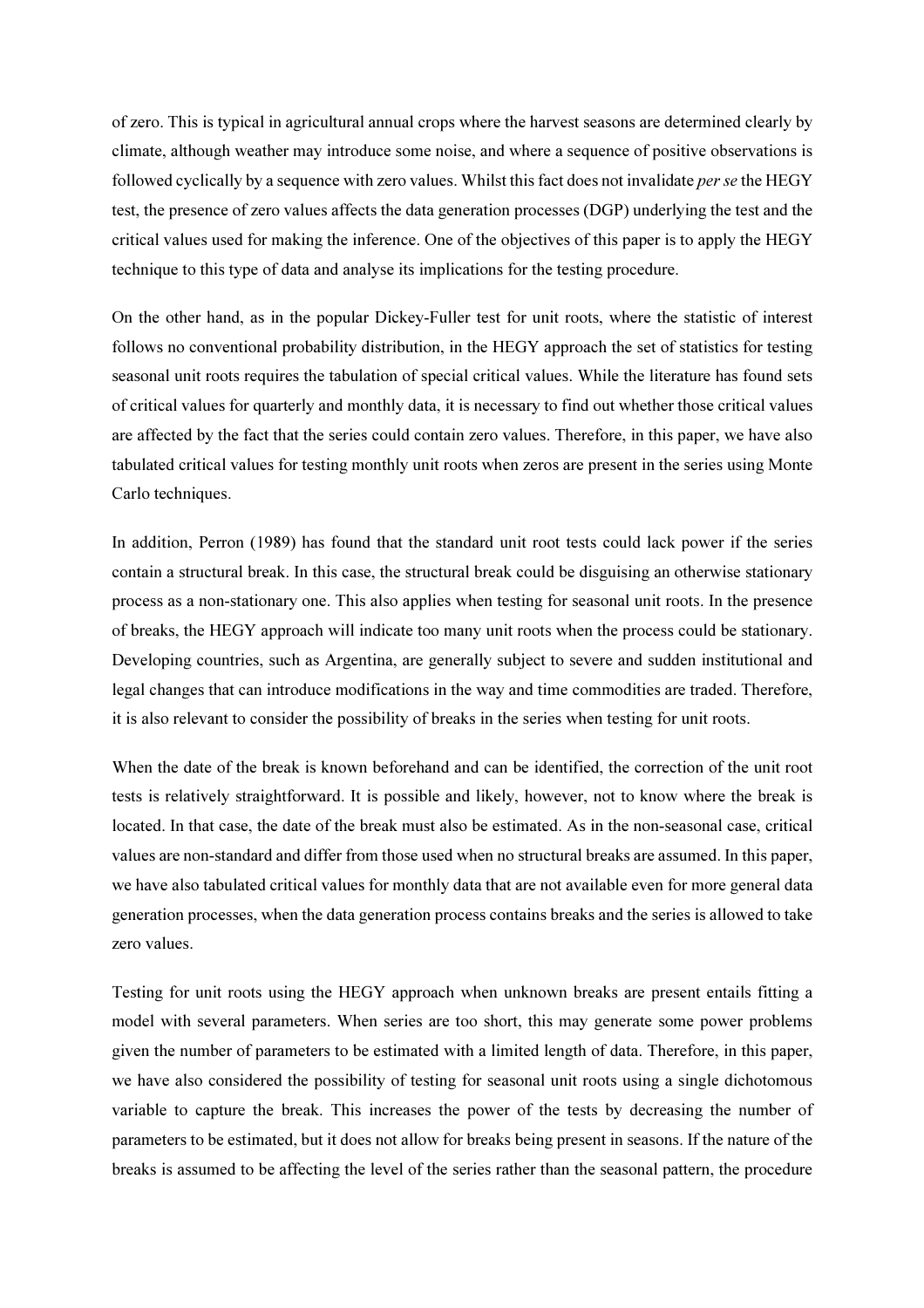can be applied without loss of generality. However, in this case, rather than considering the possibility of a structural break affecting the seasonal pattern, we are considering a break affecting the trend or the zero frequency. Appropriate critical values, given the presence of zero values in the variables, have also been tabulated for this procedure.

Some authors, such as Harvey, Leybourne and Newbold (2002) have found that in quarterly data when the size of the break is very large, the procedure to identify the time of the break in the HEGY approach tends to misplace the time of break with respect to the true time. Because of this, the HEGY approach could suffer from test size problems if the time of the break is not corrected. This paper also tries to verify this problem using monthly data when zeroes are allowed for in the series, either in the full model for identification of seasonal unit roots under the presence of breaks, or in the simplified model using a single dummy variable.

As an illustration of these techniques, we have applied an intensive analysis on the seasonality of six series of monthly exports and monthly domestic supply of three annual crops (soybeans, maize and wheat) in Argentina between 1994 and 2008. First, an inspection on the series through the analysis of the autocorrelation function (ACF) and partial autocorrelation function (PAF) has been performed with the objective of evaluating how these series compare to the theoretical functions for monthly seasonal process. Additionally, a deterministic approach has been applied with the objective of assessing how much of the variation in the series can be explained.

In addition, a HEGY test has been applied on the series with the objective of evaluating the presence of stochastic seasonality. In one of these series, in non-harvest time the series take zeroes in those specific seasons. Additionally, in those series where it was not possible to reject unit roots at the seasonal frequencies, the HEGY approach has been applied allowing for the possibility of structural breaks using the full model and the simplified one, in order to verify if the unit root were spurious or not.

This paper is structured as follows. In the first and second parts, we give a description of the nature of seasonality in agricultural time series and different treatments generally used to address it. In addition, we discuss their problems and then introduce the effects on seasonality of stochastic elements. In the third part, we make a brief presentation of the HEGY approach using monthly data. In the fourth part, we present the critical values for this test when zero values are allowed in the series and we compare them to the critical values already found in the literature. Then, an application on real data is presented to illustrate how to implement the procedure. In the sixth part, a discussion on the procedure for testing seasonal unit roots when the location of structural breaks is unknown is considered, and critical values for both the extended and simplified model are tabulated. Finally, an application of these techniques is considered to ascertain if the unit roots found before are present when structural breaks are also relevant for the series.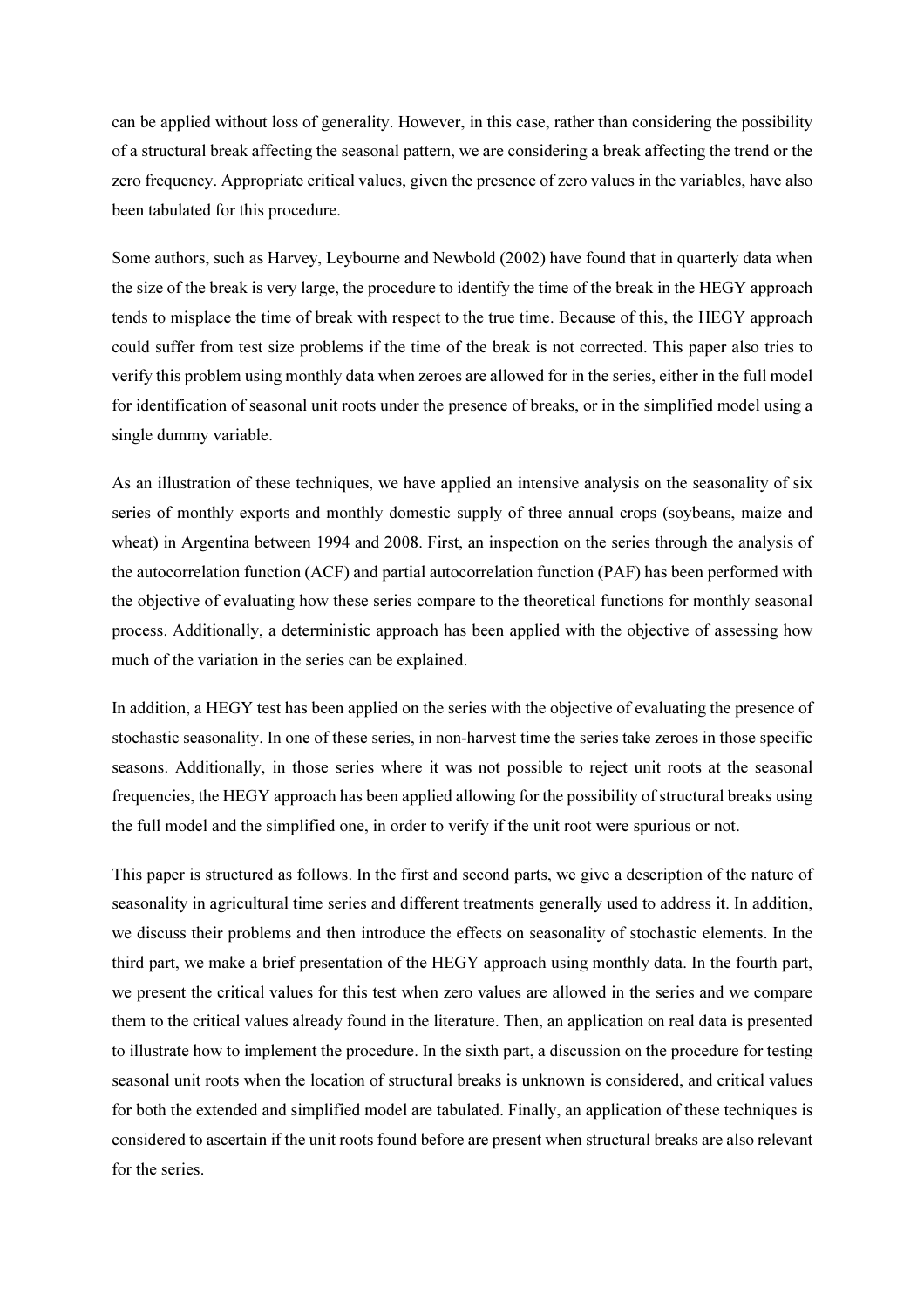# SOME FEATURES OF AGRICULTURAL TIME SERIES AND THEIR **SEASONALITY**

Many economic processes present some form of seasonality. Series associated with tourism, retail, and, in particular, agriculture present clear seasonal patterns, generally associated to weather and climate. Sometimes, the seasonality is of such importance that it can explain by itself alone the complete variance of the series. This implies that forecasts that ignore the seasonal pattern are expected to present higher variance (Enders, 1995), and not provide an accurate representation of the process. The objective of this section is to motivate the discussion of seasonality in agriculture production by highlighting the elements that generate these type of phenomena. The next section will give a theoretical discussion on the deterministic seasonality.

Production of agricultural products, particularly annual crops, presents particularly identifiable moments that are generally located at a known period. It is known that wheat is harvested at the end of spring or the beginning of the summer, and soybeans, for example, are harvested in autumn. This gives seasonal characteristics to agricultural series. However, in agriculture, seasons cannot be clearly defined and several factors may alter their length and time.

The length of seasons depends heavily on latitude, where areas located far from the Equator exhibit more variability in solar radiation, thus amplifying the effect of seasons. Moreover, the existence of a priori stable cyclical climate phenomena that vary according to the area, and vary in duration and occurrence, also introduce distinctive effects on seasons. This is in addition to the other effects on the level and trend of the series. This means that the length of the seasons cannot be universally defined, affecting the time when harvests (and other production activities related to agricultural production) take place.

This characteristically seasonal feature of agricultural production notably affects all related economic activities. Consequently, production, commercialization and the income of producers and their consumption exhibit similar seasonal patterns. Under the assumption that agents prefer smoother patterns of consumption, the presence of seasonality in their incomes presents a problem. If financial instruments are available, it is possible to transfer income between seasons and reduce the seasonal effect in consumption. Nevertheless, if these elements or other economic phenomena (such as inflation) are present, smoothing the consumption pattern may not be possible.

Nevertheless, some instruments exist to reduce or smooth the seasonal pattern in agricultural production and its effects, for example, in the export and domestic supply of a commodity. Storage is notably one of them. The possibility of postponing the supply of a production and avoiding selling at a time when the supply is very high can help to reduce seasonality. This means storing the harvest and selling it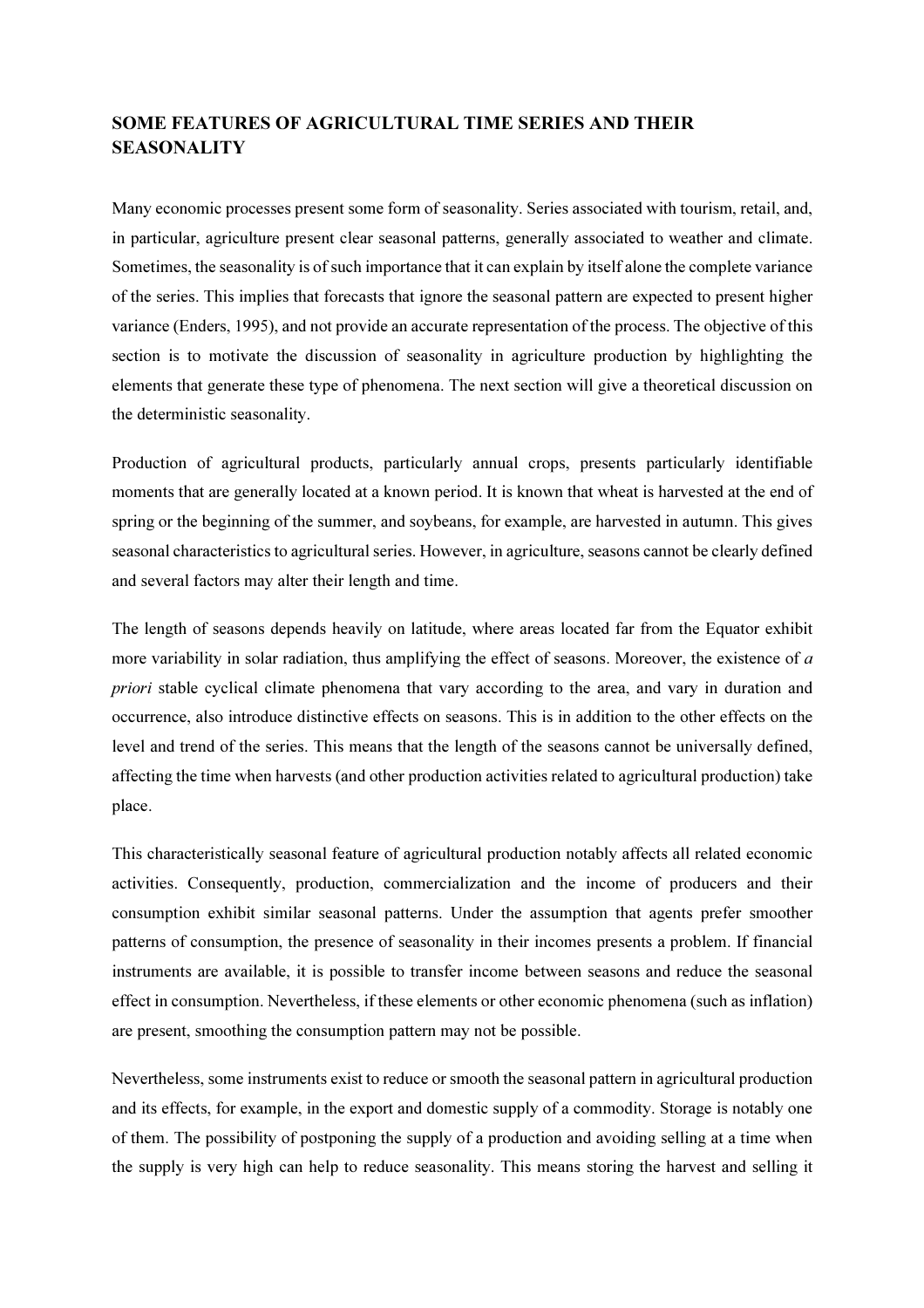when the total supply is lower and prices are higher. Nevertheless, several factors can reduce this capability and the availability of storage.

Storing a commodity postpones an immediate and certain income for an expected higher income in the future. Nevertheless, an agent would often like to bring that future income to the present in order not to alter substantially his current consumption. Moreover, debts originated in the past (to finance the sowing of the current harvest, for example) may require the availability of current proceeds. If financial instruments are available, this can be done relatively easily. The agent can take a loan that will allow him to wait until a more appropriate time for selling its product. However, if standard financial instruments are underdeveloped or absent, a typical feature in developing countries, storage becomes difficult and producers are forced to sell as soon their product is ready.

On the other hand, storage requires a physical place to store the production. Whilst today it is possible to store in large bags that makes building infrastructure (silos) unnecessary, it is still a costly activity. Nevertheless, only a part of the production can be stored and the rest must be sold definitely at the time of harvest. Therefore, storage physical capacity places a limit on the capability of the seasonality reduction of storage.

Moreover, changes in the regulatory, legal and tax frameworks may substantially affect the convenience and availability of storage. Governments needing income or facing problems in the balance of payments may encourage (if not force) the rapid liquidation of stocks. This is particularly present in countries with weak institutional frameworks and/or when taxes on particular commodities generate a large share of Government income or represent an important share of exports. Because of all this, the capability of storage to reduce or dampen the effect of seasonality on exports and the domestic supply may be reduced.

On the other hand, seasonality in production, exports and domestic supply of some commodities is particularly acute. Whilst aggregated series such as consumption or production of industrial goods present seasonality, generally there is always activity in every season. This may not be the case in some agricultural time series where a zero value reflecting, for example, no exports is definitely common. This is probably the most distinctive characteristic of the seasonal pattern in some agricultural time series. This does not imply that observations are missing or they have not been collected. It means that zero is part of the domain of the series. A feature that is not very common in other economic series or that is hidden by temporal aggregation. Therefore, this feature must be taken into account at the time of working with time series in agriculture whatever the purpose of the analysis.

Since seasonality is a distinctive feature of agricultural time series (and other economic series) some approach or procedure must be applied at the time of the analysis. Ignoring seasonality may generate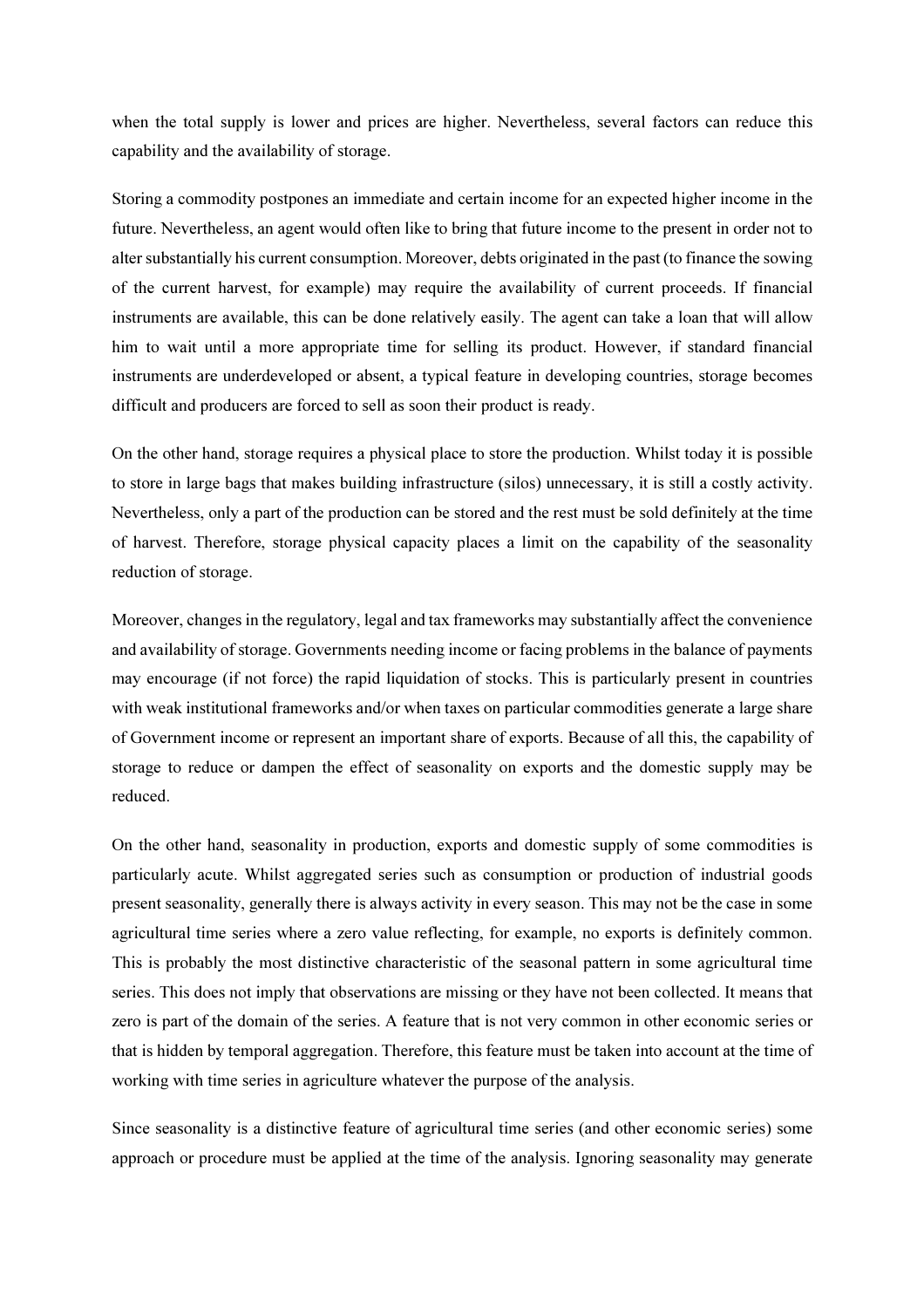different estimation problems and inaccurate forecasts. Enders (2010) highlights that forecasts whose models have ignored seasonality, may have higher variance. In addition, ignoring seasonality implies losing important and relevant information about the economic process under analysis.

The application of filters or other seasonal smoothing procedures, before estimation, have been a common way of treating seasonality. It entails applying some filter that removes the seasonal component and leaves the series only with their trend and/or cyclical and irregular components. The US Census Bureau has developed the X-11 and X-12 methods that have been applied extensively for these purposes.

The first problem that appears with this type of filtering is the assumption that a series can be decomposed in such components as highlighted by Franses (1996). If seasons are not regular, in the sense that weather or other phenomena, including changes in the behaviour of agents, affect the specific time when a recurrent event occurs, the possibility of separating the series into these components is reduced. In this case, seasonal adjustment may remove or hide relevant information on time series that may describe the behaviour of agents.

Additionally, Ghysels (1990) suggests that seasonal adjustment implies important changes in the data generation process. Since seasonal adjustment implies the smoothing of the series, higher persistence and higher first-order autocorrelations are introduced. This implies that, for a given sample size, it may be harder to reject a null of unit-root hypothesis or the power of the unit root tests are reduced.

This implies that whilst seasonal adjustment may be useful for presentational purposes or simple analysis about the tendency of a particular series, its use in the estimation of econometric models, testing and inference is avoided. Therefore, some procedure to consider and account for seasonality is required.

#### Theory of seasonality in time series

As we have seen, implicit in any method of seasonal adjustment is a two-step procedure where first, seasonality is removed, and second, the autoregressive and moving average components are estimated using the Box-Jenkins method. However, as identified by Bell and Hilmer (1984), frequently the seasonal and ARMA coefficients are best identified and estimated at the same time. Consequently, it is convenient to avoid using seasonal adjusted data and use a technique that allows the joint estimation of the seasonal and the non-seasonal components.

In general, it is possible to use the Box-Jenkins method for modelling seasonal data as this does not differ substantially from that of non-seasonal data. The difference introduced by seasonal data of period s is that the seasonal coefficients of the Autocorrelation Function (ACF) and the Partial Autocorrelation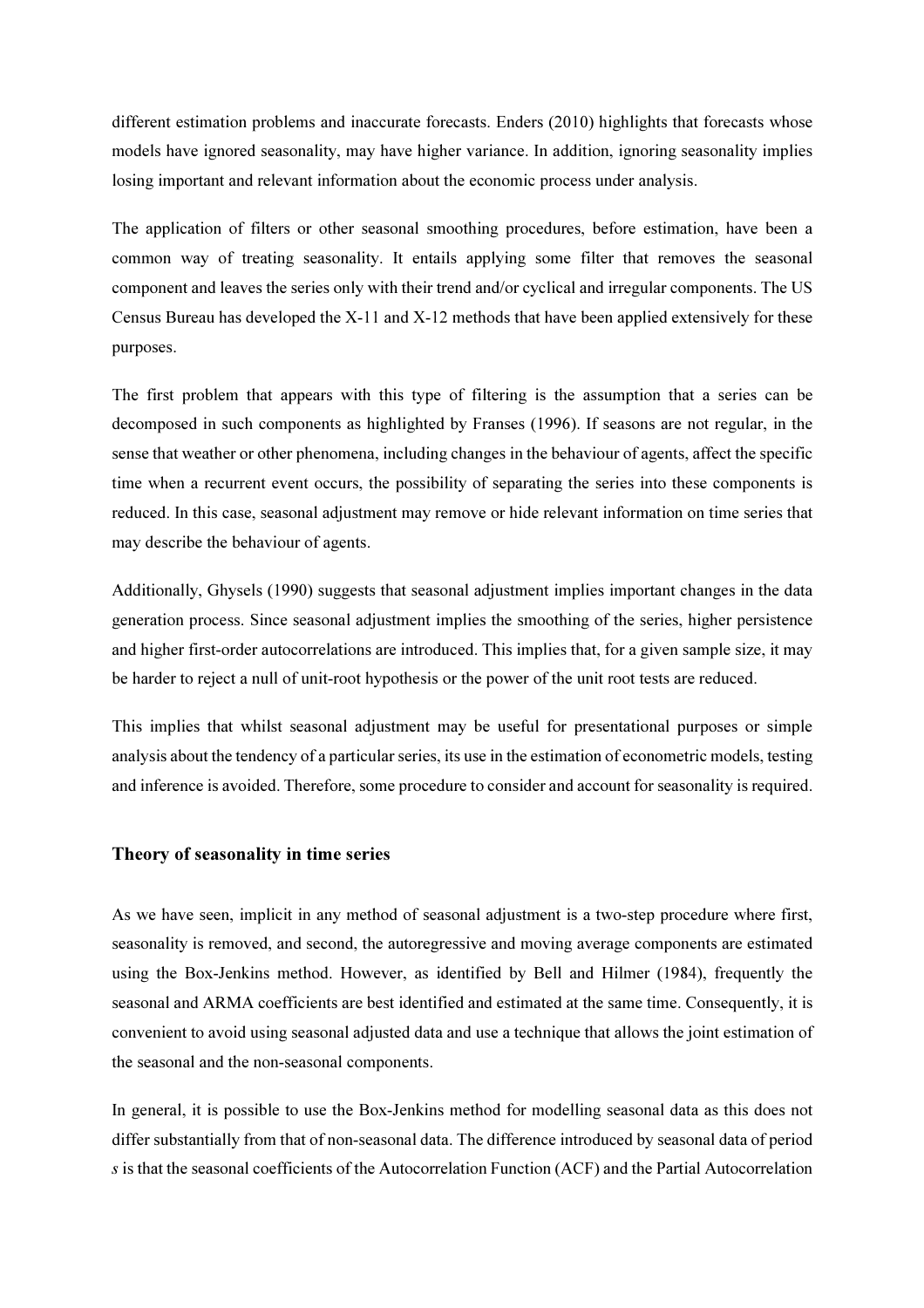Function (PACF) appear at lags s, 2s, 3s, ..., rather than at lags 1, 2, 3,... in the standard non-seasonal time series data. In this sense, it can be shown in Enders (1995) that the pure seasonal autoregressive model

$$
y_t = a_{12}y_{t-12} + \epsilon_t \qquad |a_{12}| < 1 \tag{1}
$$

with  $y_t$  being a monthly time series and  $\epsilon_t$ , a process with mean zero, constant variance and serially uncorrelated, present the correlogram given by the expressions

$$
\rho_i = (a_{12})^{\frac{i}{12}} \text{ if } i \text{/} 12 \text{ is an integer and}
$$

 $\rho_i = 0$ , otherwise. Therefore, the ACF of this pure monthly seasonal model will present decreasing spikes in periods 12, 24, 36, …. In reality, the identification will be more complicated because of the interaction of seasonal and non-seasonal components. This means that the ACF (and the PACF) for these processes will combine elements from both types of processes. Therefore, it is possible to represent the more general process by

$$
y_t = a_1 y_{t-1} + a_{12} y_{t-12} + \epsilon_t + \beta_1 \epsilon_{t-1}
$$
 (2)

This process presents the seasonal component presented before, plus the addition of an autoregressive (AR) component and a moving average (MA) component. The three components entered additively to the expression, implying that there is no interaction between the seasonal component and the ARMA components. It is possible, on the other hand, to consider the interaction of the different components, including the seasonal, through multiplicative seasonality. Consequently, it is possible to consider the process

$$
(1 - a_1 L)(1 - a_{12} L^{12})y_t = (1 + \beta_1 L)\epsilon_t
$$
\n(3)

Which can be rewritten as

$$
y_t = a_1 y_{t-1} + a_{12} y_{t-12} - a_1 a_{12} y_{t-13} + \epsilon_t + \beta_1 \epsilon_{t-1}
$$
 (4)

The process in (3.3) above differs only in the fact that the autoregressive term in lag 1 is allowed to interact with the seasonal autoregressive effect at lag 12. The advantage is that this form allows for a rich interaction with a small number of coefficients. Note that the process described by (4) differs from the one described in (2) only by the addition of the addition of the interaction of the autoregressive and seasonal components at lag 13. Therefore, by estimating three coefficients  $(a_1, a_{12}, and, \beta_1)$  it is possible to obtain the moving average term at lag 1 and the autoregressive terms at lags 1, 12 and 13.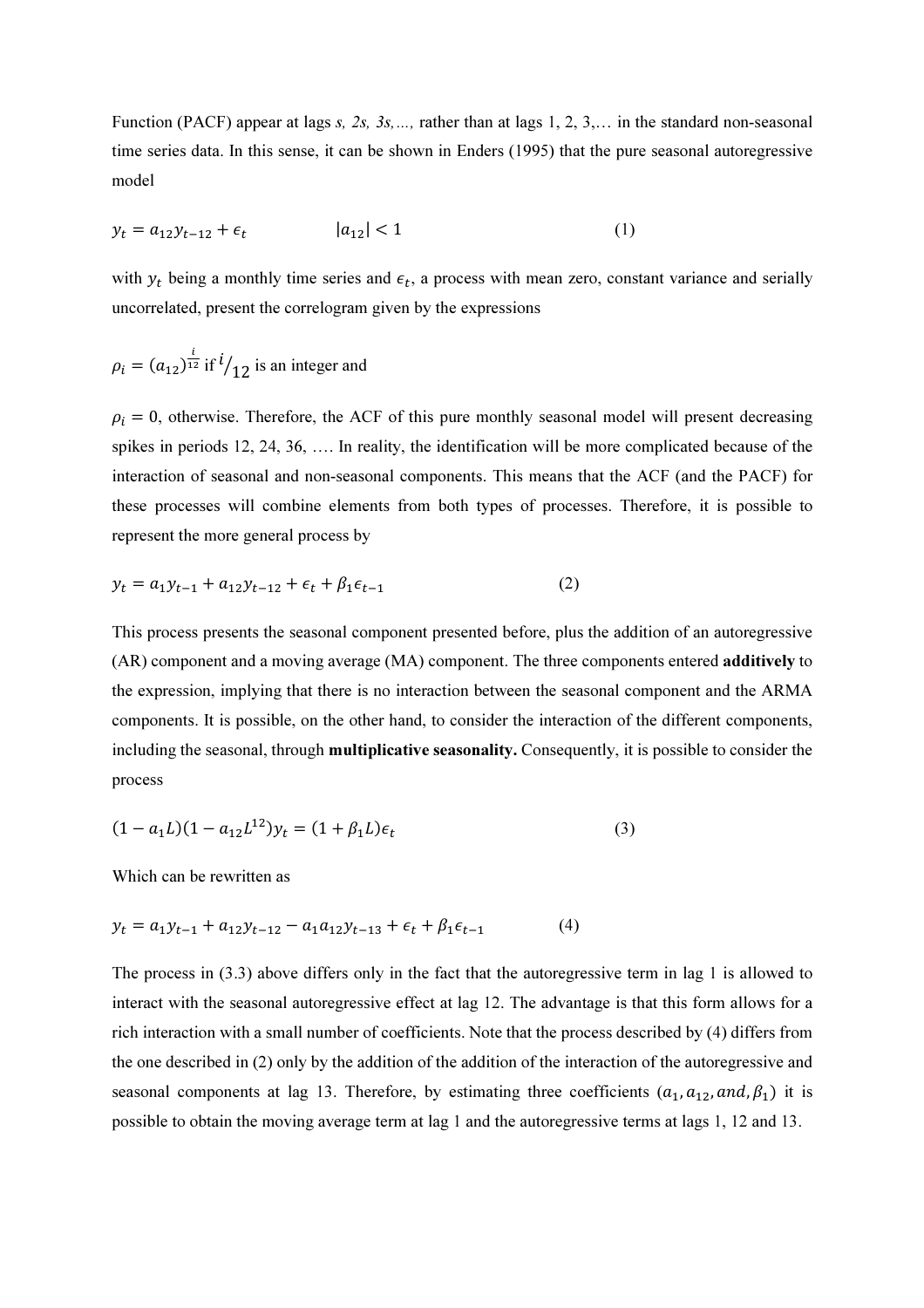Nevertheless, the estimation of three autoregressive coefficients in (4) is interrelated. If the estimation of the model  $y_t = a_1 y_{t-1} + a_{12} y_{t-12} - a_{13} y_{t-13} + \epsilon_t + \beta_1 \epsilon_{t-1}$ , is attempted, a smaller sum of squared residuals is expected since  $a_{13}$  is not requested or constrained to be equal to  $a_1a_{12}$ . However, the model given by (4) would be preferable since it is more parsimonious. This means that if the unconstrained estimate of  $a_{13}$  approaches the product  $a_1a_{12}$ , the multiplicative model would be preferable. However, there are not, in principle, any theoretical reasons or foundations for the election of one type of seasonal modelling over the other.

The objective of the identification of the type of seasonality is an adequate methodology to treat it in the analysis or inferences. One approach, as we have seen, is to eliminate the seasonality through the application of filters or smoothing procedures. This not only has implications and costs in terms of information that is thrown away, but also presents conceptual complications with respect to the feasibility of such an approach as Franses (1996) identifies.

Another possibility is the use of regression procedures in which the seasonal and non-seasonal components are explained through a linear relationship. Following Pierce (1979), the additive seasonal model can be described as

$$
y_t = p_t + s_t + e_t \tag{5}
$$

where  $p_t$ ,  $s_t$ , and  $e_t$  are the trend cycle, seasonal, and irregular factors of  $y_t$  respectively. If, consequently,

$$
p_t = \sum_{i=1}^l \alpha_i c_{it} \tag{6}
$$

$$
s_t = \sum_{j=1}^J \delta_j d_{jt} \tag{7}
$$

And  $e_t$  has an expected value of zero, constant variance, and is not serially correlated (or the process is white noise); the components  $p_t$ ,  $s_t$ , are estimated for a sample  $y = (y_1, ..., y_n)'$  using the model

$$
y = C\alpha + D\beta + e
$$

That resulted from replacing (7) and (6) in (5). The elements  $d_{it}$  are periodic variables, generally seasonal dummies. It could also include interactions with the time variable in order to capture a changing seasonal pattern. However, whilst the pattern might change, it is done through a deterministic pattern and not because of the effects of non-stationary innovations. This means that the seasonal component in (7), assuming knowledge of the error, can be predicted without error. The case where the seasonal pattern is affected by stochastic elements will be treated later in this paper.

A simple example of a deterministic seasonal is the fixed periodic function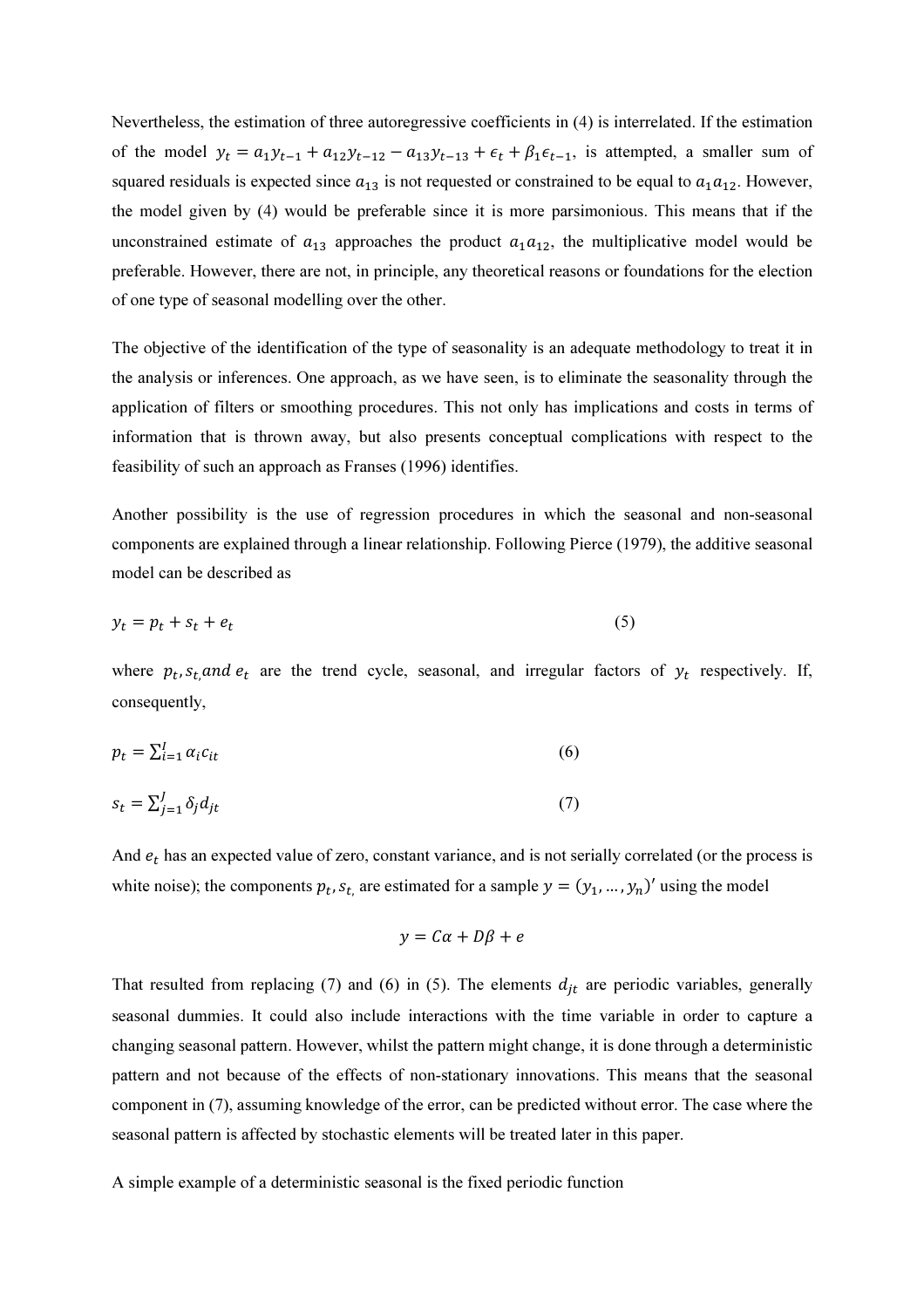$$
s_t = \sum_{j=1}^{12} \beta_j d_{jt} = \beta_t \qquad (\beta_t = \beta_{t \pm 12k}, k = 1, 2, ...)
$$
 (8)

Where  $d_{1i}$ , ...,  $d_{12t}$  are seasonal dummies variables and  $\sum_{j=1}^{12} \beta_j = 0$ , implying that the cumulative effect of the seasons should be zero. Therefore, the seasonal component for January is  $\beta_1$ , for February is  $\beta_{12}$  and so on.

This form of adjustment or control of seasonality tends to possess more desirable properties than the filters or seasonal removal procedures, as we have seen in the previous section. Therefore, the use of deterministic seasonality tends to be preferred in the applied work, in the inference as well as in the estimation of models.

For example, as seasonality might complicate the identification, inference and estimation using nonstationary series, it is possible to use dummy variables to remove the deterministic seasonal components and perform standard unit root tests on the residuals. In this sense, the estimation of the regression equation

$$
y_t = \alpha_0 + \sum_{i=1}^{12} \alpha_i D_i + \hat{y}_t
$$

removes from series  $y_t$  the seasonal components leaving in the residuals  $\hat{y}_t$ , the "de-seasonalised" value of  $y_t$ . Therefore, it is possible to evaluate the presence of unit root in these adjusted series by the Augmented Dickey-Fuller test as considered by Enders (1995, 2010).

In a more general framework, it is possible to consider a series given by a representation, where a trend term given by  $\alpha t$  has been added.

$$
y_t = \theta_0 + \alpha t + \sum_{i=1}^{12} \alpha_i D_i + e_t \tag{9}
$$

Deterministic seasonality exists, following Pierce (1979) if all the  $\alpha_i$  in (9) are not zero. Therefore, it is possible to test for the presence of deterministic seasonality with the hypothesis

$$
H_0: \alpha_1 = \dots = \alpha_{12} = 0 \tag{10}
$$

Rejection of this hypothesis may lead to the conclusion that some adjustment for deterministic seasonality may be necessary.

Consequently, if the seasonal pattern presents deterministic features, the methods presented in this section can be used straightforwardly to control or adjust for deterministic seasonality. However, the unit root testing procedure presented above, and other econometric techniques, may be invalid if a deterministic seasonal treatment is given to series that present seasonal unit roots. Before discussing the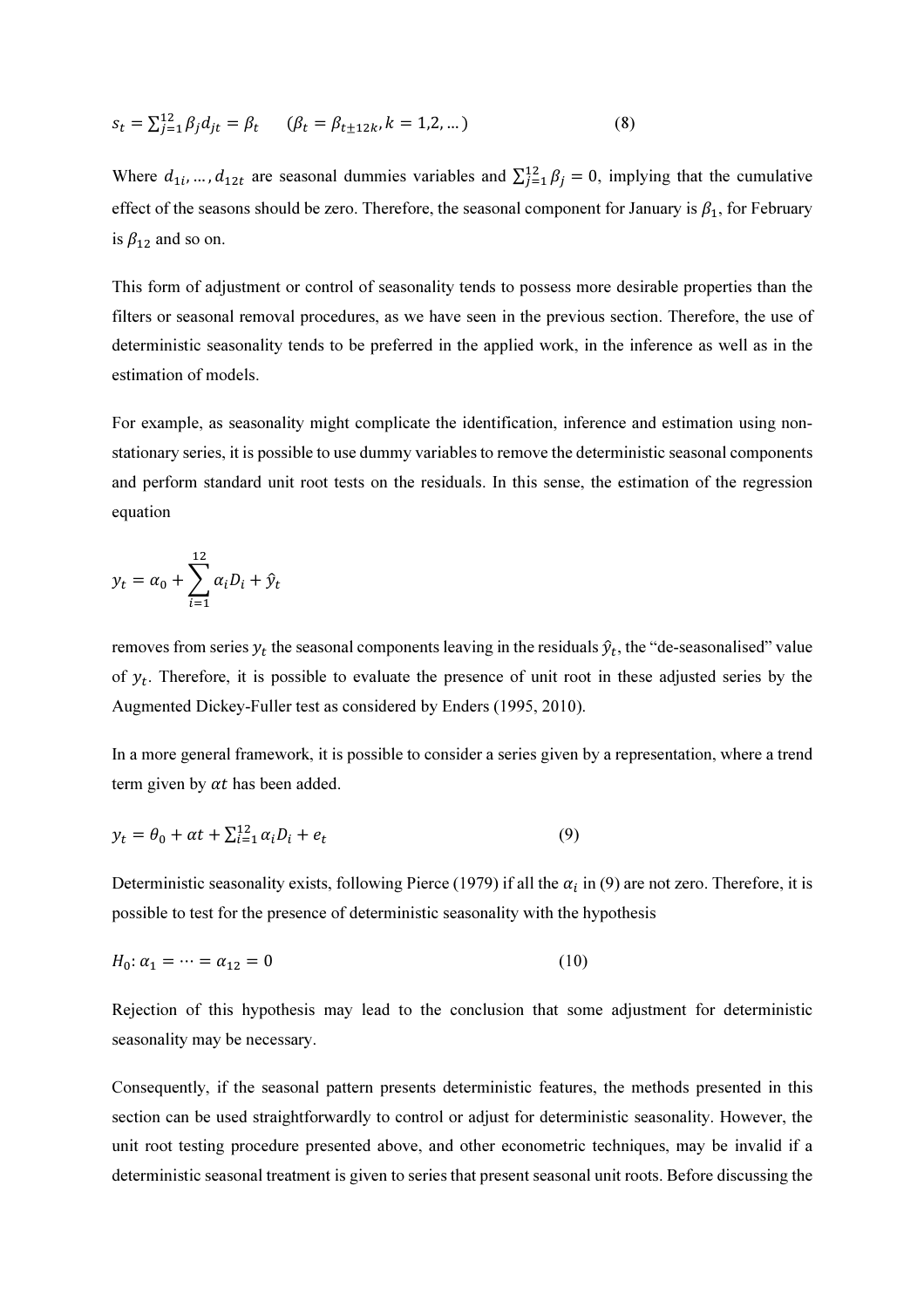stochastic seasonality, we will devote some time to motivate the origin of this type of seasonality in the specific case of agriculture. This will help to analyse and understand the problem under study clearer.

#### Stochastic elements in the agricultural seasonality

So far, the discussion has been centred on the nature and effects of the deterministic seasonality in agricultural activity, and about different approaches to adjust, control or model it. If these seasonal patterns were stable or predictive over time, a simple deterministic approach, as we have seen, may effectively deal with them. As long as the effect of seasons is identified clearly, and it is stable in magnitude and in the season, the addition of dummy or dichotomous variables in the estimation to capture or control for the seasonal effect may be sufficient to obtain estimates of the parameters of interest that satisfy the model assumptions.

Nevertheless, changes in weather, calendar, and the behaviour of agents or other phenomena during particular periods may alter the seasonal pattern of a time series. Therefore, stochastic elements can affect the nature of seasonality and, consequently, this may require special treatment.

However, as time series data tend to be affected by multiple types of stochastic elements, it is important to emphasize the effects of those that are of relevance to the problem of stochastic seasonality. Among the stochastic components, it is important to highlight the difference between those that may have temporary effects, where these are not spread into the future (no serial correlation); from those shocks or innovations whose effects might influence the future values of the series. For example, whilst the effects of weather are expected to be concentrated in a single period; technological innovations such as the introduction of a new practice may spread over several periods.

Nevertheless, it is also important to make the distinction between what would constitute an innovation whose effects may cumulate over time, from an innovation that might change a deterministic seasonal pattern. Frequently, these structural changes might be confused by stochastic seasonality. We will discuss this type of phenomena and their treatment within the context of stochastic seasonality later in this paper. Therefore, the focus is put on those innovations or changes whose cumulative effects do not die out fast enough or introduce stochastic elements that affect seasonal patterns.

Before presenting the theoretical discussion about the treatment of stochastic seasonality and how is detected, we will devote some time to introduce the elements that may generate this type of phenomenon in agriculture, putting emphasis on the specific case of Argentina. The discussion, in this section, will pay particular attention to those features that might exacerbate the case for stochastic seasonality or not.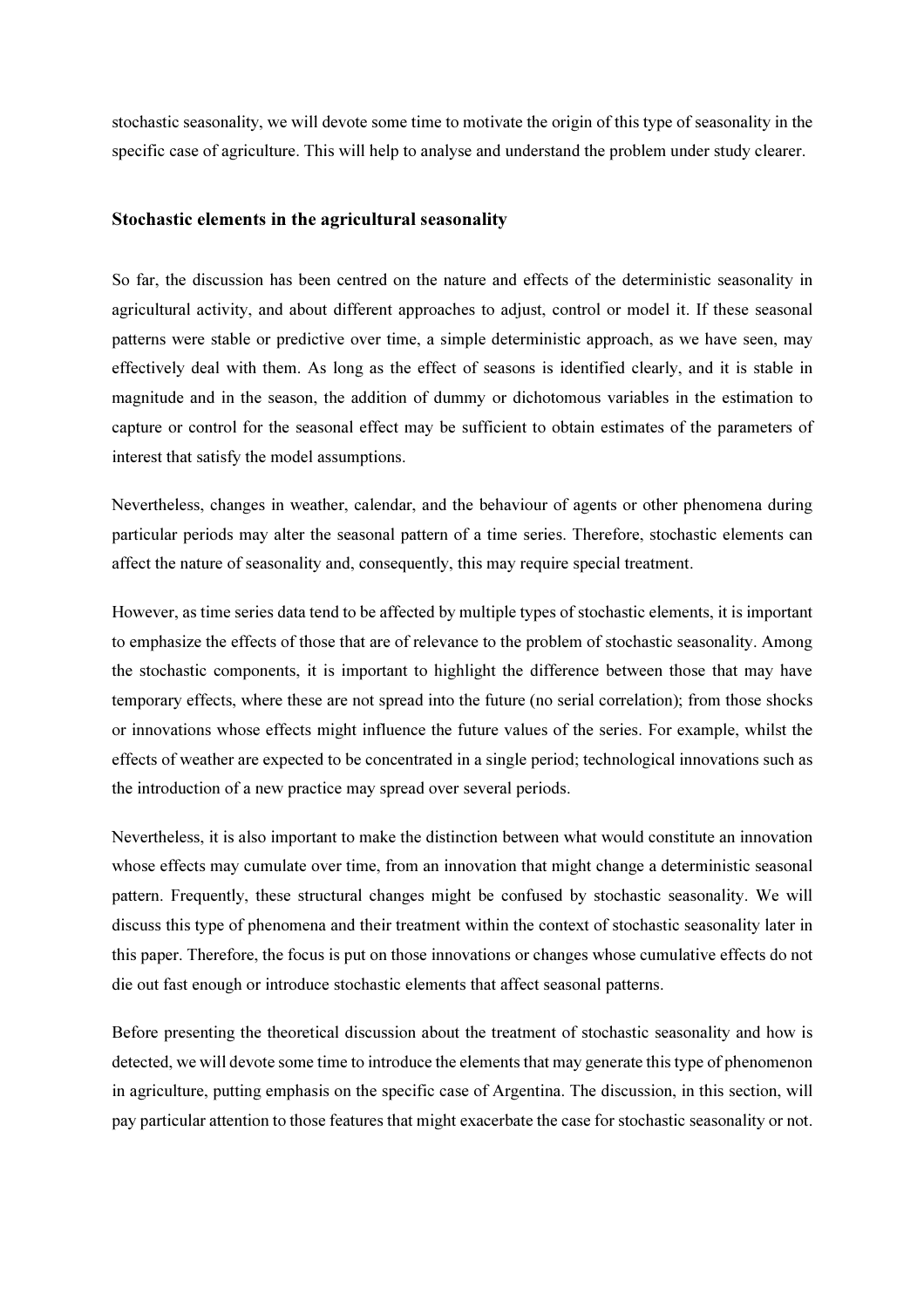When agricultural production is distributed widely within large countries, the sowing and harvest times tend to vary enough to impede the identification of a single time of harvest or season. As we have seen, agricultural areas in Argentina extend for many degrees of latitude. Therefore, it is difficult to identify and determine a single period for each activity. If this pattern were stable and predictable, its behaviour could be determined and considered at the time of the estimation of an econometric model. Nevertheless, there are factors or stochastic elements that may affect locally and globally the harvest decision with its effect on the series of exports and domestic supply.

Weather is the first channel through which stochastic elements may be introduced in seasonality. For example, heavy rains may alter the location of the season. Heavy rains impede the work of agricultural machinery, delaying the effective time of harvest. In large agricultural areas, the heterogeneity in weather conditions imposes an additional instability component. Harvests, generally occurring at a particular time of year, may be delayed and their production value added to the following seasons, generally the harvest time of a different region. Therefore, not only does weather affect seasonality per se, but also the heterogeneity in weather conditions in large countries adds an extra instability to seasonal effects. However, as long as the weather has effects that are limited to the period when they occur, they would constitute standard innovations from a white noise process that would not require special treatment, and would not constitute a case of stochastic seasonality.

On the other hand, economic conditions may also affect seasonality. In large countries, if the level of the price used to decide about sowing has meant certain regions (whose harvest is placed generally during a certain time of the year) reduce the area effectively sowed and consequently its output, the value of the series in that particular season will be affected, altering the seasonal pattern. This means that the economic information may generate changes, not only on the value of the series, but also in the seasonal pattern. A similar effect may occur if policies applied by state or regional governments, alter the quantity or time of the sowing and harvest of a particular region associated with a particular season, particularly when these legislations or regulations are changed with high frequency.

Additionally, there is the issue of temporal aggregation. It is straightforward to define seasons or periods according to the convenience of the analysis. Monthly data can be aggregated easily into quarterly data, sometimes based solely on subjective elements. In that case, the presence of stochastic seasonality may be reduced since it is more likely that the instability of the season will be contained within a given quarter. Only at the borders of the quarters may the possibility of instability in the season appear. In this case, a careful examination of the data and the adjustment of the beginning of the quarters may reduce this effect. The definition of the quarters does not need to follow the year definition of the calendar. Whilst in general the first quarter always contains the first three months of the year, no econometric assumption or property will be affected if a quarter is defined by November, December and January. In fact, in agriculture (particularly in the South Hemisphere) will be perfectly justified to begin the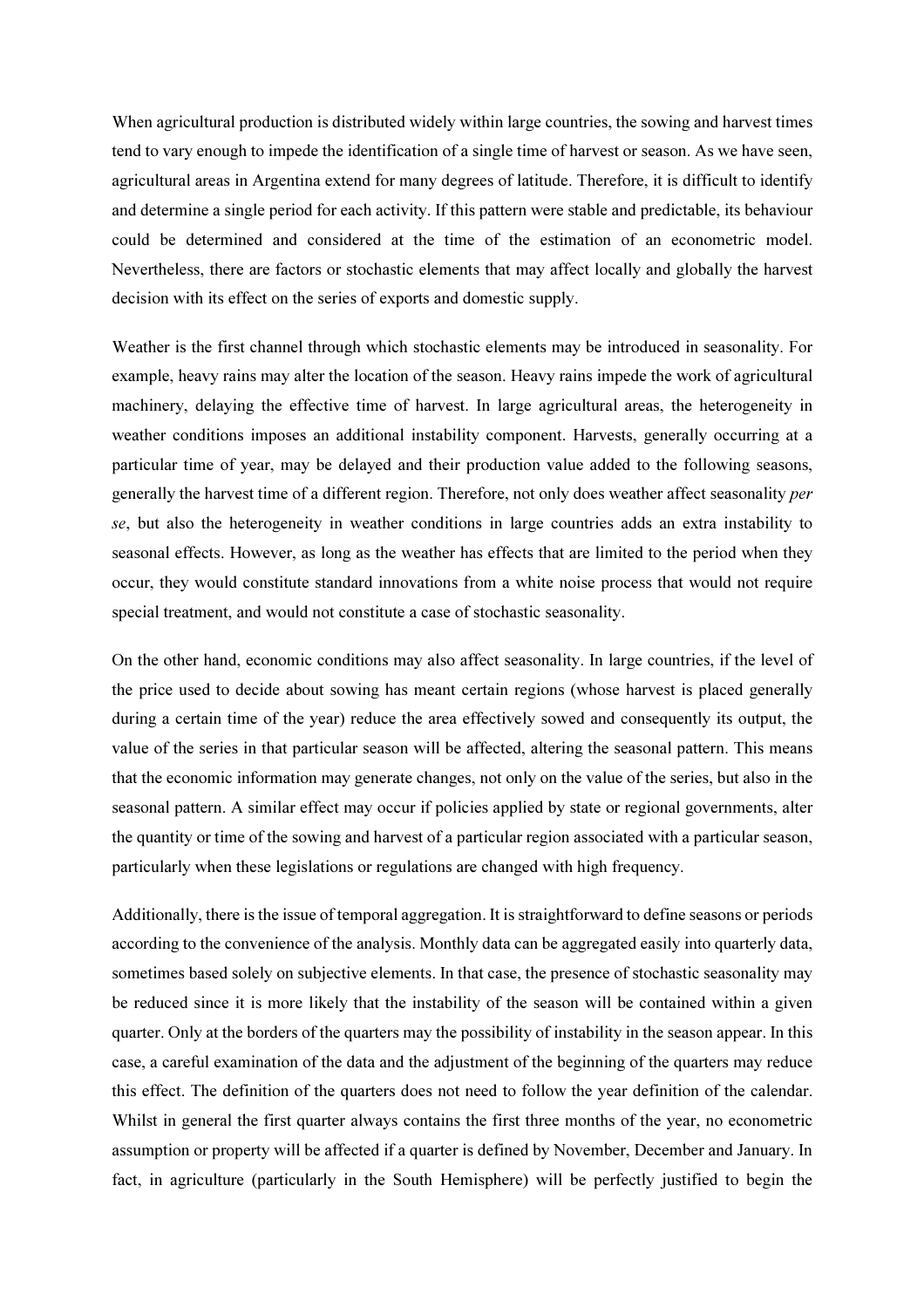agricultural year in the months of July or August, the months of the beginning of the sowing of summer crops. Nevertheless, this aggregation may be neither convenient nor desirable.

Monthly data aggregated into a lower frequency aggregation (such as quarterly) implies either the sum or the average over time of the data. We focus here on the aggregation of flow variables where aggregation is made by sampling every period of high frequency (Silvestrini and Veredas, 2008). In the case of averaging, this will smooth data (as the application of a seasonal filter) with similar implications for the estimation and the inference, as explained before. More importantly, Rossana and Seater (1995) suggest that the aggregation will eliminate long-term variation, since cycles that last more than a year, obvious in monthly data, tend to disappear when data are aggregated. This means that temporal aggregation implies the loss of information of the data generation process, and the real possibility of extracting false conclusions from estimation.

On the other hand, the aggregation may make the process lose economic sense. Whilst quantities could be summed eventually over three months to obtain a quarterly observation, some economic variables, such as prices, cannot be added. Given their importance in many economic functions, such as demand or supply of goods as well as factors of production, a treatment that can address this issue on prices is key. Whilst prices could be averaged, with the implications highlighted, the relationship that may need to be estimated may have very little economic sense, particularly when the volatility in prices is too high. Moreover, it has been suggested that predictors based on high frequency rather than those based on lower frequency have a superior performance (Amemiya and Wu, 1972). Additionally, they suggest that the least square estimator in the aggregate model will be inconsistent and will require additional lags and instrumental variables to make it consistent.

However, Wilcox (1992) highlights that, given the way that some series are constructed; monthly data can suffer from more measurement error than quarterly data. The reason is that, generally, monthly economic data are constructed from estimates based on samples rather than a complete survey of economic units. According to the author, the aggregation (using averages) into quarterly data may substantially reduce the measurement errors observed.

In the case of agricultural variables, such as the quantity produced of a good or the quantity exported, the incidence of sampling error is less important. Given that exports or the domestic supply of commodities are made by a relatively few traders or companies, measures of these quantities are collected taking declarations of the entire population of traders. This means that the aggregation into quarters is of very little added value, while creating serious estimation and inference problems.

An additional feature in seasonality is the presence of innovations that can introduce non-random or non-stochastic and permanent changes in the seasonal pattern. The introduction of new technologies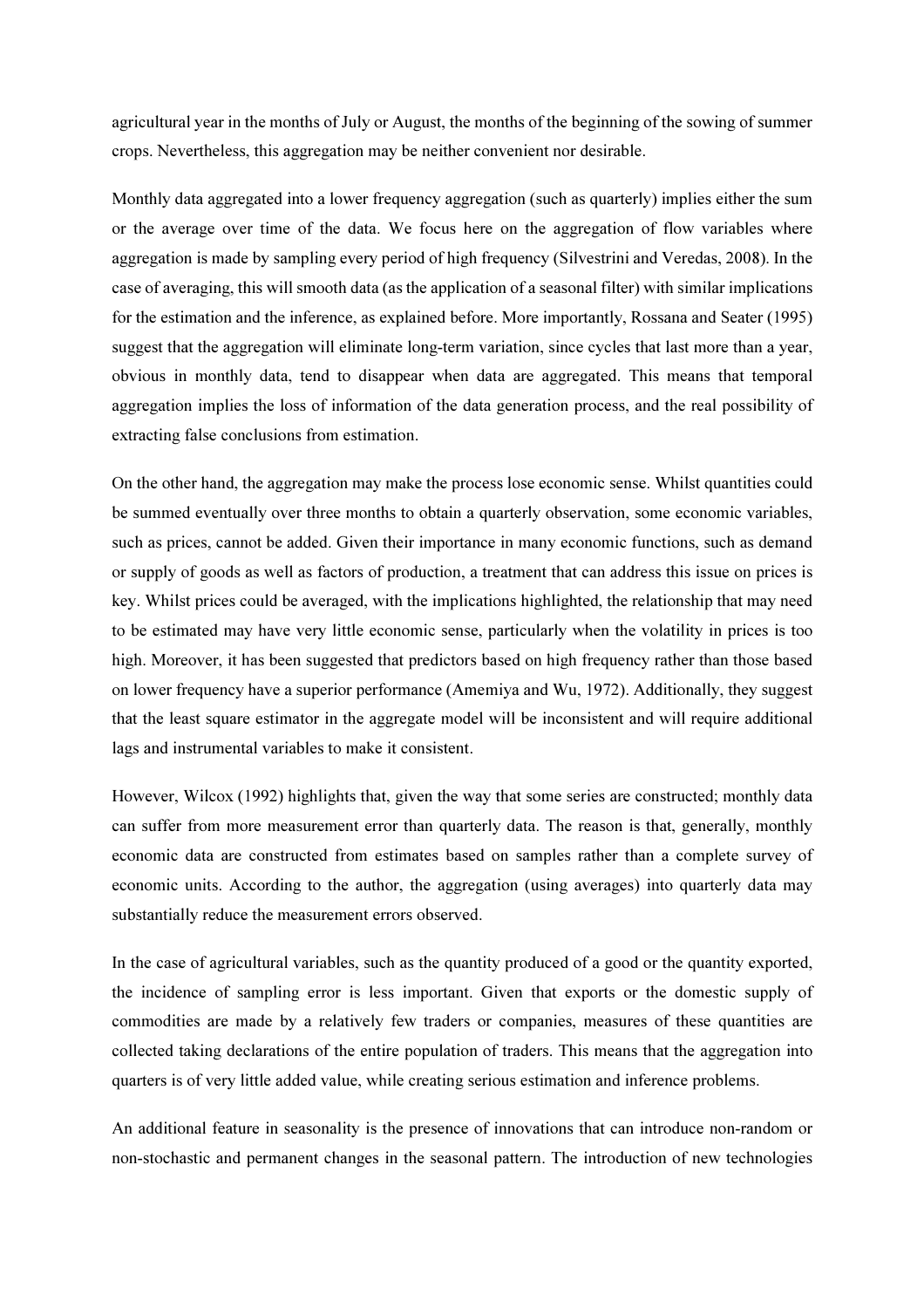and practices, such as direct sowing, that allows minimum previous tillage tasks, they also allow for the implantation of soybeans in January (immediately after wheat has been harvested), in addition to the regular sowing season in August/September (in the southern hemisphere). This may not only affect the seasonality in soybeans (given the new extra sowing season), but also the seasonality in the commercialization of wheat; this is because the costs of these short-cycled soybeans are generally paid with the proceeds of the sell or liquidation of the wheat harvest, reducing the stored wheat to be sold in other seasons. This structural break, whilst it may have a gradual effect in their introduction, redefines the seasonal pattern by affecting it once and for all.

Government regulations or legislation may also permanently affect seasonal patterns in the commercialization of products. The introduction of commodity boards, for example, where the body buys the harvest from producers and then sells it on the export or domestic markets, can also affect seasonality. Given its less binding financial constraints, the commodity board can hold the product or release it when it considers necessary or convenient for their operations in a different way from a single producer. In fact, the introduction of a commodity board eventually, if it has sufficient storage capability, may eliminate seasonality in the commercialisation of commodities.

These technological innovations and institutional changes constitute two important factors that might have a cumulative effect as they are adopted that might introduce stochastic seasonality. Although they might be, in their conception, one-off events, their effect may spread over many periods. This might be the case if the adoption or implementation of the new technology or institutional changes takes time.

For example, the authorization for the implantation of glyphosate-resistant soybeans in 1997 in Argentina had important effects on the quantity of hectares implanted with this crop. This, consequently, not only affected the area implanted with other crops, but also affected all the agricultural land. Areas previously idle were brought into production or changed from livestock farming. However, as the implementation of this variety in production has not been immediate, the effect on the total area implanted and, consequently, on the total production has cumulated over many periods. Producers required time to get used to the new variety and to include the rest of the elements necessary for the implantation of it. Therefore, this innovation, through its cumulative effect, could have affected the seasonal pattern of the series; moreover, it could affect its trend as well.

As they could be confused in the empirical analysis, it is important to highlight the distinction between what would be a structural break and an innovation that might have permanent or cumulative effects. A structural break would generate a punctual and identifiable effect in the any of the deterministic components of the series such as the trend or the deterministic seasonality. However, its effect is immediate or, as we will see, it is possible to identify or model its implementation process. This is in contrast to the case of an innovation that had a cumulative effect as it is adopted.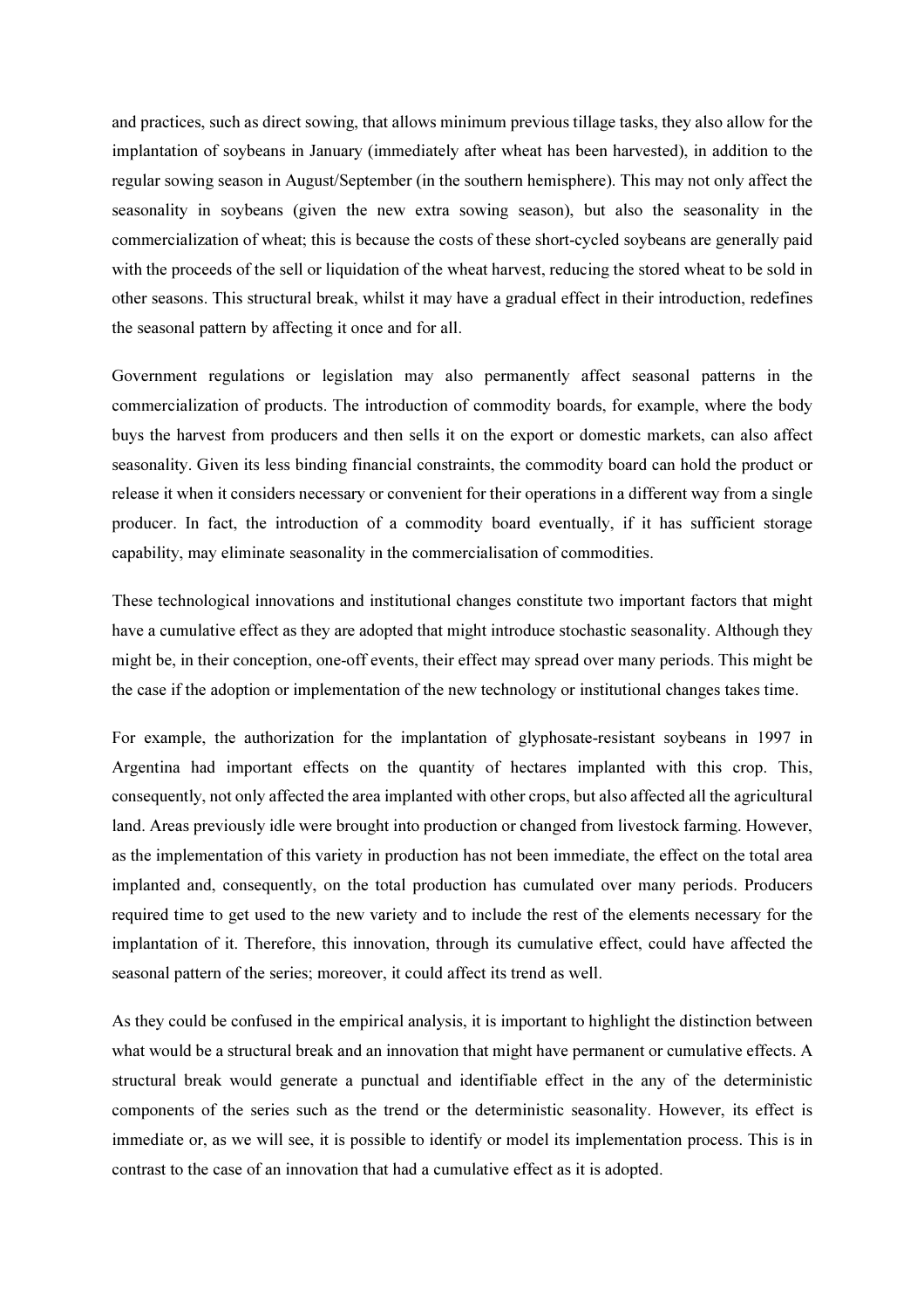If the effect of the innovation is punctual and immediate, a deterministic approach can be followed and the treatment of a structural break in the context of seasonality is relatively straightforward. A dichotomous variable that separates the series into periods before and after the break may be effective. Of course, if the break is such that eliminates the seasonal pattern, it may be convenient to consider the estimation of two separate models.

However, a different problem appears when testing for stochastic seasonality. A structural break changes the nature of the seasonality pattern since the effect of this break may be conflicted and confused with the stochastic element, leading to the possibility of extracting erroneous conclusions from the seasonal unit root tests. Moreover, the problem may be more complicated if the location or the existence of it is unknown. The special treatment of the seasonal unit root tests under structural breaks will be discussed later in this paper.

The stochastic elements in the seasonal pattern in agricultural time series only matter if they have a permanent effect on the seasonal patterns that are reflected into the future values of the series, or if they make the series permanently divert from a stable or repetitive pattern. If the stochastic elements only have a temporal or ephemeral effect, such that they can be considered part of the general stochastic elements present in the series, a deterministic treatment may be appropriate. However, only a proper testing procedure would shed some light on the nature of these stochastic elements. The HEGY test is the suggested tool for this purpose. However, the use of this technique must consider the distinctive features of agricultural time series in that series may contain zero values that are part of their domain, and that temporal aggregation into higher frequencies may be neither advisable nor convenient. This is the topic of the following section.

# SEASONAL UNIT ROOTS IN THE CONTEXT OF MONTHLY AGRICULTURAL TIME SERIES

The possibility that agricultural time series, such as exports or domestic supply of commodities, contain stochastic seasonality cannot be ruled out. It was also highlighted that ignoring seasonality, or treating it inadequately, may have important implications in the estimation of econometric models and the inference that can be drawn from them. Consequently, this section will be devoted to the presentation of the methodology applied to test for the presence of seasonal unit roots and their implications when using agricultural time series available for monthly data.

The Hylleberg et al (1990) or HEGY test on the presence of seasonal unit roots is the basis of this analysis. The test has been developed to deal with seasonal unit roots in quarterly data and has been applied extensively on this frequency of data. Whilst the analysis of seasonal unit root tests (or standard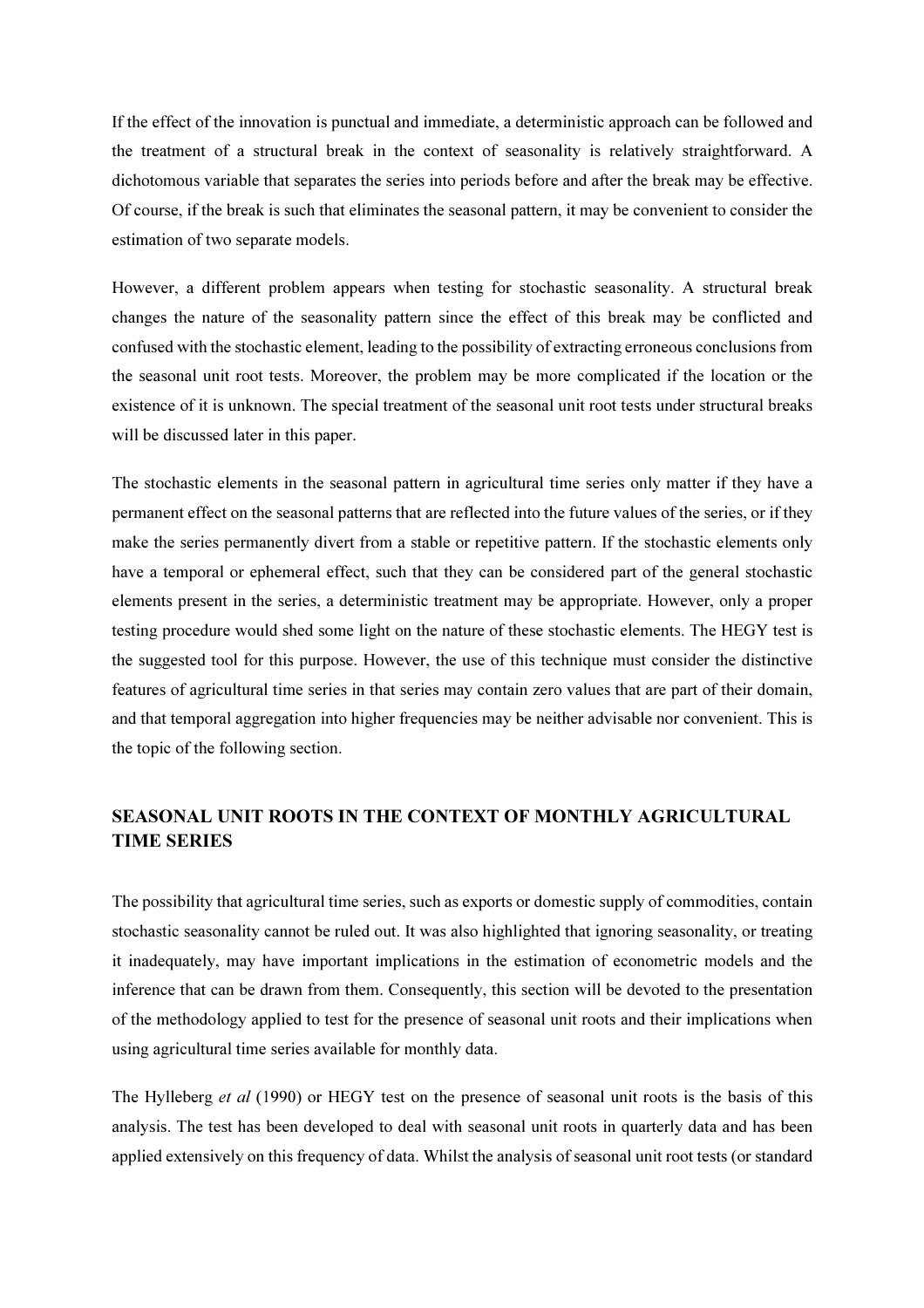unit root tests) may have important economic implications per  $se^2$ , its application is frequently associated as a prior step for cointegration analysis. Given that exercises on seasonal cointegration on monthly data are not very frequent in contrast to quarterly data, it is natural that the HEGY test has not received frequent attention on monthly data.

Since then, this procedure has been used intensively and its properties have been studied. Consequently, the HEGY procedure has become part of the econometric toolbox. Ghysels, Lee and Noh (1994) using Monte-Carlo techniques, have concluded that HEGY is the most appropriate testing technique for seasonal unit roots as well as for testing standard long-run unit roots when seasonal unit roots are present.

In addition to the original application made by Hylleberg et al (1990) on income and consumption in the UK, notable applications can be highlighted. Engle, et al. (1993) applied this technique at the time of analysing seasonal cointegration between consumption and disposable income in Japan. The HEGY technique has been extensively applied in the context of monetary economics in the search for seasonal cointegration relationships. Bohl and Sell (1998), Bohl (2000) and Herwartz and Reimers (2003) are some of the contributions that can be identified, among others here. These applications, as well as the gross of the applied literature, have been made on quarterly data.

Nevertheless, some applications can be found in data of other frequencies. The extension to monthly data has been done and applied on industrial data on The Netherlands by Franses (1991). Beaulieu and Miron (1993) analysed different monthly US aggregates, whilst Taylor (1998) applied HEGY on US unemployment and Canadian industrial production. More recently, Mugambe and Reilly (2007) analysed stochastic seasonality on different industrial aggregates in Uganda. However, all these applications have been made primarily on indexes or different economic aggregates.

The application on agricultural products has been scarce. De Pablo Valenciano, Perez Mesa and Levy Mangin (2008) find some evidence of monthly seasonal unit roots in the exports of tomatoes from a particular region in Spain. However, the perishable nature of this product, as well as its more continuous production, reduces its value as a reference.

It is convenient to make a brief review of the HEGY testing procedure on monthly data.<sup>3</sup> Let  $y_t$  be the monthly series in question, generated by an autoregressive process of the form

$$
\varphi(B)y_t=\varepsilon_t
$$

 $\overline{a}$ 

 $2$  The validity of the purchasing power hypothesis, for example, has been frequently addressed by testing unit root tests, since the presence of a stochastic trend suggests that the hypothesis does not hold.  $3$  A concise explanation of this procedure on quarterly data can be found in Ghysels and Osborn (2001),

Harris and Sollis (2003) and Enders (2010).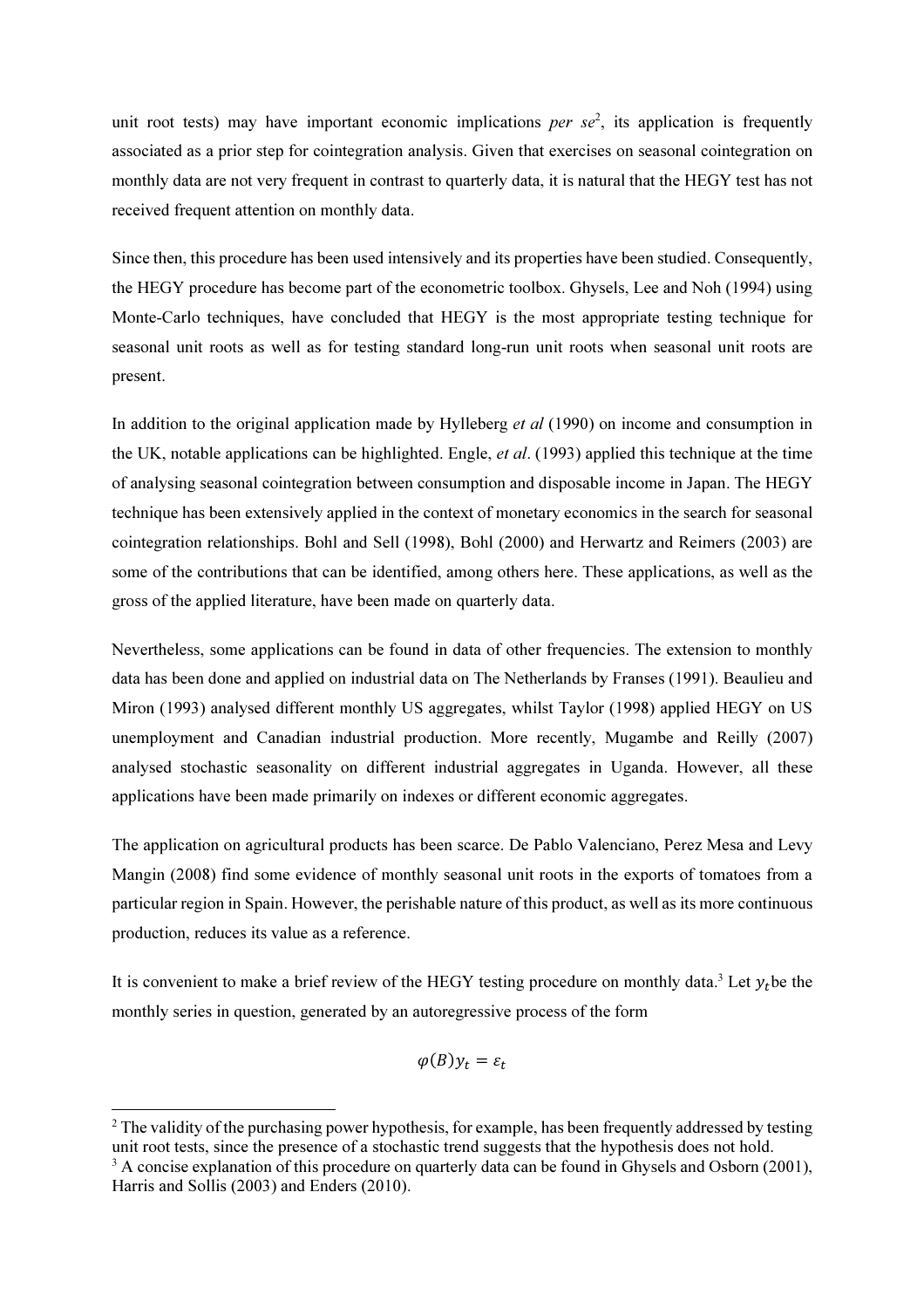where  $\varphi(B)$  is a polynomial in the backshift operator and  $\varepsilon_t$  is a standard white noise disturbance. Let  $\lambda_k$  be the roots of the characteristic polynomial of  $\varphi(B)$ . Some or all of the  $\lambda_k$  may be complex. In the polar representation of the characteristic root,  $e^{at}$ , the value of  $\alpha$  is the frequency associated with a particular root. A root is seasonal if  $\alpha = 2\pi i/S$ ,  $i = 1...$ ,  $S - 1$ , being S the number of observations per year. Therefore, for monthly data, the seasonal unit roots are

$$
-1; \pm i: \left(-\frac{1}{2} \pm \frac{\sqrt{3}}{2} i\right); \left(\frac{1}{2} \pm \frac{\sqrt{3}}{2} i\right); \left(-\frac{\sqrt{3}}{2} \pm \frac{i}{2}\right); \left(\frac{\sqrt{3}}{2} \pm \frac{i}{2}\right)
$$

These roots correspond to the frequencies  $\pi$ ;  $\pm \pi/2$ ;  $\pm 2\pi/3$ ;  $\pm \pi/3$ ;  $\pm 5\pi/6$ ; and  $\pm \pi/6$ . These frequencies correspond to the bi-monthly case<sup>4</sup>, four-month case, quarterly case, six-month and 12month cases. The idea is to know whether the polynomial has roots equal to one at the zero or seasonal frequencies. The testing procedure consists of linearizing the polynomial around the zero frequency plus the S-1 roots given above.

The HEGY technique allows the determination of the presence of unit roots in the long run as well as in each of the seasons. In the monthly case, the procedure requires the estimation of the following expression

$$
\Delta_{12} y_t = \mu + \beta t + \sum_{k=2}^{12} \delta_k D_{kt} + \sum_{k=1}^{12} \pi_k Z_{k,t-1} + \sum_{i=1}^{\rho-1} \psi_i \Delta_{12} y_{t-i} + v_t \tag{11}
$$

Where  $\mu$  and t are the drift and deterministic time trend terms, respectively,  $D_{kt}$  are deterministic seasonal dummies, and  $Z_k$  are transformations of the  $y_t$  that provide the basis for testing unit roots at zero and the rest of the frequencies. The definition of these variables can be found in Appendix I, and a more theoretical and technical description can be found for the monthly case in Beaulieu and Miron (1993).

In addition, as in the Augmented Dickey-Fuller tests, some lagged values of the dependent variable are included to assure the appropriate behaviour of the residuals. The literature suggests, among other criteria, to include all the lagged values until  $\rho - 1$ ; where  $\rho$  is suggested to be determined using the general to specific approach Ng and Perron (1995). The procedure starts from a very long lagged model and reduce the number of lags until the last lag included is statistically different from zero at some prespecified level of significance (in general, a 10% level of significance is used). The introduction of these lags (as in the Augmented Dickey-Fuller tests) is to assure that the residuals have the standard properties (no serial autocorrelation). Finally,  $v_t$  is an error term with the standard white noise properties.

 $\overline{a}$ 

<sup>&</sup>lt;sup>4</sup> If the unit circle is  $2\pi$ , a month has  $\pi$  of a cycle; therefore, every two months there is one cycle and there are six cycles in the year. On the other hand, if a month has  $\pi/2$  of a cycle, every four months there is a cycle and there are three cycles in the year.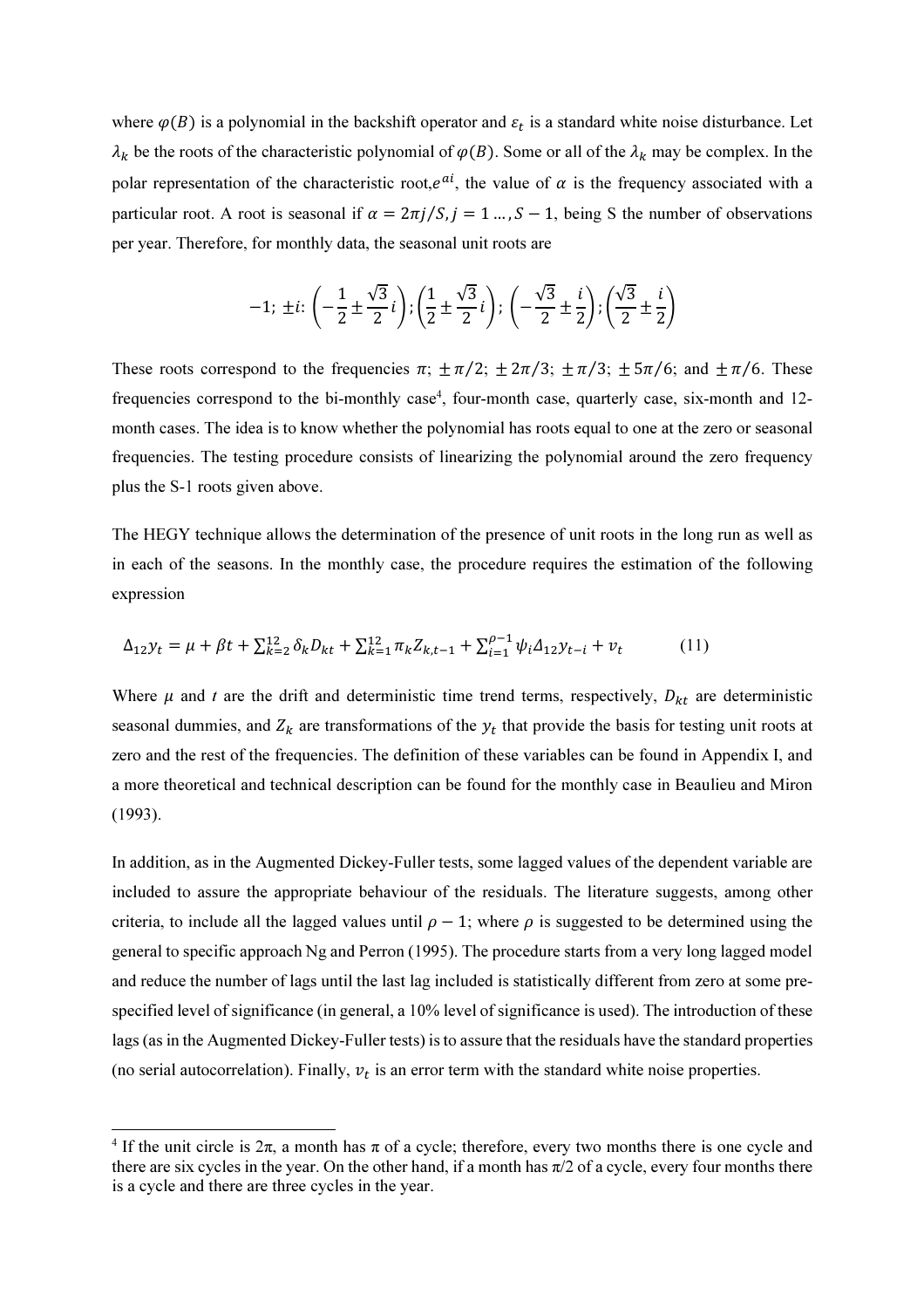The procedure entails testing for unit roots at different frequencies of the series. In order to test for the presence of a unit root at zero frequency, a left-sided *t*-test is used on the hypothesis  $\pi_1 = 0$ , against the alternative that  $\pi_1$  < 0. In the same way, it is possible to test for the presence of a unit root at the  $\pi$ frequency using a similar one-sided *t*-test on  $\pi_2$ . These test procedures are similar to those applied in the Dickey-Fuller test. For the remaining frequencies, an F-test is used on the joint hypothesis  $\pi_k$  =  $\pi_{k-1} = 0$ , *k* being an even integer.

Alternatively, instead of using  $F$ -tests for the remaining frequencies, it is possible to use  $t$ -tests for the joint hypothesis. For testing unit roots at the 0 and  $\pi$  frequencies, the procedure is the same one explained above. For the remaining frequencies, a test on  $\pi_k = 0$ , where k is even, is performed first with a two-tailed test. Under this test, the alternative hypothesis states that the even coefficients may be positive or negative. If the test fails to reject the null, a one-sided test is conducted on the null hypothesis  $\pi_{k-1} = 0$  against the alternative  $\pi_{k-1} < 0$ . This is because we restrict the attention to alternatives having assumed that  $\pi_k = 0$ , although Hylleberg, *et al.* (1990) suggests that this procedure may lack power. Moreover, the procedure could be a little cumbersome in the case of data with high frequency. For these reasons, the first approach is generally preferred (using F-tests for higher order frequencies).

It is interesting to note that the usual Augmented Dickey-Fuller test of the null hypothesis of a unit root at the zero frequency is still valid, even when other unit roots at different frequencies are present. As long as sufficient lagged terms of the dependent variable are included, Ghysels, Lee and Noh (1994) show that the usual unit root test at the zero frequency is compatible with tests on seasonal roots. In this sense, one may view this procedure as a generalization of the standard unit root test.

As mentioned earlier, it is suggested that the lag selection criterion is based on the general to specific criterion. The reason for adding lags of the dependent variable in the equation rests on the necessity of having white noise residuals. Too many lags could lead to low powered tests, while too few lags could increase the empirical size of the tests. It is important to highlight that, while the general to specific criterion is the most popular criterion and seems to select a correct lag specification that generates wellbehaved residuals, it is not the only criterion employed. For example, it is possible to base the lag length on some information criterion such as the Akaike Information Criterion (AIC). Despite some claims that this criterion could lead to a very parsimonious model with implications for the size of the tests (Perron, 1997), some authors, such as Enders (2010), recommend its use. In addition, it is possible to use a specific to general determination procedure to select the lag length. Nevertheless, Hall (1994) shows that this procedure is inferior to the general to specific criterion since it is not asymptotically valid.

On the other hand, if the objective is to achieve properly behaved residuals, a more pragmatic approach could be employed. Mugambe and Reilly (2007) have followed this approach where the definition of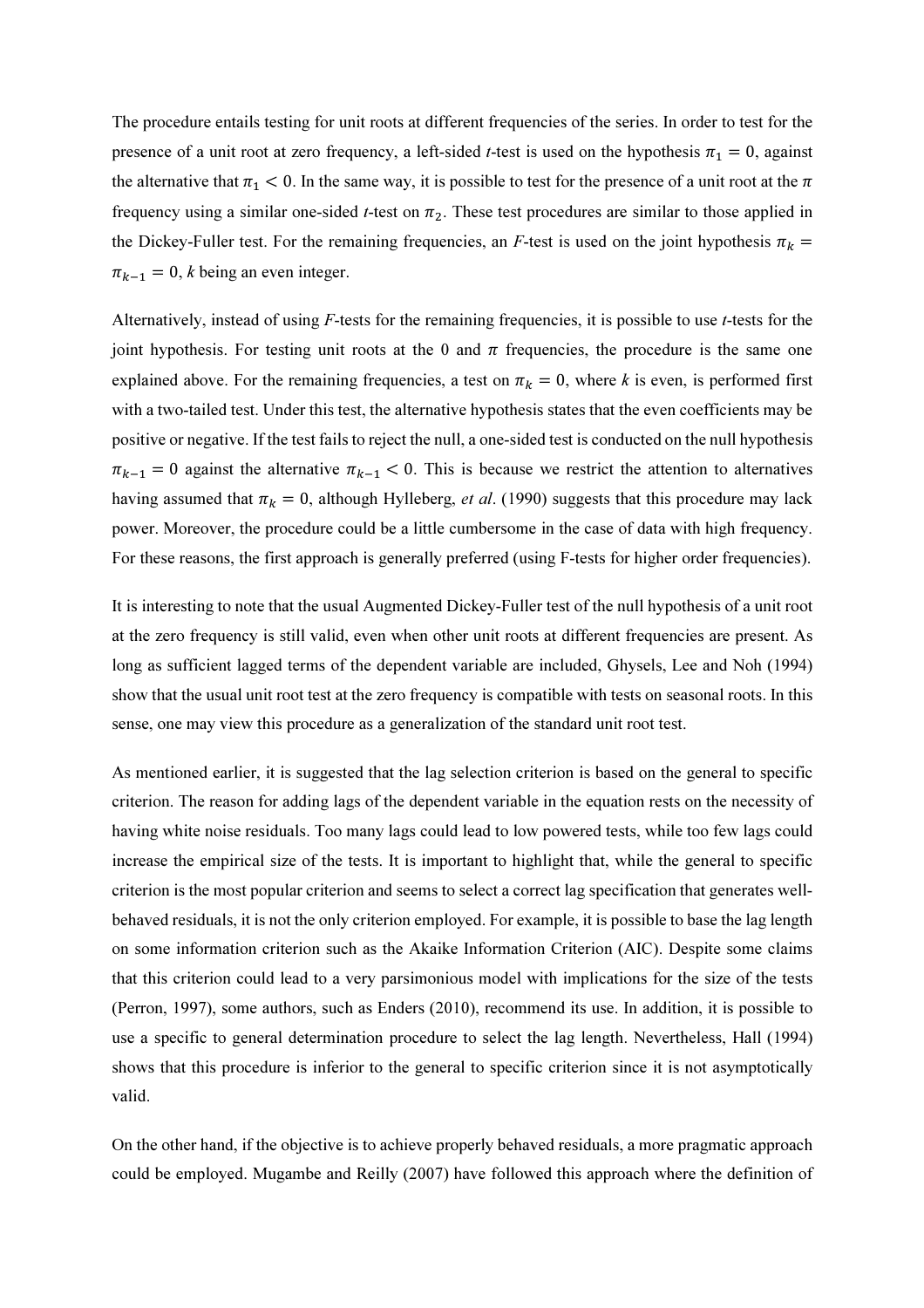the lag length is not based on any rule in particular. Instead, they selected the lag length that yielded better white noise properties based on different tests on normality and serial correlation on the residuals. This suggests that they have used a trial and error approach until the desired properties were achieved. However, Rodrigues and Osborn (1999) have warned about basing the order of augmentation based on serial correlation tests. They have found that passing those tests does not guarantee that seasonal unit root tests have the size close to the nominal one, particularly in monthly data.

As in the standard Dickey-Fuller test, the critical values used to validate the test are not the standard ones. In the HEGY approach, neither the standard *t*-distributed nor the  $F$ -distributed critical values are valid since the null hypothesis is formulated in terms of a non-stationary process. Using Monte-Carlo simulation techniques, different authors have obtained simulated critical values for different series lengths. In the case of monthly data, Beaulieu and Miron (1993) have tabulated the appropriate critical values for the tests for different specifications of the estimation equation (in terms of the presence of drifts and trends). These critical values have been augmented by Franses and Hobijn (1997) by providing an almost full set of critical values for almost any model specification in quarterly and monthly data. For a discussion on the distributional properties see Smith and Taylor (1998).

#### Zero values and their effects on critical values of seasonal unit root tests

Very few applications of the HEGY test have been made on standard raw quantities of data, and almost none on series with acute seasonality where in some of the months; zero is the value of the series. The problem of zero values in the series goes beyond the complexity in the estimation of the equation. The fact that it is impossible the application of logarithms to the series is the least important problem. A more important problem is the validity of the unit roots tests performed on series that present this characteristic.

Whilst the original development of the test made by Hylleberg, *et al.* (1990), and its posterior analysis and extensions by Ghysels, Lee and Noh (1994) and Beaulieu and Miron (1993), does not indicate that the tests are restricted to a particular set of values, the zero value effect resembles the case of truncation of dependent variables frequently observed in other types of applications, particularly in cross-sectional data. In these cases, the truncation problem is generated for working with a sample of elements, from a more general population, whose particular attributes exceed or do not surpass a particular value (i.e., samples of workers with wages above a certain value). Nevertheless, in contrast to the standard truncation case in econometrics, in the case we present here, the population distribution of the variable is the one that presents this phenomenon and not the distribution of a sample of it. The data we are using, that is a sample of a general time series process, has not been subjected to a truncation of any nature and the lower bound of the variable is a "natural" characteristic of the process.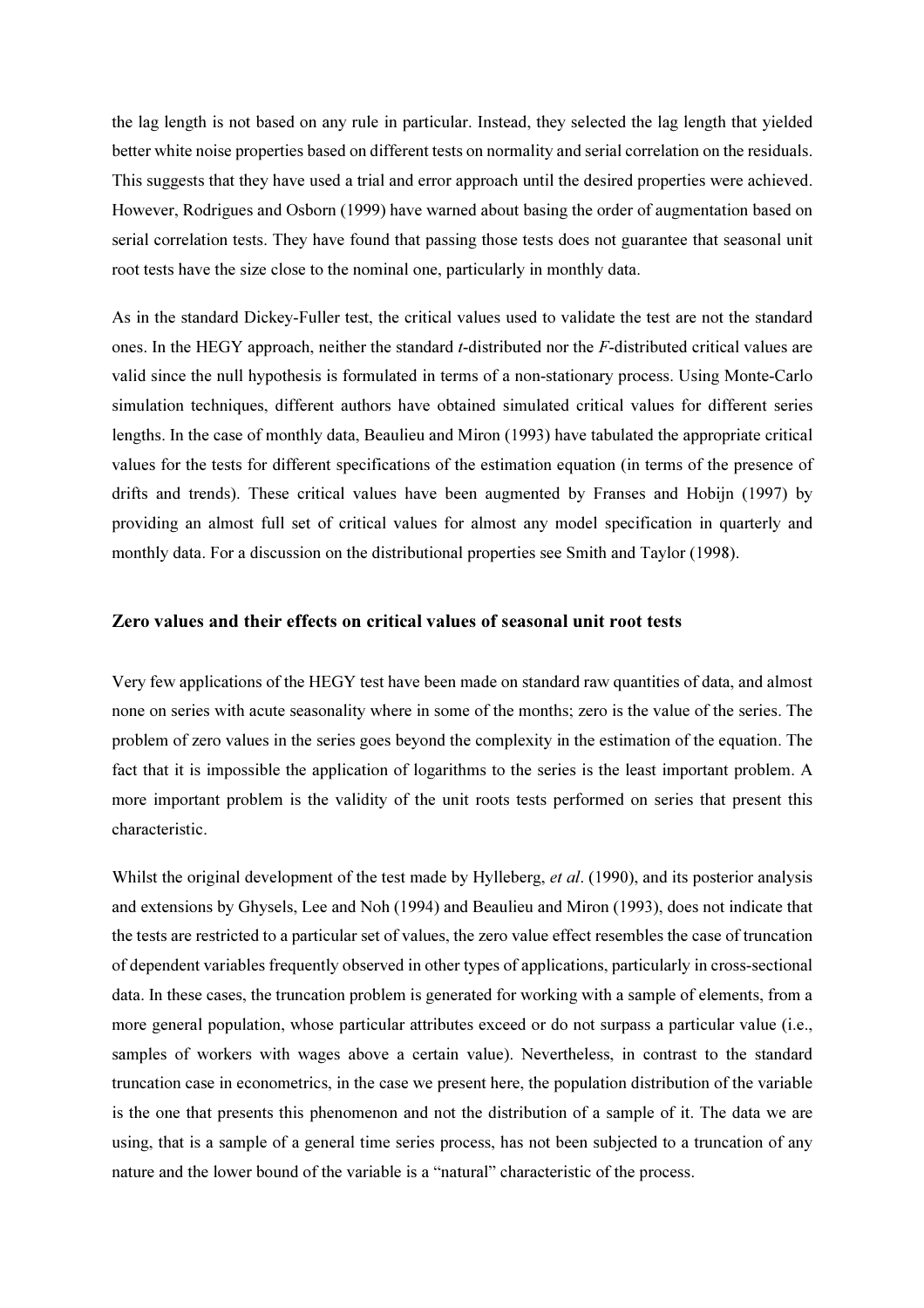A deep analysis of the implications of the inferences made on this type of data as well as its asymptotic properties may be required. The interest of this paper is mainly on determining the presence of stochastic seasonality in agricultural time series of exports and domestic supply required for the eventual seasonal cointegration analysis. Therefore, the theoretical analysis on the asymptotic properties of the estimators and inference under this type of data is left for future work. Thus, we will focus on some practical implications that the use of this type of data may have at the time of testing for the presence of seasonal unit roots.

Probably, the most important practical question is if the critical values already tabulated are still valid for data generation processes (DGP) where seasons could repeat values of zeroes. If this affects the critical values already tabulated, the application of the HEGY approach to this type of data will not be valid since it could lead to incorrect conclusions. Additionally, some model specifications (in terms of the inclusion of trend, deterministic seasonal dummies, and constant) have not been tabulated previously in the literature. If the presence of zero values does not affect the distribution of statistics, the additional model specifications can complement the tables already available.

Therefore, this paper conducts a set of Monte Carlo experiments to obtain the appropriate critical values to verify if they differ from those already found in the literature and determine whether they can be used in the application presented below. In order to obtain the critical values for the zero and  $\pi$  frequencies, 24,000 replications were carried out using a simulated process in order to obtain the critical values to test the zero and  $\pi$  frequencies using t-tests. For the F critical values for the rest of the frequencies, 120,000 replications were used following Beaulieu and Miron's, (1993) suggestion. Simulations were done using STATA 10. The disturbance in the series follows a standard normal distribution. The simulated DGP takes this form

$$
\Delta_{12}\tilde{y}_t = e_t
$$

Where  $e_t$  is an standard white noise process and  $\tilde{y}_t$  is a modified process where

 $\tilde{y}_t = y_t$  if  $y_t > 0$ 

 $\tilde{y}_t = 0$  if  $y_t \leq 0$ 

Table I.1 (in Appendix I) presents the critical values obtained. It can be seen that the values obtained do not differ substantially from the ones found by Beaulieu and Miron, (1993, pp. 325-326) and Franses and Hobijn (1997, pp. 29-32). For example, when intercept, seasonal dummies and trends are considered and for a series of 240 observations and 5% level of significance, Beaulieu and Miron, 1993) tabulate -3.28, -2.75 and 6.23 for the `t': $\pi_1$ , `t': $\pi_2$  and F:<sub>πodd, πeven</sub> critical values, respectively; while this analysis has tabulated critical values of -3.29, -2.78 and 6.06 for the same specification and similar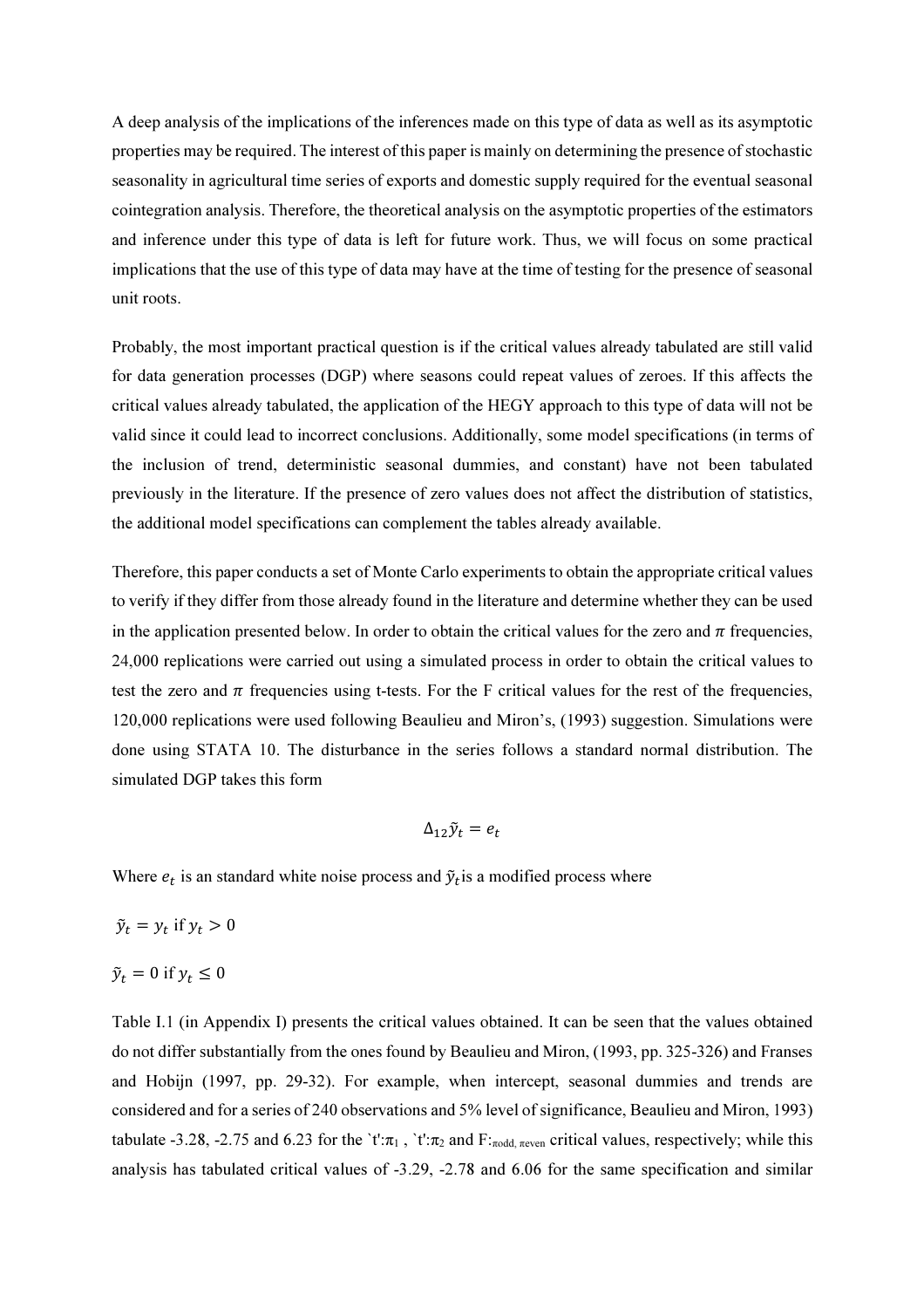series length.The small differences may be attributed to sampling error and the fact that our simulations did not consider the exact series lengths that these authors tabulated.

On the other hand, the general features of the different values according to the model specification are shared between the critical values presented here and those previously found. In general, specifications with no deterministic seasonal dummies generate critical values that favour the rejection of the null hypothesis of a unit root, for example. This suggests that specifications that include these elements will require high values on the statistic in order to reject the null.

Since the critical values tabulated in this analysis do not differ from those already found, and additional model specifications (all combinations between trend, intercept and seasonal dummies were considered) are tabulated, this table augments the critical values found by those authors. The fact that the critical values are similar to those already tabulated suggests that the presence of zero values in series that exhibit strong patterns of seasonality, do not seem to invalidate the HEGY procedure and its critical values and they can be used in more general time series. The additional model specifications will thus be useful for further research in this field or in others. Consequently, we will proceed in the next section to the application of the HEGY test on a particular set of data that present the mentioned characteristics.

## EVIDENCE OF SEASONAL UNIT ROOTS IN AGRICULTURAL COMMODITIES

We will apply the HEGY procedure to six series of exports and domestic supply of three agricultural commodities in Argentina; their definitions can be seen in Table 1. The series used are quantities and, since zero values are present in some of them, we have made the analysis using the data in levels rather than transforming the variables using logarithms. This treatment has been followed for all series in order not to lose generality in the treatment.

Before entering into the analysis of seasonal unit roots and its extensions, we will devote some time and space to inspect and analyse the series as much as possible. This will be done by describing the graphical depiction of the series, as well as presenting the autocorrelations and partial autocorrelations. This should help to extract as much as information as possible from the series before entering into more formal analysis.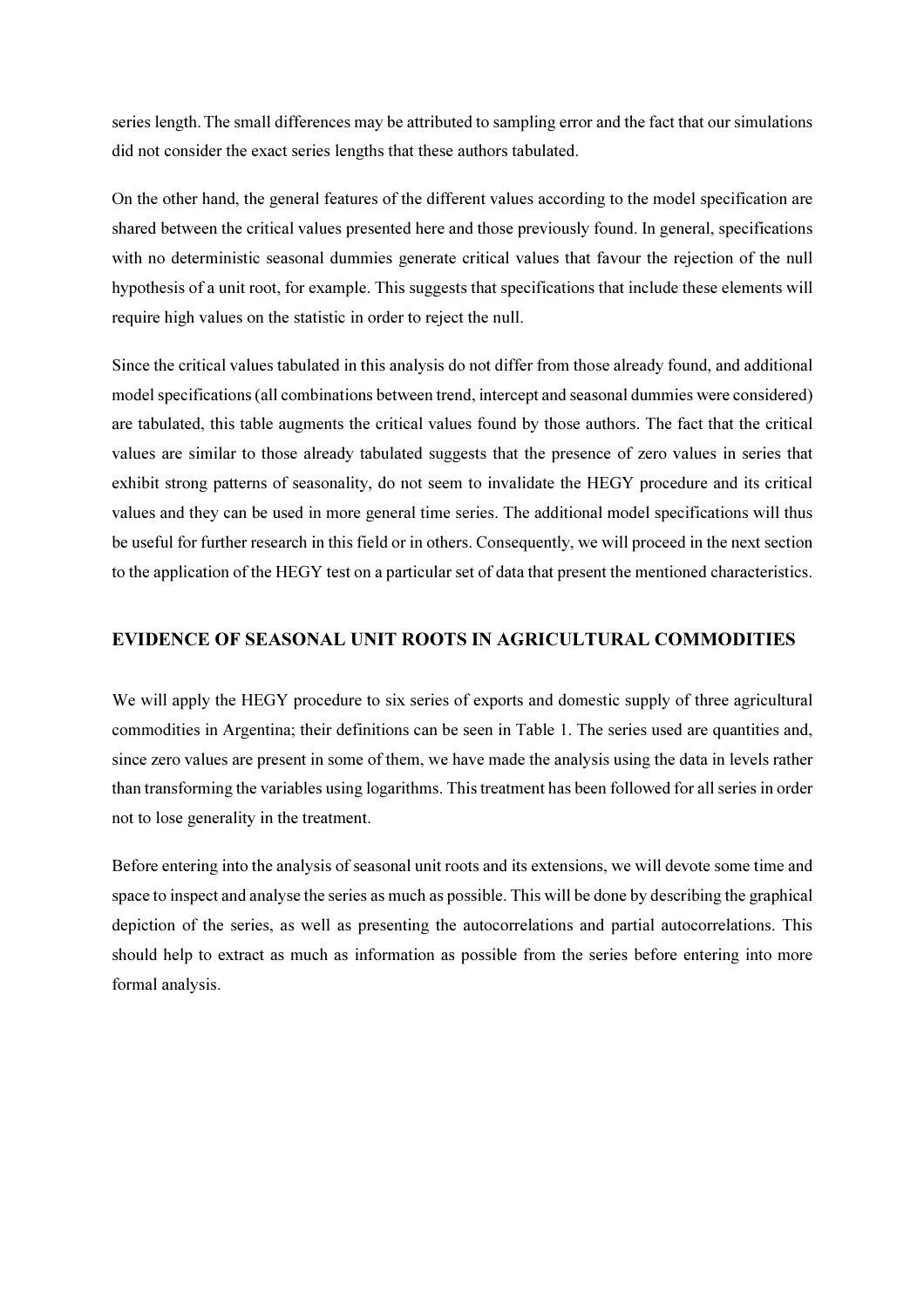| <b>Series</b> | Description                                            | Time span         |
|---------------|--------------------------------------------------------|-------------------|
| Qesoy         | Quantity of exports of soybeans (in 000' tons)         | $Jan/94 - Jan/09$ |
| Qdsoy         | Quantity of domestic supply of soybeans (in 000' tons) | $Jan/94 - Jan/09$ |
| Oemaz         | Quantity of exports of maize (in 000' tons)            | $Jan/94 - Sep/08$ |
| Odmaz         | Quantity of domestic supply of maize (in 000' tons)    | $Jan/94 - Sep/08$ |
| Oewht         | Quantity of exports of wheat (in 000' tons)            | $Jan/94 - Sep/08$ |
| Qdwht         | Quantity of domestic supply of wheat (in 000' tons)    | $Jan/94 - Sep/08$ |

Table 1 Series used in the analysis of seasonal unit roots

Source: Ministerio de Agricultura, Ganadería, Pesca y Alimentos de la Republica Argentina.

#### Testing seasonal unit roots

A deterministic approach might provide a sufficient explanation for the seasonality observed in the series. However, the possibility that unit roots might be present in the series cannot be discarded easily from the inspection of the plots and the analysis of the ACFs and PACFs. Therefore, in this section, we perform the HEGY unit root test on the six series presented.

The series may be seen particularly short for this type of analysis (around 180 months) given the number of parameters that must be estimated from them. The power of the tests may be affected and that may lead to incorrect conclusions on the presence of seasonal unit roots. If longer series are available, they should be used. At the time of the writing this paper, the latest information available has been used. Unfortunately, we could not find consistent older series to extend the sample. Where some older series existed, these were collected by different bodies and using different methodologies. This means that additional noise, related to measurement error or with different ways of measurement, may be introduced that can lead potentially to incorrect conclusions. This noise will be added to the structural breaks on the series (changes on regimes, legislation, technological change, etc.) as we have discussed previously.

In fact, using longer series adds the additional problem of potentially many structural breaks. This is particularly true in cases of developing countries where legislation and institutions tend to be more volatile. In the case of Argentina, extending the series further to the past will include important changes in regime such as the stabilization programme of 1991 and, more importantly, the liberalisation of the trade and commercialisation of grains after the dissolution of the previous grains board (Junta Nacional de Granos). As we have seen, since the effect of grains boards may notably reduce the seasonality in the commercialisation of grains, including data under this regime may change the nature of the analysis. The data segments created by this particular regime may be seen as two different data processes that should not be taken altogether; at least for the seasonal analysis.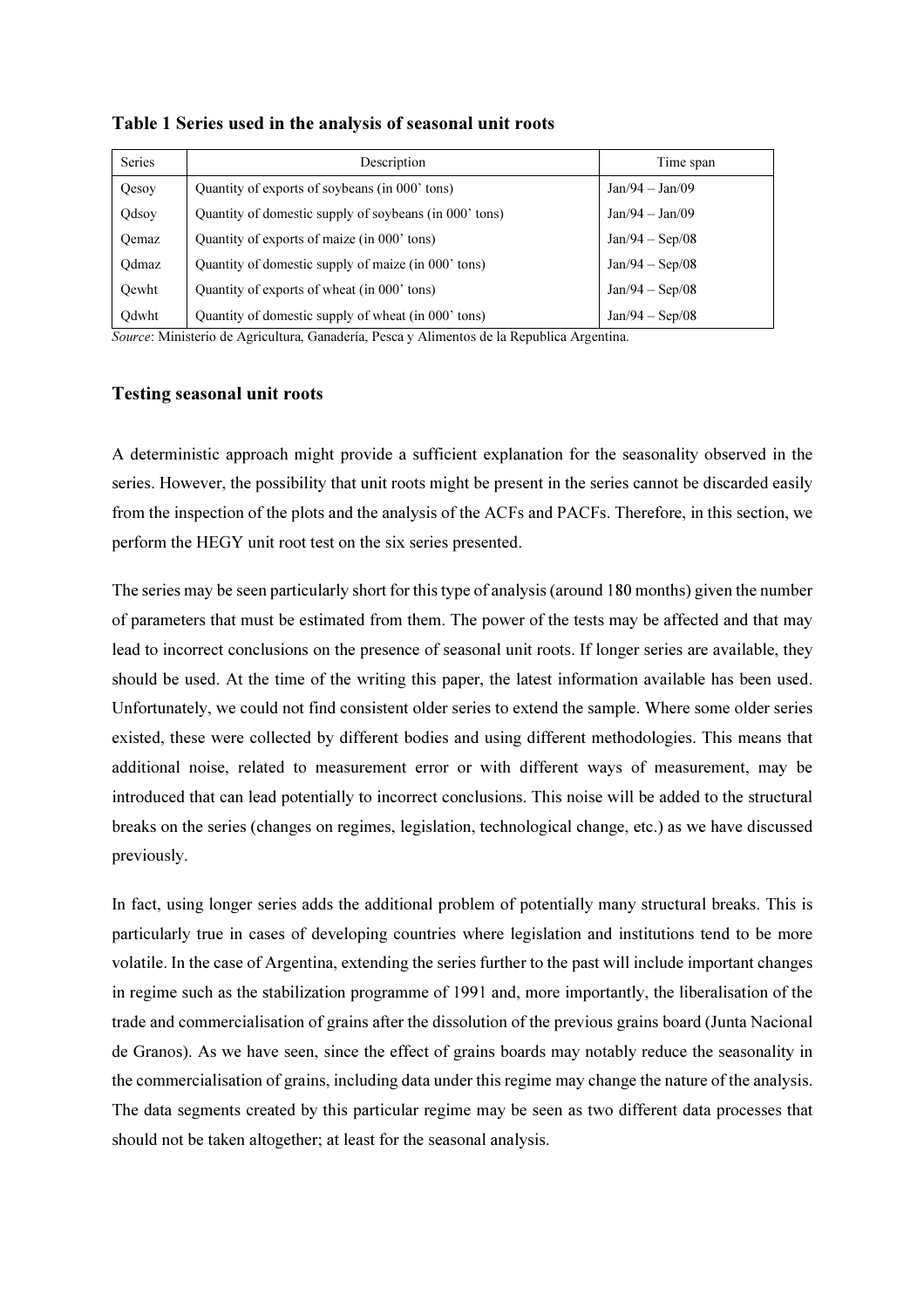On the other hand, a close inspection of other applications reveals that the length used in this analysis is not particularly short. Whilst Beaulieu and Miron (1993) use a sample of almost 240 months of series of real wages in the US, Franses (1991) uses just 120 months of new car registrations in the Netherlands, and only nine years of monthly data on the number of airline passengers.

Studies on quarterly series use samples with fewer observations but the model estimates fewer parameters as well. Franses and Volgelsang (1998) use only 40 observations of quarterly GDP in the Netherlands. In the context of monthly data, this would be equivalent to 160 observations. Moreover, the same paper also uses this series to test for seasonal unit roots under the presence of unknown structural breaks that will require even more parameters to be estimated, as we will see below.

However, it is fair to say that studies have highlighted that the power of tests may be more related to the span rather than the number of observations (Shiller and Perron, 1985). In this sense, tests based on samples of, for example, 20 years of quarterly data may have more power than based on 10 years of monthly data. However, Haug (2002) shows that the increase in the power associated with the use of a longer sample when series are temporally aggregated may be offset by the reduction in the number of observations, particularly in finite samples. Therefore, we recognize the limitations on the inference made on a limited number of observations and caution must be given when extracting conclusions. However, it is also recognised that this application does not depart from the usual practice, and the extension on the sample to the past may not be convenient.

In one of the series under study, the quantity of exports of soybeans, we can see that around the end of each year, there are no exports of this commodity, pointing to the case of zero values in the series we are reporting in this paper. Moreover, in the quantity of exports of maize and wheat, despite not having zero values, does have extremely low values in some seasons compared with the peaks observed in the rest of the seasons. This application can be extended to other cases where data present similar characteristics.

In Table 2, we present the results of the tests of seasonal unit roots on the six series considered. Columns 2 to 8 give the values of the tests statistics. In columns 9 and 10, the chosen specification is detailed in terms of lag structure and the presence of deterministic elements of the equation. The precise specification was determined by the statistical significance of intercept and trend terms in the regression equation. However, dummy variables were always included in the regressions to capture the deterministic pattern of the seasons.

Given its popularity, statistical properties and convenience, the maximum lag length was determined using the general to specific approach explained above. We have also included and excluded some lags according to the 10% level of significance (within this maximum limit set by the general to specific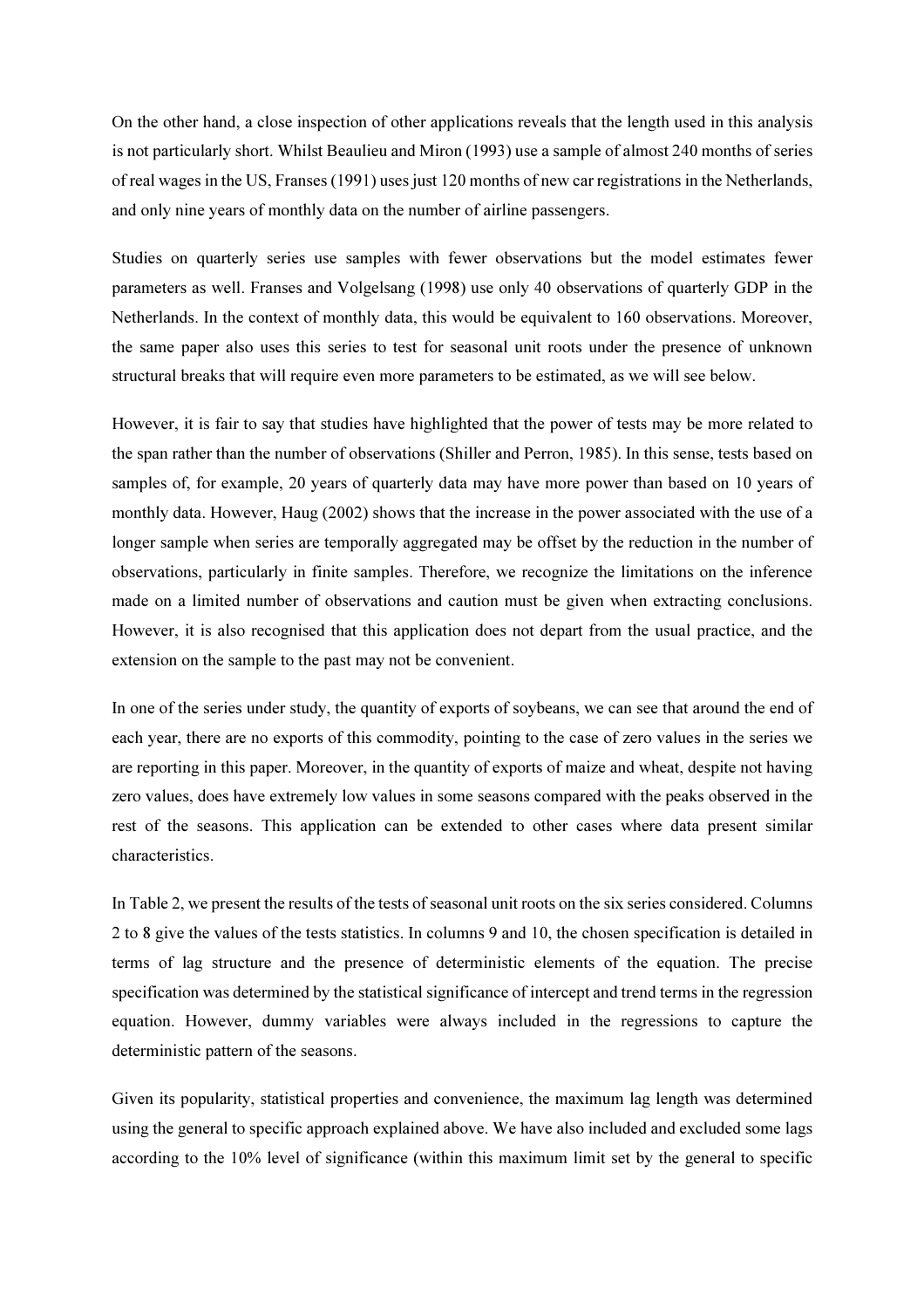approach) to help to obtain well behaved residuals. This is because using the above-mentioned approach for maximum lag selection (including all lags until lag  $\rho$ -*I*) did not yield the desired properties on the residuals as well as including non-significant parameters in the model that could reduce the power of the tests. Therefore, a mixed approach has been followed by combining the maximum lag length selection using the general to specific approach and some testing on the residuals' properties to determine which lags should be included within the maximum selected. The last two columns give the statistics for the Breusch-Godfrey test for serial correlation and the Bera-Jarque test for normality of the residuals.

Table 3.2 Results of test for seasonal unit roots in monthly series

|       | $\theta$ | π       | $\pi/2$   | $2\pi/3$  | $\pi/3$   | $5\pi/6$   | $\pi/6$     |             |               |       |      |
|-------|----------|---------|-----------|-----------|-----------|------------|-------------|-------------|---------------|-------|------|
|       |          |         |           |           |           |            |             |             | Deterministic |       |      |
|       | $\pi_1$  | $\pi$   | $F_{3,4}$ | $F_{5.6}$ | $F_{7,8}$ | $F_{9.10}$ | $F_{11.12}$ | Lags        | elements      | $B-G$ | B-J  |
| qesoy | $-2.23$  | $-4.89$ | 16.95     | 8.87      | 9.41      | 9.27       | 0.93        | 6,12,15     |               | 16.5  | 1.80 |
| qdsoy | $-1.80$  | $-3.73$ | 7.87      | 8.48      | 11.40     | 6.51       | 9.33        | 19,20,36    | T,C           | 15.1  | 2.05 |
| qemaz | $-1.49$  | $-3.39$ | 22.61     | 18.06     | 17.28     | 13.35      | 3.24        | 29.30       |               | 6.3   | 2.33 |
| qdmaz | 3.20     | $-5.69$ | 9.94      | 13.98     | 16.17     | 14.17      | 9.58        | 11.12       |               | 5.4   | 0.75 |
| qewht | $-1.41$  | $-5.32$ | 18.61     | 22.49     | 30.76     | 16.61      | 25.71       | 12,13       | I.C           | 12.3  | 4.76 |
| qdwht | . 99     | $-5.67$ | 19.2      | 7.97      | 10.84     | 7.01       | 7.59        | 3.4, 15, 33 |               | 18.3  | 5.02 |

Notes:

I) B-G refers to the Breusch-Godfrey test for serial autocorrelation on the residuals with 12 lags. Critical value 21.09 II) B-J refers to the Bera-Jarque normality test on the residuals. Critical value 5.99

III) Deterministic elements identifies if a trend  $(T)$ , an intercept  $(T)$  or the conflict  $(C)$  dummy has been included in the testing equation. Conflict is a dummy variable reflecting the conflict between the Government and farmers between March 2008 and August 2008.

Source: Own estimations

By selecting the appropriate critical values, according to the specification chosen, we can conduct the tests of unit roots at the zero and at the rest of the frequencies. Given that the critical values obtained in our simulation exercise, considering zero values in the DGP, do not differ from those found in the literature, it is indistinctive to use the one found here or those already tabulated in the literature, even though only some series present zero values.

In none of the series is it possible to reject a unit root at the zero frequency (or a unit root *a la Dickey-*Fuller) at the conventional levels of significance, which suggests that the series may possess a stochastic trend. Unit roots at frequency  $\pi$  can be rejected in all the cases. For the rest of the frequencies, it is possible to reject unit roots in all series with the exception of the quantity of exported soybeans and the quantity of exported maize at the bi-annual frequency  $(\pi/6)$ . Using a 97.5% level of confidence, we cannot reject a unit root at the four-monthly frequency  $(5\pi/6)$  in the quantity of domestic supply wheat and in the quantity of domestic supply of soybeans. The residuals seem to present the desired properties. Therefore, in addition to the long run unit root present in all series, some series seem to be affected by seasonal unit roots or stochastic seasonality.

This suggests that the stochastic elements may have permanent effects on the seasonal pattern of some of the series analysed and they cannot be considered as part of the general stochastic component of the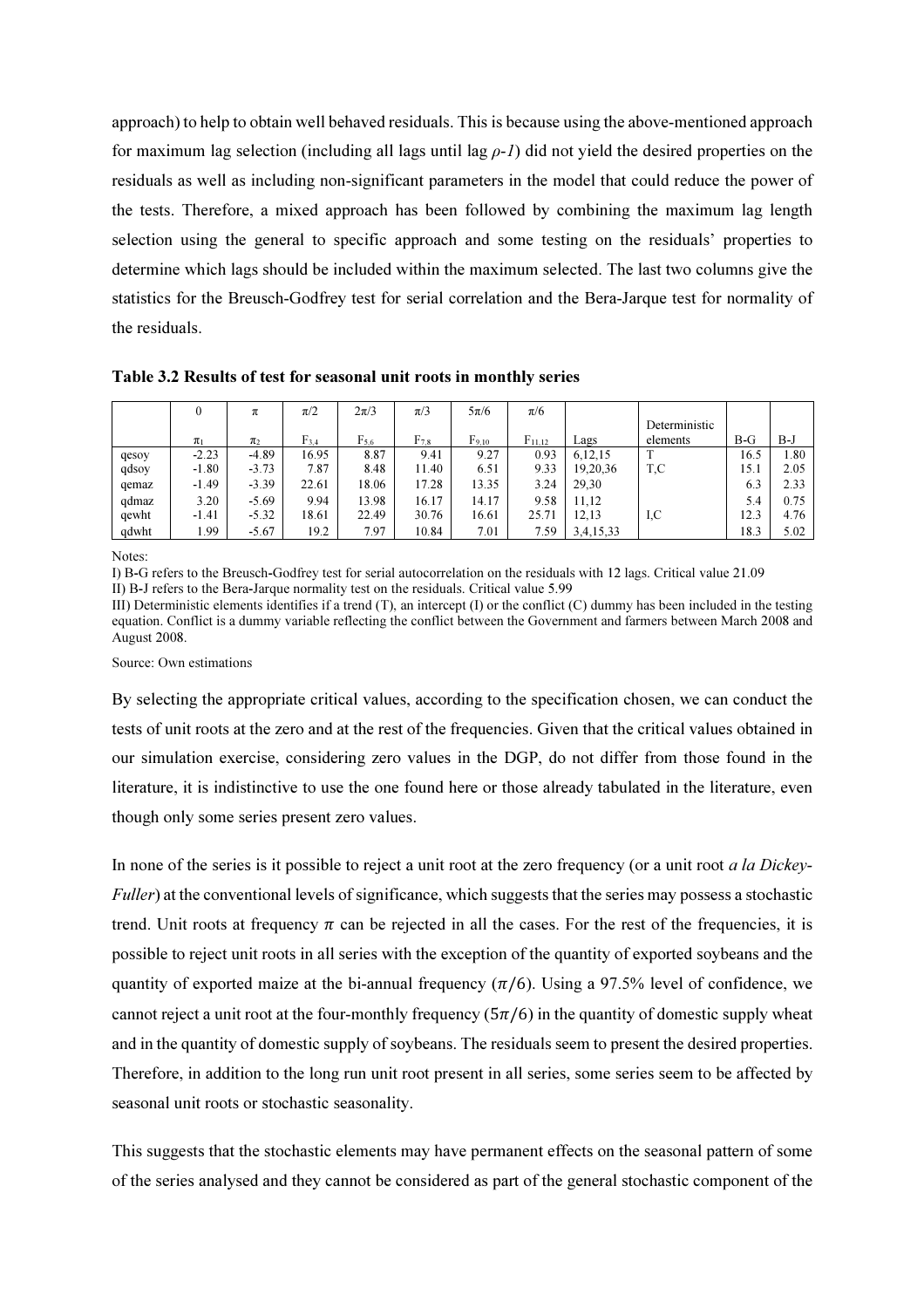series. These stochastic elements do not die out fast enough and their effects are transmitted to future values of the seasons. Therefore, for some of the series, there seems to be some mild evidence that suggests that they might require a treatment beyond the deterministic approach. Weather, market and other technological effects may be affecting the pattern of seasonality in some of the series analysed in a permanent way. However, this mild evidence and the fact that the deterministic approach provided a good explanation for the variation of the dependent variable, do not allow us to extract emphatic conclusions about the general presence of stochastic seasonality. More and deeper analysis is required, especially on the possibility that some of the unit roots found might have been confused with structural breaks. This will be analysed in the following sections.

## STRUCTURAL BREAKS AND SEASONAL UNIT ROOTS

As we have discussed, structural breaks may also be present in agricultural series. These structural breaks may not only have general effects on the levels and trends of the series, but also they may change the observed pattern of seasonality. Rumours on changes and the changes themselves in legislation and the commercialisation regime, for example, may introduce conjunctural effects in the series. Generally, in these cases, agents may speed up or postpone their decisions following a "wait and see" strategy, affecting the pattern of seasonality. However, it is convenient to distinguish between a permanent change in the pattern (which eventually must be included in the deterministic component) and an innovation that introduces some noise in the pattern. Since it is hard to identify the effect of these structural changes on the series, there exists the possibility that a seasonal unit root found might be explained by this change rather than stochastic seasonality per se.

As in the standard non-seasonal unit root tests, if structural breaks are present in the series, the HEGY approach tends to find too many unit roots, or it suffers from low power. In other words, structural breaks could be disguising otherwise stationary processes as containing unit root processes. This calls us to consider the possibility of breaks when testing for seasonal unit roots.

Originally, this potential problem of the unit roots was considered in the non-seasonal case. If the date of the break is known beforehand in the non-seasonal case, the adjustment necessary is relatively straightforward. It entails the addition of dummies to capture the different segments in which the series is divided (before and after breaks). Critical values for the tests are non-standard and they have been tabulated by Perron (1989). It is important to remark that these tests are not intended to ascertain the presence of a non-zero drift per se, since in both null and alternative hypothesis the process is assumed to possess a structural break. When the objective is to determine the presence of a structural break per se, the procedure outlined by Chow (1960) can do the job. However, the technique suggested by Perron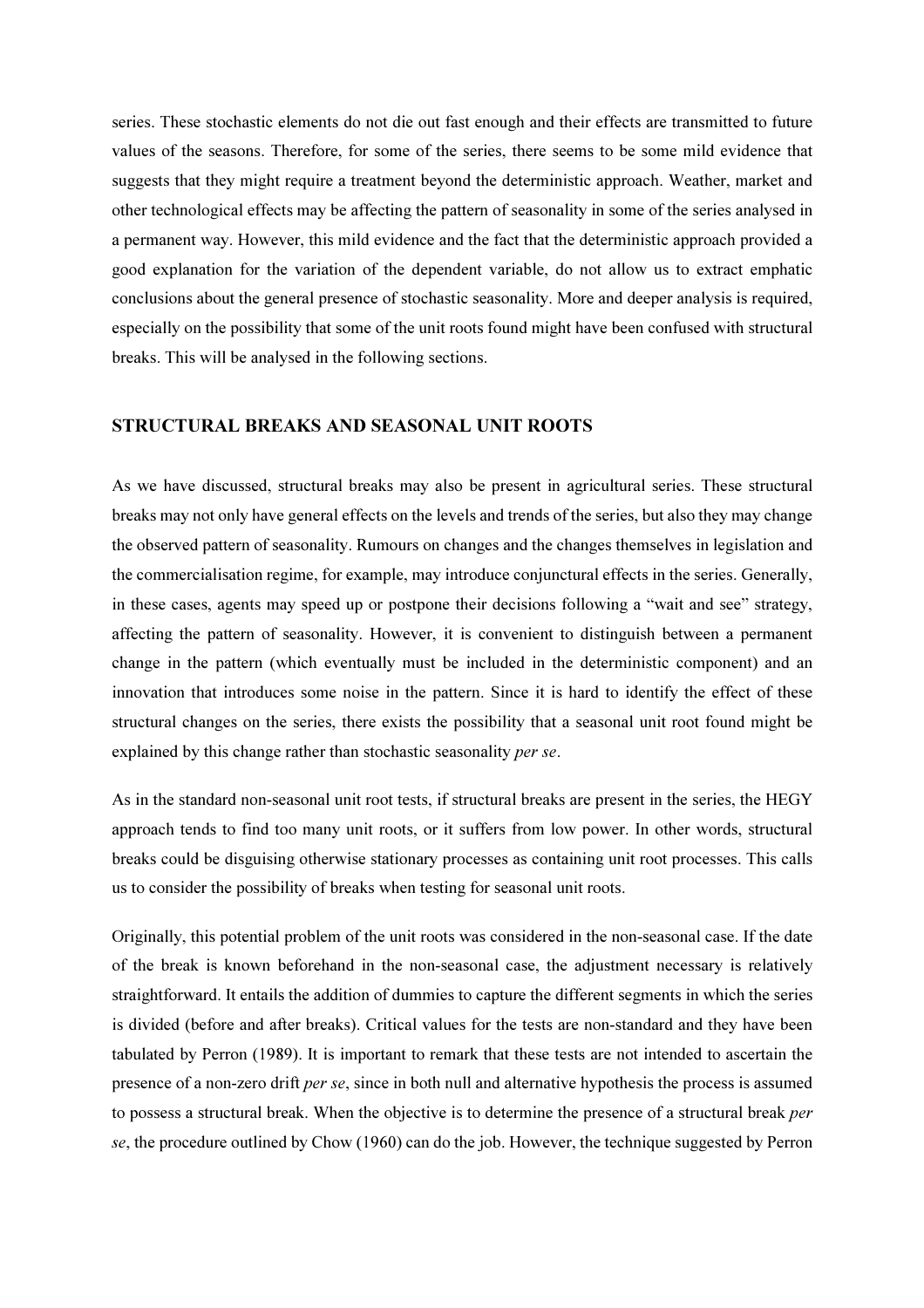(1989) has its focus on testing for unit roots under the presence of structural breaks and not for the presence of the structural break itself.

Things are a little more complicated if the researcher does not know where (or when) the break is located. In this case, rather than being exogenous information, like a change in regime or an independent event whose location is known with certainty, the date of the break is unknown and must be estimated. However, this does not mean that the process originates the break in the sense that its appearance can be modelled or be part of the deterministic component of the series. On the contrary, the break is still exogenous (affecting the process) but its location in the series becomes part of the estimation process.

This problem was addressed initially by Perron and Vogelsang (1992), Zivot and Andrews (1992) and Banerjee, Lumsdaine and Stock (1992) in a non-seasonal framework. Two models have been developed to consider how a break could affect a given series. The additive outlier (AO) model allows for an instantaneous shift in the intercept of the deterministic trend of the series. The innovative outlier (IO), on the other hand, allows changes in the series to have a gradual effect.

In the first model, the effect of the change on the level of the series is not affected by the dynamics of the correlation structure of the series. In the second model, it is assumed that the series reacts to a change in the mean in the same way that it responds to other shocks. This implies that there is a transition period in the adjustment of the series. Operationally, the main difference between both procedures is that in the IO the estimation is conducted on a single equation, while the AO requires an auxiliary regression. In addition to the simplification on the estimation, the type of phenomena that could affect agricultural production (new techniques of production, for example) has a gradual effect (the implementation period) on the series that can be more accurately modelled using the IO specification rather than the AO specification. Therefore, we will focus our attention on this latter procedure. For further details about the AO model, see Harris and Sollis (2003).

The procedure for testing unit roots when the date of the break is unknown requires the estimation of the regression equation considering all the potential break dates. Therefore, the model must be estimated as many times as potential breaks are considered. In essence, the procedure lies in using the Perron (1989) test as many times as breaks are considered. The main point lies in selecting the appropriate break time among all possible dates. In addition, the statistics resulting from that particular specification are eventually those considered to perform the test.

Extensions to the seasonal case using the HEGY approach when the time of the break is unknown have been applied on quarterly data by Franses and Volgelsang (1998) using GDP data on several countries, whilst Ghysels and Osborn (2001) have followed a more theoretical approach analysing the properties of the procedure. A more technical discussion of the procedure is contained in Harris and Sollis (2003).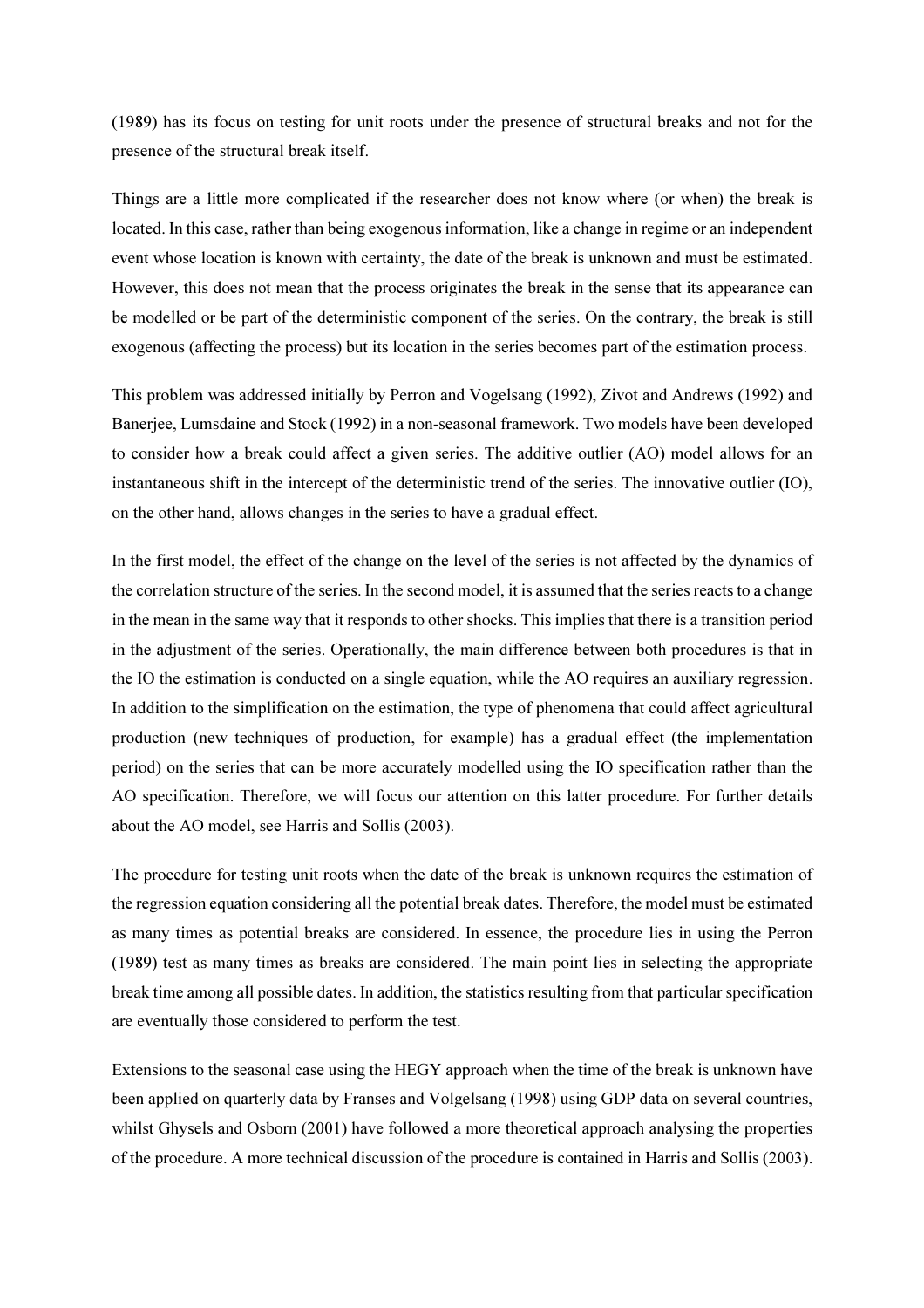Additional extensions can be found in Balcombe (1999) on US quarterly food prices indexes and different US quarterly macroeconomic aggregates. Nevertheless, the application of the procedure on monthly data has been particularly scarce.

If we assume that there is a single break that occurs at time  $T_b$  (being  $1 \le T_b \le T$ ), it is possible to test the null of an IO break in monthly data by estimating the following equation

$$
\Delta_{12} y_t = \mu + \beta t + \sum_{k=2}^{12} \delta_k D_{kt} + \sum_{k=1}^{12} \pi_k Z_{k,t-1} + \sum_{i=1}^{\rho-1} \psi_i \Delta_{12} y_{t-i} + \sum_{k=2}^{12} \theta_k S_{kt} + \sum_{k=2}^{12} \eta_k \Delta_{12} S_{kt} + v_t
$$
\n(12)

where

$$
S_{kt} = \begin{cases} 1 & (t > T_b) \\ 0 & (t \ge T_b) \end{cases} \qquad k = 1, ..., 12
$$

Therefore,  $S_{kt}$  is a standard seasonal dummy that starts to be active at the time of the break. Similarly to the non-seasonal case, the procedure requires us to fit the equation above to all the potential breakdates in data. It is advisable to restrict the range of possible breaks to  $T_b^*$ , ...,  $T - T_b^*$ , where  $T_b^* = \lambda T$ . The value of  $\lambda$  is called the amount of trimming, and it excludes from the potential break dates some observations at the beginning and end of the series. This is done in order to assure that the results are asymptotically valid as recommended by Franses and Volgelsang (1998). Moreover, if a series has a break either at the beginning or end of the series, it would make very little sense to consider the break, or it might be advisable to exclude those observations (those before or after the break) from the calculations.

It is important to highlight that this procedure allows for testing for the presence of seasonal unit roots under the presence of a single unknown structural break. This means that this procedure will identify, probably, the most important (in terms of its effects on the series) of the present structural breaks whilst still leaving the influence of other structural breaks that may be present in the series. Whilst Tasseven (2008) developed a procedure for testing for the presence of two structural breaks, this approach assumes the knowledge of the place or time of both breaks. The possible presence of more than one structural break is an additional warning and recommendation against the use of very long time series.

In order to select the break date, there are two approaches. The first method involves minimizing the  $t_{\pi i}(T_b)$  and maximizing the  $F_{odd,even}(T_b)$  statistics over all possible break dates, or select the break when the statistics are least favourable to the null hypothesis. Note that we are not selecting break dates but selecting statistics values for the unit root tests given all the possible breaks in the series. We can define this method by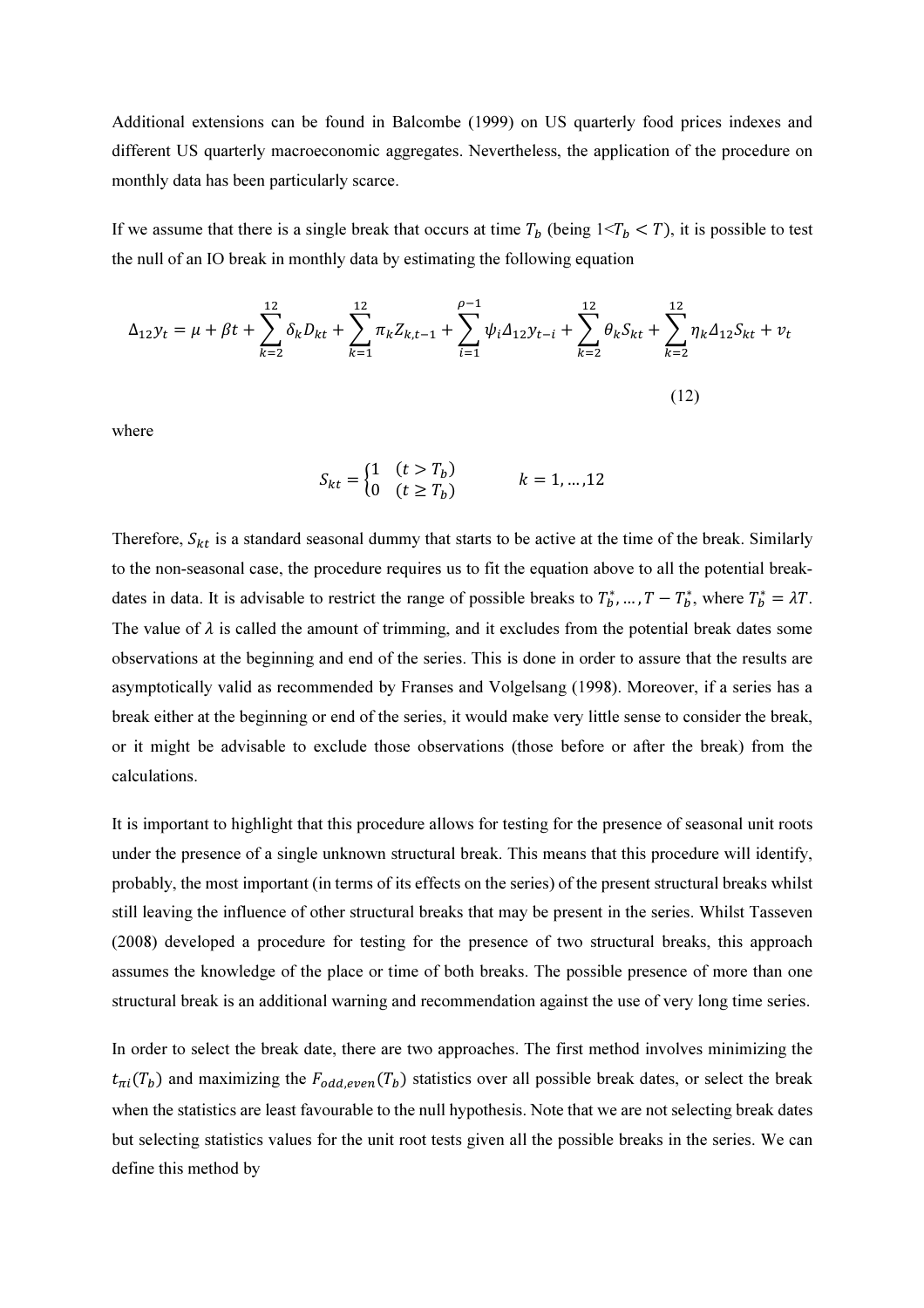$$
\hat{T}_{b,\pi i} = \frac{\operatorname{argmin} t_{\pi i}(T_b)}{T_b} \qquad i = 1,2 \tag{13}
$$

$$
\hat{T}_{b,F_{0,e}} = \frac{\operatorname{argmax} F_{odd,even}(T_b)}{T_b} \tag{14}
$$

The use of this criterion will identify as many break dates as unit roots are considered, given that for each frequency, the selection is based on the statistic that is least favourable to the null hypothesis. This is precisely the result that Franses and Volgelsang (1998) obtained when using this criterion. In their application, breaks occur in different periods depending on the frequency analysed and the series.

This is not suggesting that there are multiple breaks affecting the series, but that the manifestation of a single break is captured in different periods depending on the seasons of the series. It should be recalled that the specification of the IO model precisely captures the gradual effect of a structural break. At the end, the break date in this criterion is selected by identifying the unit root test's statistic more favourable to the rejection of the null hypothesis and not by the statistical significance of the break. Moreover, the tests are designed to determine if, eventually, the seasonal unit root tests performed before have been affected by the presence of a structural break. This suggests that the use of this procedure to identify unknown structural breaks in a more general context may not be appropriate.

The second method addresses this issue by selecting the break date, based on the maximization of the significance of the seasonal shift dummy variable or

$$
\hat{T}_b = \operatorname{argmax} F_\theta(T_b) \tag{15}
$$

In this case, a unique break date will be identified and the trimming of the series is necessary. In essence, the trimming on the data is not necessary if the first method (equations 3.13 and 3.14) is employed. It has been shown by Perron and Vogelsang (1992) that this second method has more power than the first method and its use has been widely recommended. However, their recommendations are based on its statistical properties and not on the grounds of its capability to select breaks dates.

The use of this second criterion for the selection of the break date entails an additional complication. When using the second method for identifying the break, equation (15), and assuming an IO model, Harvey, Leybourne and Newbold (2001) found that in the non-seasonal case, there is a tendency to anticipate the break by one period. This is exacerbated particularly if the size of the break is particularly large. Alternatively, basically, the *t*-statistic associated with the shift dummy variable has a distribution whose mean is maximised at  $\hat{T}_b - 1$ . On the other hand, using quarterly data with seasonality, Harvey, Leybourne and Newbold (2002) find that the rule tends to anticipate the break by four quarters ( $\hat{T}_b$  – 4), and they suggest adjusting the second method by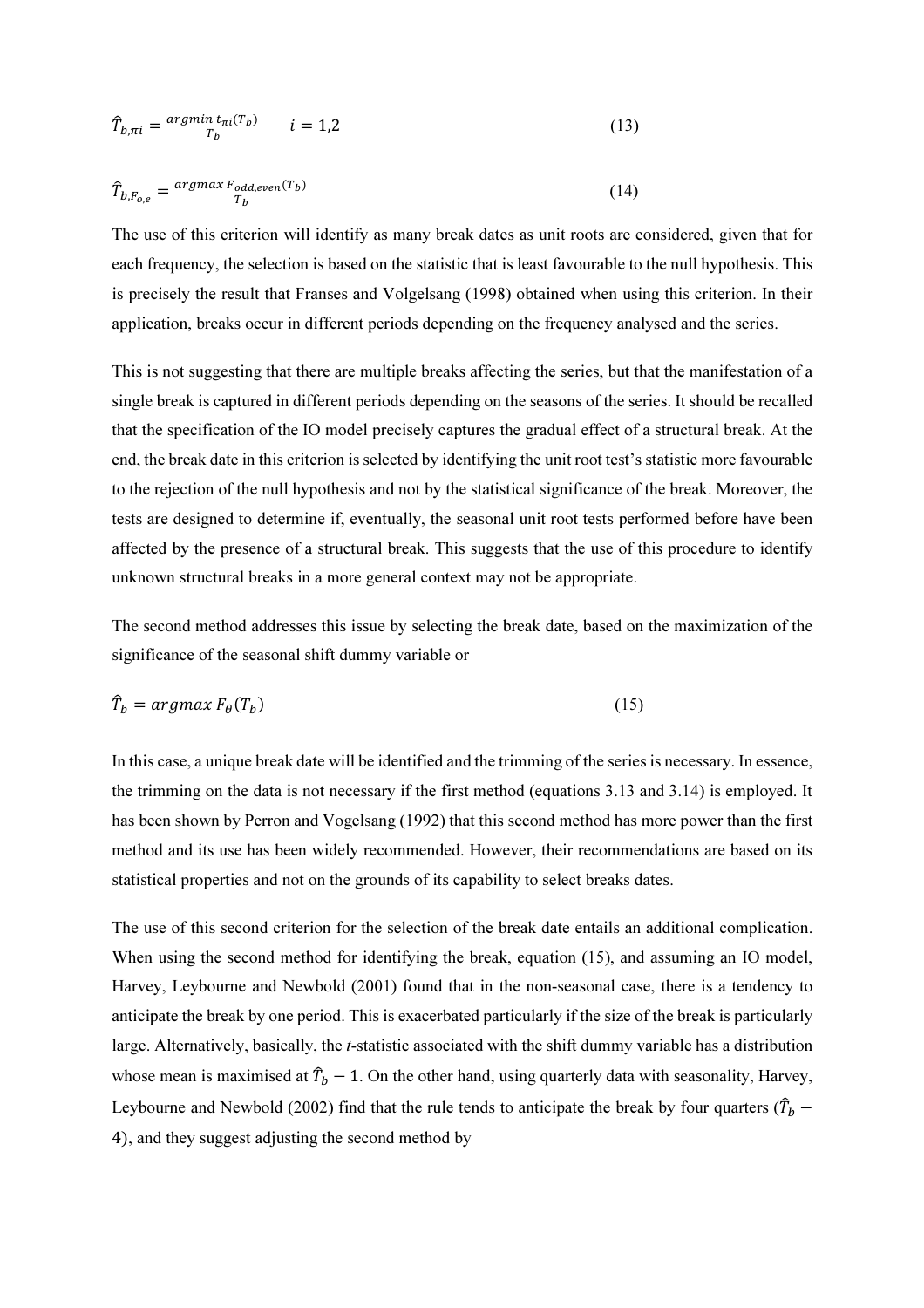# $\widehat{T}_b = 4 + argmax F_\theta(T_b)$

They show that the incorrect selection of the break date has statistical implications. Not only will the tests be done with incorrect statistical values, but also they will increase the test size, leading to a spurious rejection of the null hypothesis.

# EVIDENCE OF THE EFFECTS OF STRUCTURAL BREAKS IN SEASONAL UNIT ROOTS IN AGRICULTURAL COMMODITIES

Using the data presented above, and considering only those series for which we could not reject seasonal unit roots, we have applied the HEGY approach when breaks are considered. This is explained by the fact, as discussed, that the HEGY test under structural breaks can only confirm if the unit roots found previously are effective or have been the result of a structural break.

With the help of the critical values obtained before, we test for the presence of seasonal unit roots when breaks exist in the series. From the inspection of the series, we can confidently see that, if breaks exist, they tend to be not particularly large. We cannot observe that series tend to jump to extremely high or low values. Therefore, the set of critical values we will use are the ones that consider a break size that follows a standard normal distribution (or with one standard deviation). If we have evidence that suggests that the break could be large, these critical values could lead to a spurious rejection of the null. In that case, it may be appropriate to use the critical values for large breaks. However, in this case the date selection correction as explained above should be considered.

The number of observations and the length of the data in the estimation of the model with several parameters are problematic since the power of the tests is reduced. We have already discussed the number of observations in the context of the application presented here. This means that the implications on this application considering unknown structural breaks are even more severe.

Table 3 presents the results. In the left panel, we present the results when the break selection is based on the least favourable to the null hypothesis (minimising t and maximising F values). Under each statistical value, we present the particular time of the break found. Therefore, we have obtained different break dates, each associated with a particular root. The model specifications (in terms of inclusion of deterministic dummies, trends and intercept) are the same as the ones used in Table 3.9. Therefore, only a break is considered and no other elements in the specifications of the model. We still cannot reject the null of a unit root at a zero frequency in any of the three series. At a 95% confidence, we cannot reject the null of unit root at the bi-annual frequency in the quantity of exported soybeans and in the quantity of exported maize. However, we can now reject the unit root at the six monthly frequencies in the quantity of domestic supply of wheat. This suggests that the result found in the previous exercise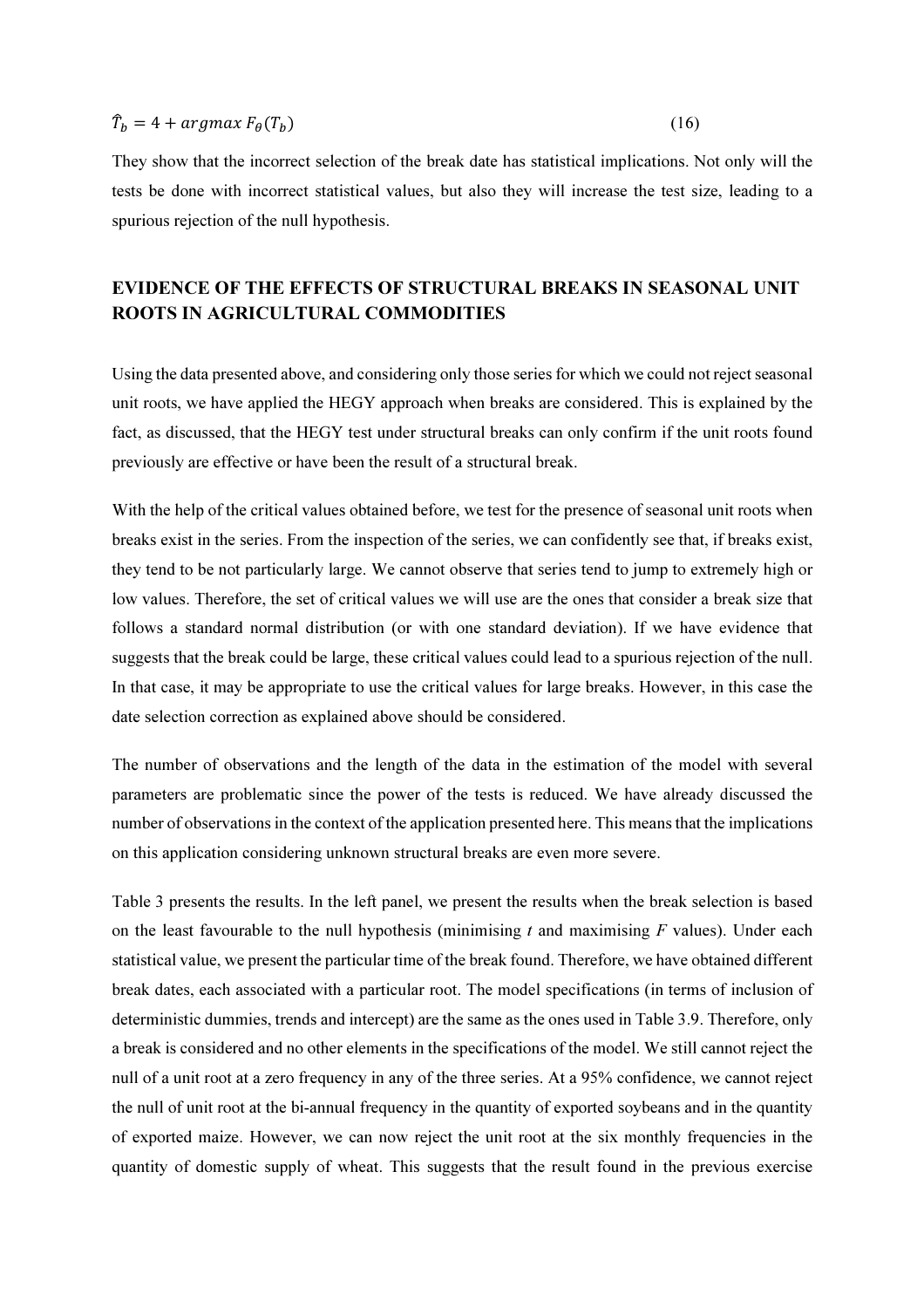without structural breaks, in this frequency on wheat has been the result of the presence of a structural break and not a seasonal unit root.

In the right panel of Table 3.10 we present the results when the break time is selected by maximising the significance of the seasonal break dummies<sup>5</sup> (equation  $(3.15)$ ). In this case, the selection process can identify a single break period. This can be found at the bottom of the right panel. Again, we cannot reject unit roots at the zero frequencies in any of the series. The conclusions in terms of the unit roots for the quantity of exported soybeans (qesoy) and the quantity of exported maize (qemaz) at the biannual frequency remain unchanged. However, when using this criterion for the selection of the break, is reached a different conclusion on the six-month frequency in the case of the domestic supply of wheat. In the case of the first criterion, we have rejected a unit root, whilst here we are confirming its presence. Since this second method is generally preferred, given its power properties, this would be the conclusion of our test.

The fact that, when structural breaks are considered, new seasonal unit roots seem to appear in the series seems problematic. For example, using the second criterion for selecting the break, a unit root seems to be present in the quantity of domestic wheat at the quarterly frequency  $(\pi/3)$ . Therefore, rather than helping to confirm results, considering structural breaks in series seems to complicate our judgement. However, it is important to remember that this test will have less power than the test without the structural break. More parameters are estimated using the same length of data or number of observations. Therefore, it is possible that new seasonal unit roots will appear.

| Frequency  | Statistic   | $\widehat{T}_{b,\pi i} = \frac{argmin_{\pi_i} t_{\pi i}(\overline{T_b})}{T_a}$ | $argmax F_{odd,even}(T_b)$<br>T <sub>h</sub> | $i = 1,2 \hat{T}_{b,F_{o,e}} =$ | $\widehat{T}_h = \argmax F_\theta(T_h)$ |         |          |  |  |
|------------|-------------|--------------------------------------------------------------------------------|----------------------------------------------|---------------------------------|-----------------------------------------|---------|----------|--|--|
|            |             | qesoy                                                                          | qemaz                                        | qdwht                           | qesoy                                   | qemaz   | qdwht    |  |  |
| $\theta$   |             | $-2.73$                                                                        | $-2.44$                                      | $-1.56$                         | $-2.07$                                 | $-2.17$ | $-1.72$  |  |  |
|            | $\pi_1$     | $Aug-06$                                                                       | $Apr-96$                                     | $Jun-05$                        |                                         |         |          |  |  |
| π          |             | $-5.81$                                                                        | $-3.58$                                      | $-6.66$                         | $-4.35$                                 | $-2.90$ | $-6.24$  |  |  |
|            | $\pi_2$     | $Apr-05$                                                                       | $Mar-05$                                     | $Jun-06$                        |                                         |         |          |  |  |
| $\pi/2$    |             | 25.26                                                                          | 27.98                                        | 16.48                           | 14.88                                   | 20.11   | 23.59    |  |  |
|            | $F_{3,4}$   | $Oct-98$                                                                       | $Oct-02$                                     | $Jul-06$                        |                                         |         |          |  |  |
| $2\pi/3$   | $F_{5.6}$   | 18.57                                                                          | 21.81                                        | 13.75                           | 10.40                                   | 17.73   | 20.61    |  |  |
|            |             | $Aug-98$                                                                       | $Aug-97$                                     | $Aug-06$                        |                                         |         |          |  |  |
| $\pi/3$    | $F_{7.8}$   | 19.29                                                                          | 24.93                                        | 18.36                           | 12.17                                   | 17.71   | 6.87     |  |  |
|            |             | $Sep-02$                                                                       | $Feb-04$                                     | $Jul-06$                        |                                         |         |          |  |  |
| $5\pi/6$   |             | 20.40                                                                          | 14.36                                        | 14.58                           | 11.88                                   | 11.44   | 10.17    |  |  |
|            | $F_{9,10}$  | $Aug-98$                                                                       | $Apr-03$                                     | $Aug-06$                        |                                         |         |          |  |  |
|            |             | 3.76                                                                           | 9.40                                         | 14.93                           | 2.84                                    | 4.35    | 12.69    |  |  |
| $\pi/6$    | $F_{11,12}$ | $Oct-99$                                                                       | $Mar-98$                                     | $Oct-03$                        |                                         |         |          |  |  |
| Break date |             |                                                                                |                                              |                                 | $Apr-00$                                | $Ar-96$ | $Sep-06$ |  |  |

Table 3 Test of seasonal unit roots in monthly series under the presence of unknown structural break

Source: Own estimations

 $\overline{a}$ 

<sup>&</sup>lt;sup>5</sup> For this method, a trimming factor  $(\lambda)$  of 0.1 was used.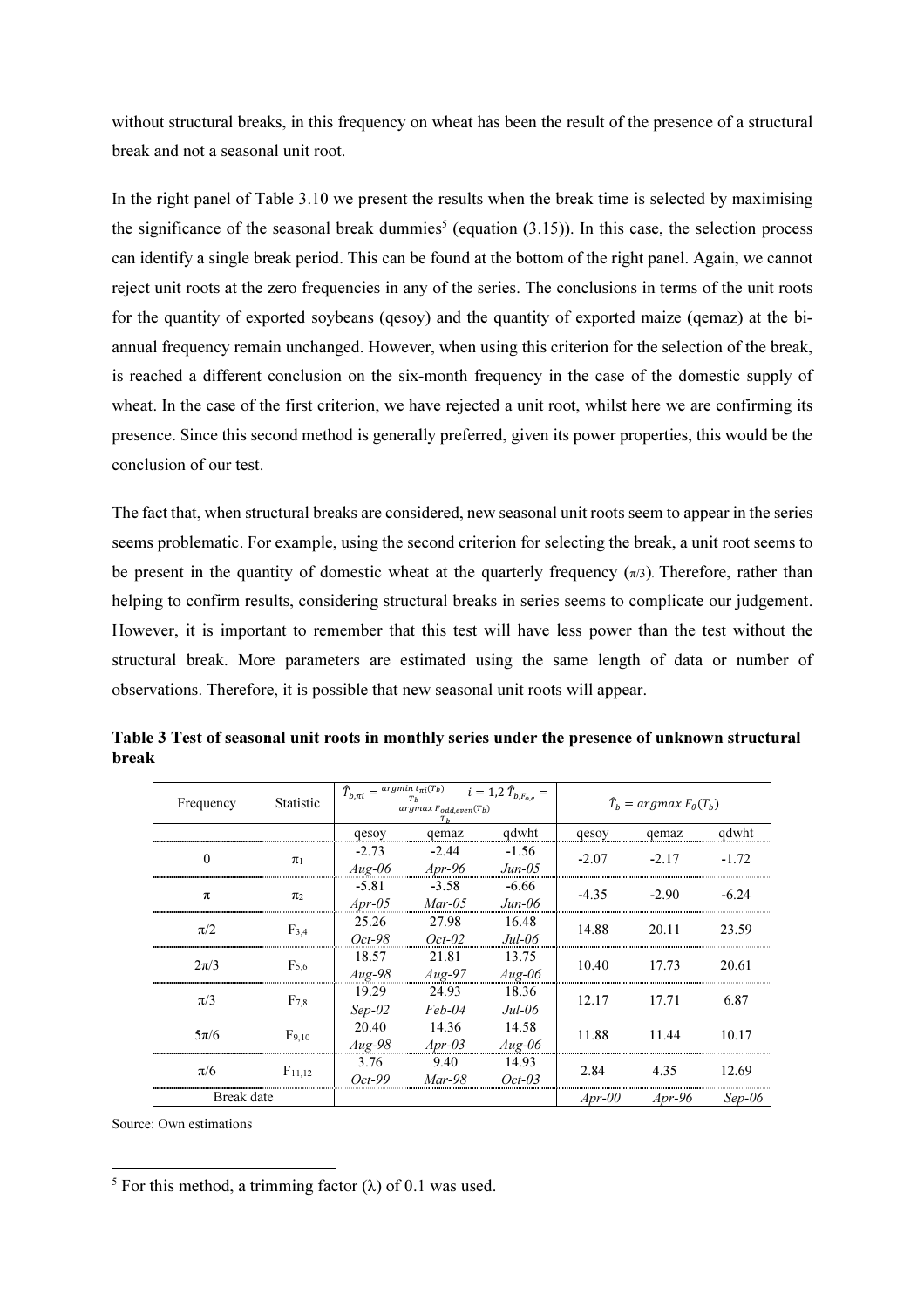This result reminds us of the effects of structural breaks and the proper use of this extension of the HEGY test. Since structural breaks may disguise an otherwise stationary process as one presenting a unit root, the HEGY test considering structural breaks would eventually only confirm if the unit root found is a real case when the test was applied without considering structural breaks. If the HEGY test (without structural breaks) suggests that the series do not contain a unit root test, the extended HEGY (consider structural breaks) test should not be carried out, given that the former has more power.

Controlling for the presence of structural breaks has led us to confirm or reject some of the results found before when we carried out the HEGY test without structural breaks. The quantities of exported maize and soybeans seem to present some seasonal unit roots, and these results have not been explained by a structural break that has affected the test. This means that some events such as weather, economic, technology or other institutional aspects have changed the pattern of seasonality on these series. In the rest of the series, however, the evidence points to characterize deterministic seasonality as a more appropriate approach for the control or modelling of seasonality.

#### **CONCLUSIONS**

Time series based on agricultural process may exhibit important seasonality. The limited storage capacity of annual crops, among other factors, may exacerbate the typical seasonality by introducing seasons where no exports or domestic supply is observed. This phenomenon cannot be explained by missing values nor the lack of registration.

Whilst temporal aggregation may help to reduce the impact of seasonality, the implications for the data generation process and the inference based on it could be serious. Monthly data present some advantages since it keeps relevant and useful information that tends to be hidden when data are aggregated into lower frequencies. Consequently, if the data are originally available in monthly data, temporal aggregation may not add any value and might be counterproductive.

Whilst in general seasonality in agriculture is seen as stable and predictable, stochastic events such as weather, economic decisions, technology and other institutional changes may affect the stability of the seasonal pattern, making the use of a deterministic approach to treat seasonality inadequate. As long as the stochastic elements do not have permanent effects on the seasonal pattern, a deterministic approach may be appropriate, but if these stochastic elements are transmitted or have permanent or cumulative effects on the seasons, a specific treatment should be attempted at the time of dealing with these series. Therefore, it is necessary to test if the stochastic elements present in seasons affect their pattern, and the HEGY test is suggested as the appropriate tool.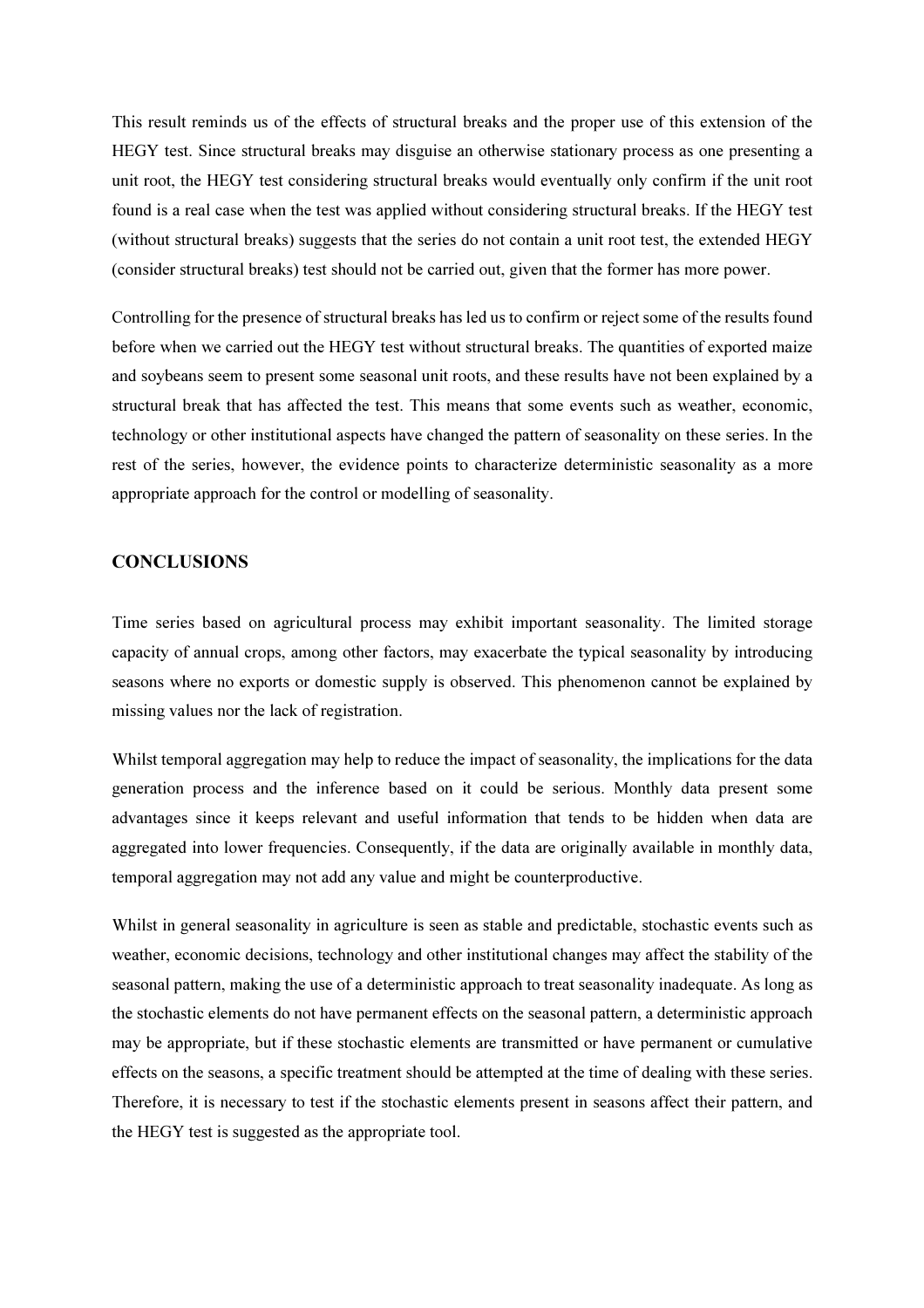Nevertheless, the HEGY test has never been applied on agricultural time series where zero values are part of the domain of the series and give strong seasonal patterns to this type of series. A Monte-Carlo simulation exercise has been attempted to verify if the critical values used in this test are affected by the phenomenon. It was found that the presence of zero values in seasons in monthly series does not seem to affect the distributions of the test statistics used in the HEGY approach. The critical values obtained for these cases in monthly data do not differ substantially from the ones already found in the literature without this characteristic of the data. Therefore, the tests of seasonal unit roots can be still applied and the critical values remain valid. Given this fact, the additional specifications in the data generation process considered in this analysis can be seen as augmenting the cases already analysed by the literature.

The possibility that a stationary process could be wrongly deemed as a non-stationary one because of the presence of structural breaks has also been considered. However, no suitable critical values are available for any type of monthly data when considering the presence of structural breaks. Therefore, Monte-Carlo experiments have been run in order to obtain the appropriate ones, specifically for the short sample case. As in the quarterly case, it has been found that the presence of breaks in seasonal contexts do not affect the critical values for testing unit roots at the zero frequency. However, given the additional parameters, critical values for the rest of the seasonal frequencies tend to be larger in absolute value with respect to the cases where no breaks are considered.

Additionally, it has been seen that the presence of zero values does not seem to affect the critical values. Only the structural breaks generate differences, as in the non-seasonal case. Consequently, the critical values tabulated here can be used in other general contexts. Since critical values for monthly data for seasonal unit roots under the presence of structural breaks are not available, this constitutes an important contribution for applied work.

An application of different techniques for the inference on the existence of deterministic and stochastic seasonality has been performed using data on monthly exports and monthly domestic supply of soybeans, maize and wheat in Argentina between 1994 and 2008. The nature of the seasonality affecting the series under study has been analysed by the inspection of the plots of the series.

On the other hand, the HEGY approach has not rejected unit roots in all series at the zero frequency, and, in some series, at other seasonal frequencies as well. Some of these unit roots have been confirmed when the test has been performed using a HEGY test under unknown structural breaks, suggesting that those unit roots are real and not the effect of a structural break.

Therefore, although stochastic events may have permanent effects on the seasonal pattern of some agricultural series that might require some specific econometric treatment, and that some of the series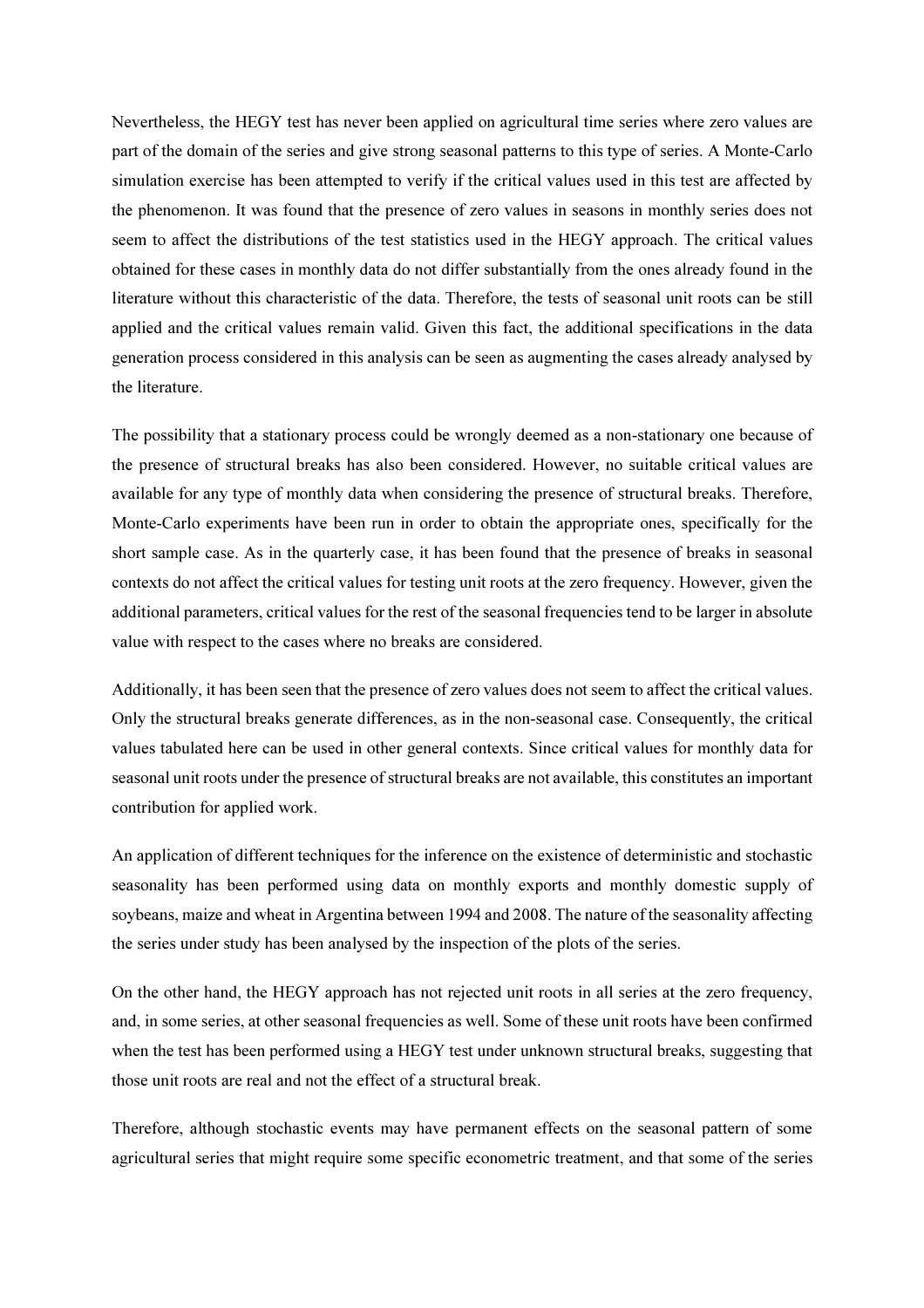could not reject seasonal unit roots in some of the series, the evidence is not very strong. This suggests that deterministic seasonality might provide a sufficient and adequate approach to the modelling of seasonality. This, however, does not completely exclude the possibility that some of the series might need an approach in their modelling that considers the stochastic seasonality such as seasonal cointegration.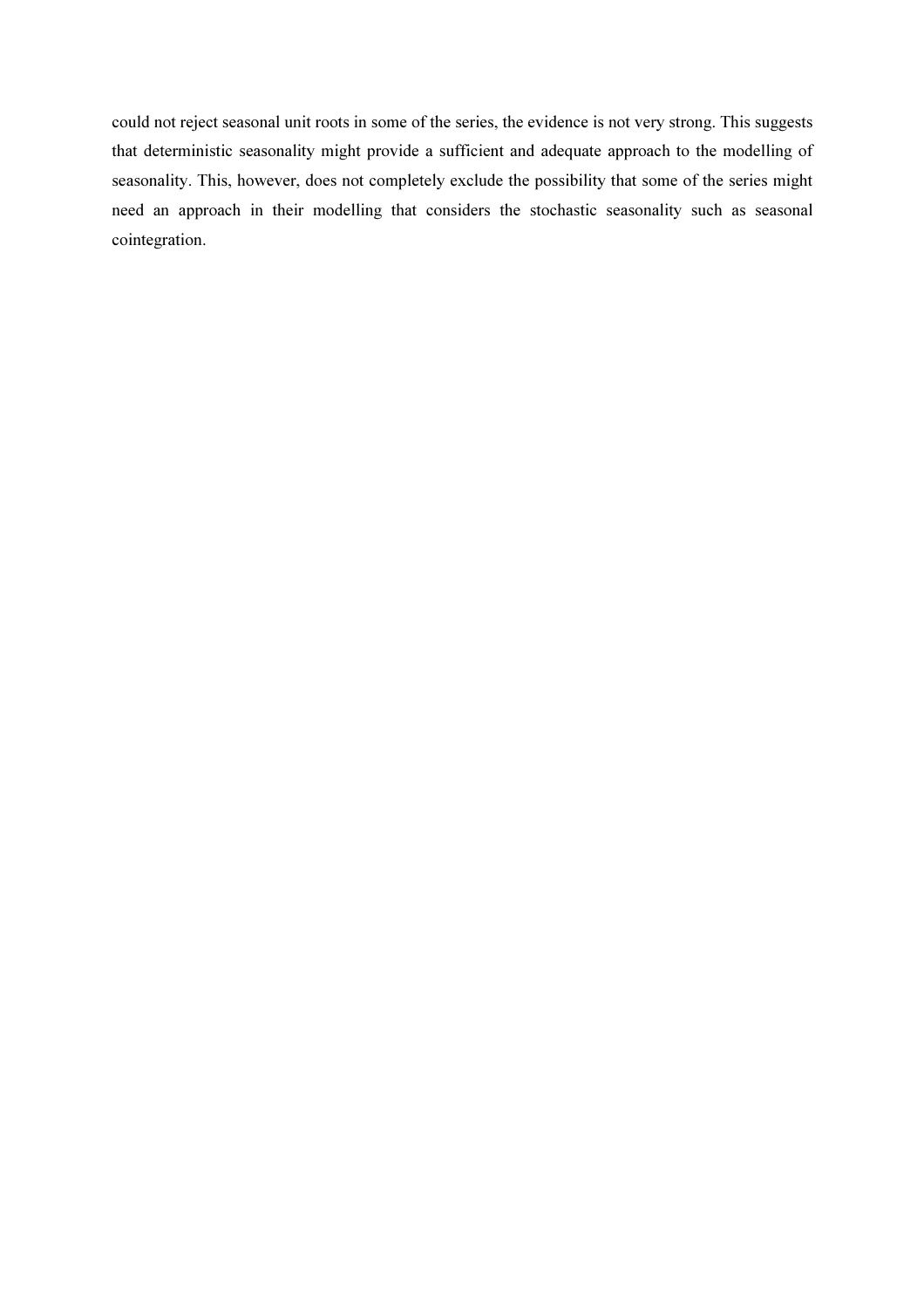#### BIBLIOGRAPHY

1. Amemiya, T., & Wu, R. (1972). 'The Effect of Aggregation on Prediction in the Autorregresive Model'. Journal of the American Statistical Association, 67(339), 628-632.

Beaulieu, J., & Miron, J. A. (1993). 'Seasonal unit roots in aggregate U.S. data'. Journal of Econometrics, 55, 305-328.

3. Bell, W., & Hilmer, S. (1984). 'Issues Involved with the Seasonal Adjustment of Economic Time Series'. Journal of Business and Economic Statistics, 2, 291-230.

4. Bohl, M. (2000). 'Nonstationary stochastic seasonality and the German M2 money demand function'. European Economic Review, 44, 61-70.

5. Bohl, M. T., & Sell, F. L. (1998). 'Demand for cash balances in Germany: theoretical underpinnings and empirical evidence'. Applied Economics, 30, 1017-1026.

6. Chow, G. C. (1960). 'Tests of equality between sets of coefficients in two linear regressions'. Econometrica, 28(3), 591-605.

Cox, C. (1976).' Futures, trading and market information'. Journal of Political Economy, 84, 1215-1237.

de Pablo Valenciano, J., Perez Mesa, J., & Levy Mangin, J. (2008). 'The Spanish Tomato Export Sector in the Almeria Region: An Econometric Approach'. International Advances in Economic Research, 14, 316- 328.

Dickey, D., & Fuller, W. (1979).' Distribution of the estimatiors for autorregresive time series with a unit root'. Journal of the American Statistical Association, 84, 427-431.

10. Enders, W. (2010). 'Applied Econometric Time Series' (3rd Edition ed.). Hoboken,, NJ, USA: Jonh Wiley & Sons, Inc.

11. Engle, R. F., & Granger, C. W. (1987). 'Cointegration and error correction: Representation, estimation and testing'. Econometrica, 55, 151-165.

Engle, R. F., Granger, C. W., Hylleberg, S., & Lee, H. S. (1993). 'Seasonal cointegration'. *Journal of* Econometrics, 55, 275-298.

13. Franses, P. (1996). 'Recent Advances in Modelling Seasonality'. Journal of Economic Surveys, 10(3), 299- 345.

Franses, P. H. (1991). 'Model selection and seasonality in time series'. Amsterdam: Thesis Publishers.

15. Franses, P. H. (1991). 'Seasonality, non-stationarity and the forescasting of monthly time series'. International Journal of Forecasting, 7, 199-208.

HoFranses, P. H., & McAleer, M. (1998). 'Cointegration analysis of seasonal time series'. Journal of Econometric Surveys, 12(5), 651-678.

Franses, P. H., & Volgelsang, T. J. (1998). 'On seasonal cycles, unit roots and mean shifts'. The Review of Economics and Statistics, 80, 231-240.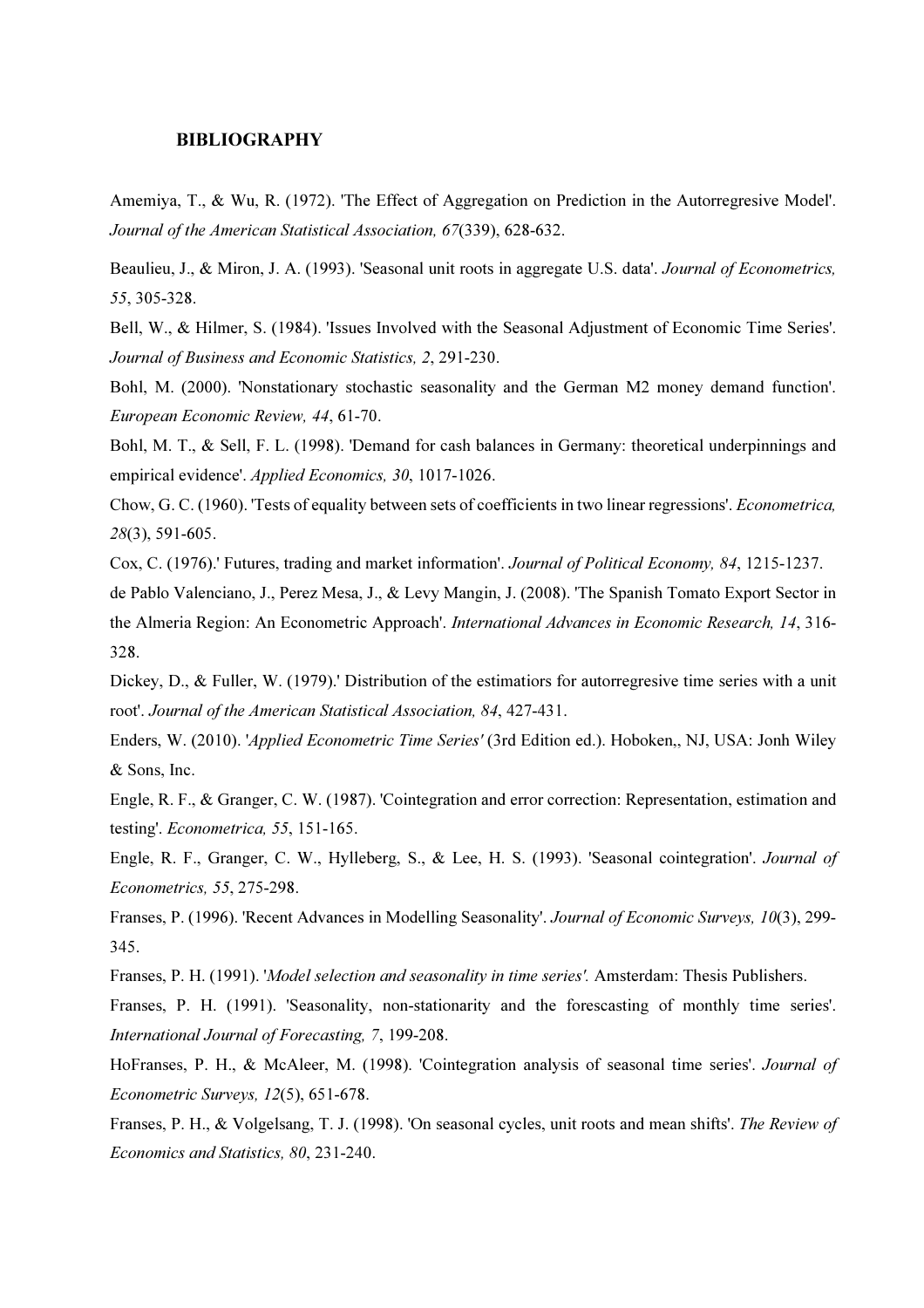Franses, P., & Hobijn, B. (1997). 'Critcal values for unit root tests in seasonal time series'. Journal of Applied Statistics, 24(1), 25-47.

Franses, P., & Volgesang, T. (1998). 'On seasonal cycles, unit roots and mean shifts'. The Review of Economics and Statistics, 80, 231-240.

20. Ghysels, E. (1990). 'Unit-Root Tests and the Statistical Pitfalls of Seasonal Adjustment: The Case of U.S'. Postwar Real Gross National Product. Journal of Business & Economics Statistics, 8(2), 145-152.

Ghysels, E., & Osborn, D. R. (2001). 'The econometric analysis of seasonal time series'. Cambridge: Cambridge University Press.

Ghysels, E., Lee, H. S., & Noh, J. (1994). 'Testing for unit roots in seasonal time series'. Journal of Econometrics, 62, 415-442.

Granger, C. (1981). 'Some properties of time series data and their use in econometric model specification'. Journal of Econometrics, 16, 121-130.

Granger, C. (1986). 'Developments in the study of cointegrated economic variables'. Oxford Bulletin of Economics and Statistics, 48(3), 213-228.

Gray, R., & Rutledge, D. (1971). 'The economics of commodity futures markets: a survey'. Review of Marketing and Agricultural Economics, 39(4), 57-108.

Hall, A. (1994). 'Testing for a unit root in time series with pretest data based model selection'. *Journal of* Business and Economic Studies, 12, 461-470.

Harris, R., & Sollis, R. (2003). '*Applied Time Series Modelling and Forescasting*. Chichester': John Wiley & Sons Ltd.

Harvey, D. I., Leybourne, S. J., & Newbold, P. (2002). 'Seasonal unit root test with seasonal mean shifts'. Economic Letters, 76, 295-302.

Harvey, D., Leybourne, S., & Newbold, P. (2001). 'Innovational outlier unit root tests with an endogenously determined break in level'. Oxford Bulletin of Economics and Statistics, 63(5), 559-575.

29. Haug, A. (2002). 'Temporal Aggregation and the Power of Cointegration Tests: a Monte Carlo Study'. Oxford Bulletin of Economics and Statistics, 64(4), 399-412.

30. Herwartz, H., & Reimers, H.-E. (2003). 'Seasonal cointegration analysis for German M3 money demand'. 13, 71-18.

31. Hylleberg, S., Engle, R. F., Granger, C. W., & Yoo, B. S. (1990). 'Seasonal Integration and Cointegration'. Journal of Econometrics, 44, 215-238.

Ljung, G., & Box, G. (1978). 'On a Measure of Lack of Fit in Time Series Models'. *Biometrica*, 65, 297-303.

MacKinnon, J. (1991). 'Critical vallues for co-integration tests'. In R. F. Engle, & C. W. Granger, Long-Run Economic Relationships (pp. 267-276). Oxford, UK. : Oxford University Press.

MacKinnon, J. (2010). 'Critical Values for Cointegration Tests'. Working Paper No. 1227, Queen's University, Department of Economics, Kingston.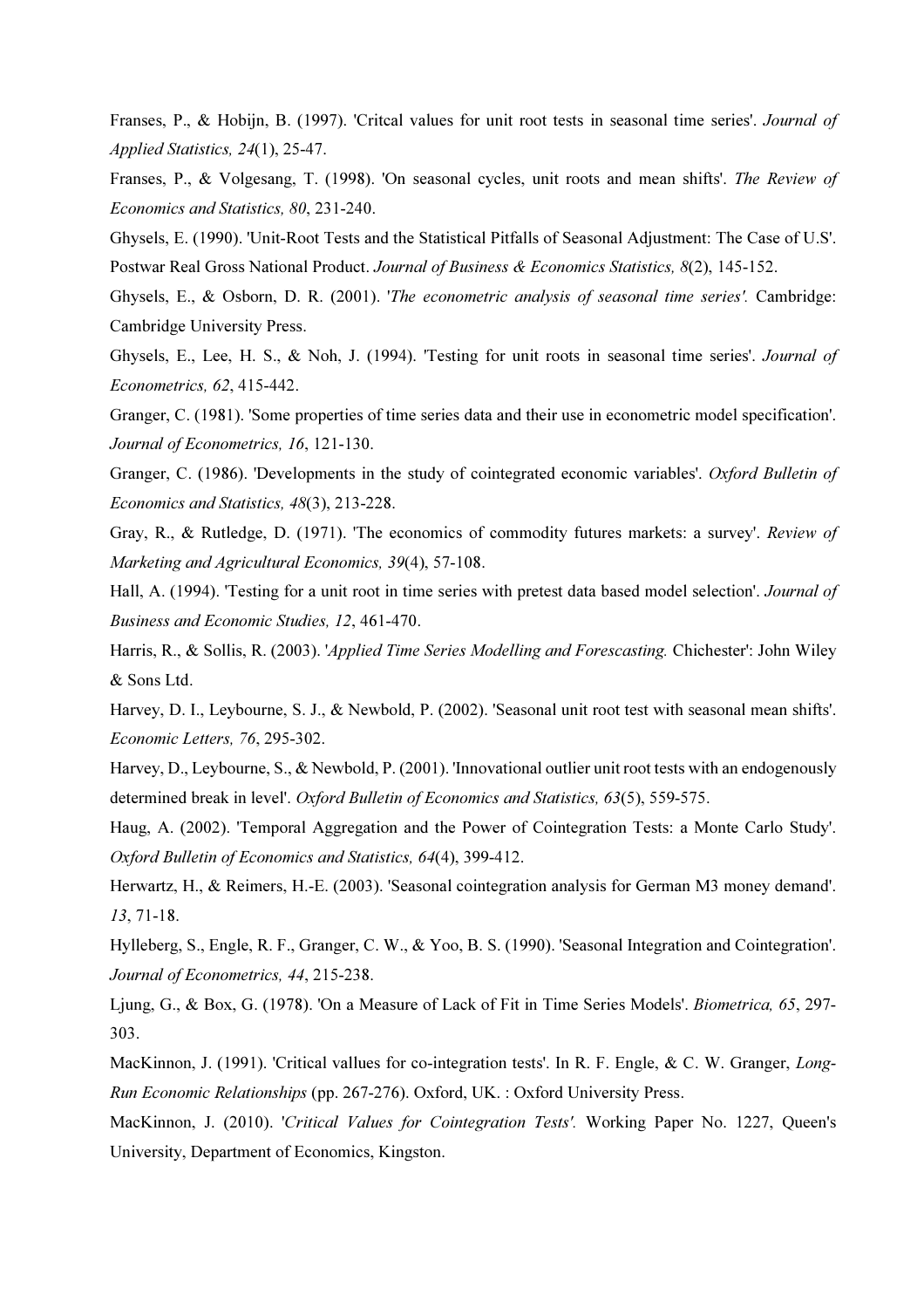Mugambe, G. K., & Reilly, B. (2007). 'Seasonality and Industrial Production in Uganda'. African Development Review, 19(3), 501-518.

36. Osborn, D. (2002). 'Cointegration for Seasonal Time Series Processes'.

Osborn, D. R. (1993). 'Seasonal cointegration'. Journal of Econometrics, 55, 299-303.

38. Perron, P. (1988). 'Trends and rando walks in macroeconomic time series: Further evidence from a new approach'. Journal of Economic Dynamics and Control, 12, 297-332.

Perron, P. (1989). 'The Great Crash, the Oil Shock and the unit root hypothesis'. Econometrica, 57, 1361-1402.

Perron, P. (1997). 'Further evidence on breaking trend functions in macroeconomic variables'. Journal of Econometrics, 80, 355-385.

Perron, P., & Vogelsang, T. (1992). 'Nonstationarity and level shifts with an application to purchasing power parity'. Journal of Business & Economics Statistics, 10(3), 301-320.

Pierce, D. A. (1979). 'Seasonal Adjustment when both Deterministic and Stochastic Seasonality are Present. In A. Zellner, Seasonal Analysis of Economic Time Series (pp. 242-280)'. National Bureau of Economic Research.

Rodrigues, P. M., & Osborn, D. R. (1999). 'Performance of seasonal unit root tests for monthly data'. Journal of Applied Statistics, 26(8), 985-1004.

Rossana, R., & Seater, J. (1995). 'Temporal Aggregation and Economic Time Series'. Journal of Business and Economics Statistics, 13(4), 441-451.

45. Shiller, R., & Perron, P. (1985). 'Testing the Random Walk Hypothesis: Power versus Frequency of Observations'. Economic Letters, 18, 381-186.

Silvestrini, A., & Veredas, D. (2008). 'Temporal Aggregation of Univariate and Multivariate Time Series Models: A Survey'. Journal of Economic Surveys, 22(8), 458-497.

47. Smith, J., & Otero, J. (1997). 'Structural breaks and seasonal integration'. Economic Letters, 56, 13-19.

Tasseven, O. (2008). 'Modelling Seasonality - An Extension of the HEGY Approach in the Presence of Two Structural Breaks'. Panoeconomicus(4), 465-484.

Taylor, A. M. (1998). 'Testing for unit roots in monthly time series'. Journal of Time Series Analysis, 19(3), 349-368.

50. Wilcox, D. (1992). 'The Construction of U.S. Consumption Data: Some Facts and Their Implications for Empirical Work'. American Economic Review, 82, 922-941.

51. Zivot, E., & Andrews, D. (1992). 'Further evidence on Great Crash, the oil price shock and the unit root hypothesis'. Journal of Business and Economic Statistics, 10, 251-270.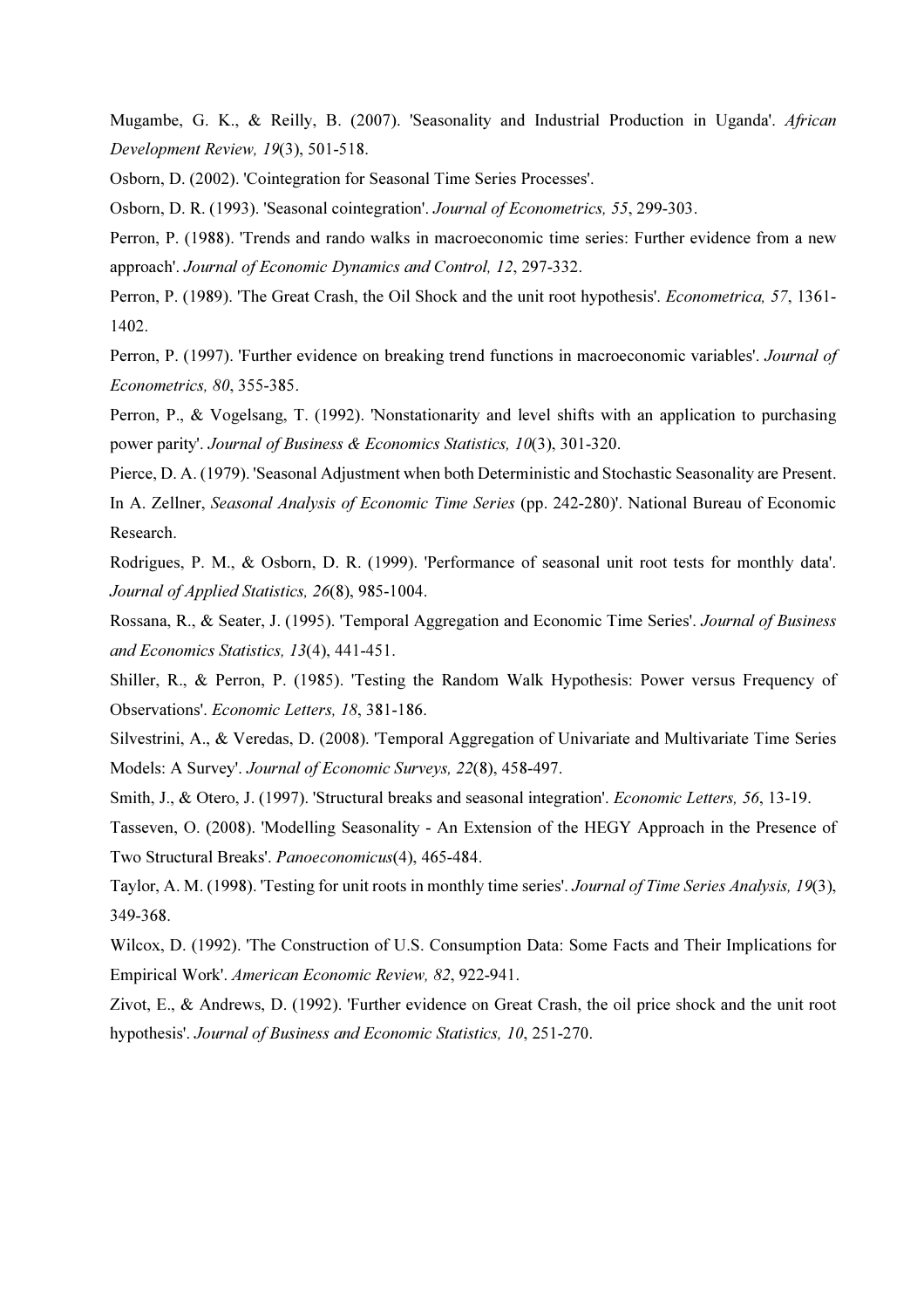## APPENDICES

### 1.1. APPENDIX 1

# DEFINITION OF THE TRANSFORMED VARIABLES IN THE HEGY TEST WITH MONTHLY DATA

The  $Z_{k,t}$  variables presented in expression are defined below. For further details, see Beaulieu and Miron (1993)

 $Z_{1,t} = (1 + B + B^2 + B^3 + B^4 + B^5 + B^6 + B^7 + B^8 + B^9 + B^{10} + B^{11})y_t$  $Z_{2,t} = -(1 - B + B^2 - B^3 + B^4 - B^5 + B^6 - B^7 + B^8 - B^9 + B^{10} - B^{11})y_t$  $Z_{3,t} = -(1 - B + B^5 - B^7 + B^9 - B^{11})y_t$  $Z_{4,t} = -(1 - B^2 + B^4 - B^6 + B^8 - B^{10})y_t$  $Z_{5,t} = -\frac{1}{2}$  $\frac{1}{2}(1+B-2B^2+B^3+B^4-2B^5+B^6+B^7-2B^8+B^9+B^{10}-2B^{11})y_t$  $Z_{6,t} = \frac{\sqrt{3}}{2}$  $\frac{1}{2}(1-B+B^3-B^4+B^6-B^7+B^9-B^{10})y_t$  $Z_{7,t} = \frac{1}{2}$  $\frac{1}{2}(1-B-2B^2-B^3+B^4+2B^5+B^6-B^7-2B^8-B^9+B^{10}+2B^{11})y_t$  $Z_{8,t} = -\frac{\sqrt{3}}{2}$  $\frac{15}{2}(1+B-B^3-B^4+B^6+B^7-B^9-B^{10})y_t$  $Z_{9,t} = -\frac{1}{2}$  $\frac{1}{2}(\sqrt{3}-B+B^3-\sqrt{3}B^4+2B^5-\sqrt{3}B^6+B^7-B^9+\sqrt{3}B^{10}-2B^{11})y_t$  $Z_{10,t} = \frac{1}{2}$  $\frac{1}{2}(1-\sqrt{3}B+2B^2-\sqrt{3}B^3+B^4-B^6+\sqrt{3}B^7-2B^8+\sqrt{3}B^9-B^{10})y_t$  $Z_{11,t} = \frac{1}{2}$  $\frac{1}{2}(\sqrt{3} + B - B^3 - \sqrt{3}B^4 - 2B^5 - \sqrt{3}B^6 - B^7 + B^9 + \sqrt{3}B^{10} + 2B^{11})y_t$  $Z_{12,t} = \frac{1}{2}$  $\frac{1}{2}(1+B+2B^2+\sqrt{3}B^3+B^4-B^6-\sqrt{3}B^7-2B^8-\sqrt{3}B^9-B^{10})y_t$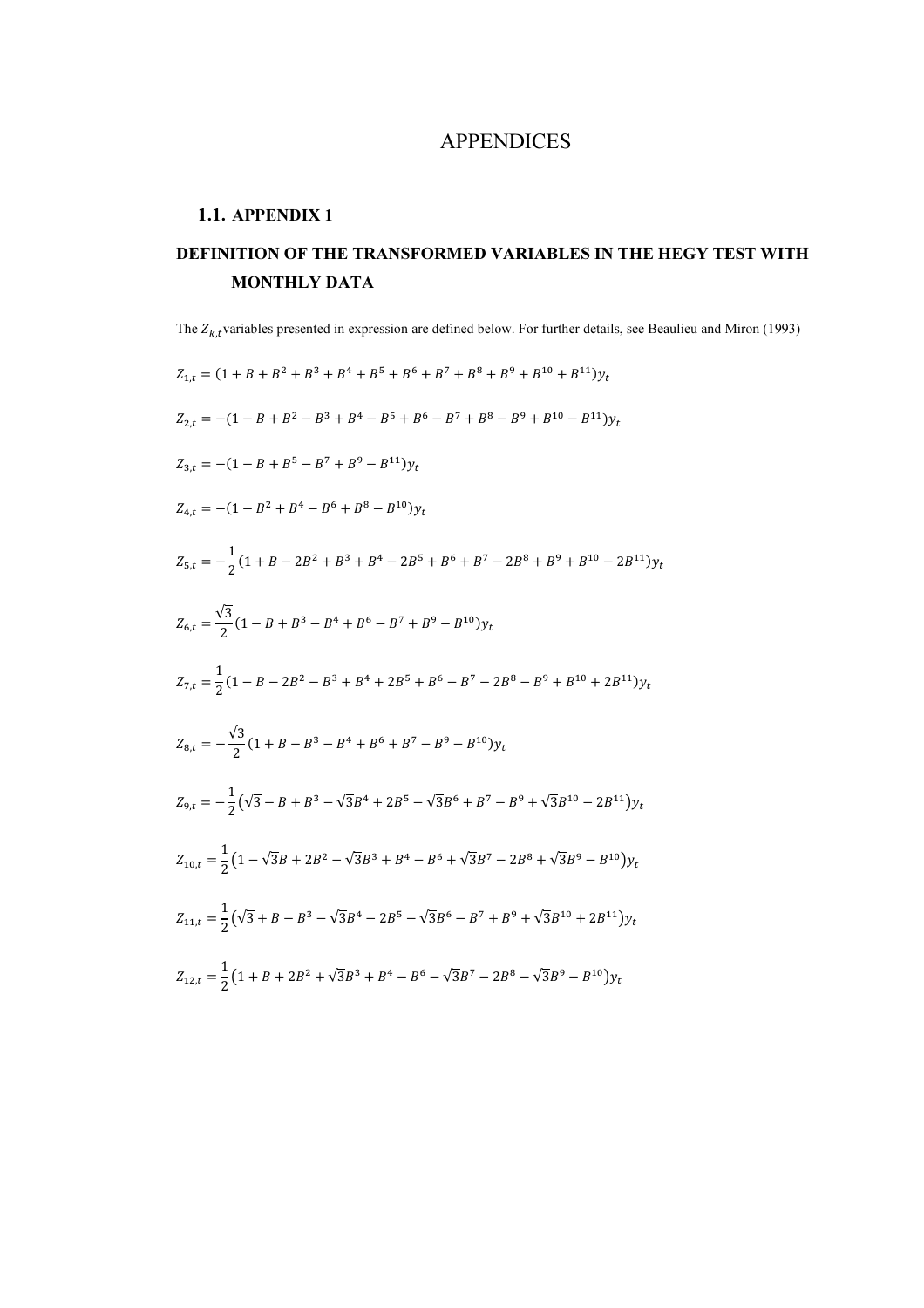## APPENDIX I

## STATISTICAL TABLES OF THE HEGY TEST WITH MONTHLY DATA

| Trend       | Intercept   | Seasonal    | T        |         |         | $\hat{t}$ : $\pi_1$ |         |         |         | $\dot{t}$ : $\pi_2$ |         |                   |      | $F\text{:}\pi_{\text{odd}},\!\pi_{\text{even}}$ |      |
|-------------|-------------|-------------|----------|---------|---------|---------------------|---------|---------|---------|---------------------|---------|-------------------|------|-------------------------------------------------|------|
|             |             | Dummies     |          | 0.01    | 0.025   | 0.05                | 0.1     | 0.01    | 0.025   | 0.05                | 0.1     | 0.9               | 0.95 | 0.975                                           | 0.99 |
|             |             |             | 200      | $-3.81$ | $-3.06$ | $-2.79$             | $-2.49$ | $-3.40$ | $-3.06$ | $-2.79$             | $-2.49$ | $\overline{5.06}$ | 6.05 | 7.02                                            | 8.26 |
| Y           | $\mathbf N$ | Y           | 400      | $-3.90$ | $-3.63$ | $-3.37$             | $-3.10$ | $-3.45$ | $-3.15$ | $-2.88$             | $-2.58$ | 5.33              | 6.34 | 7.31                                            | 8.55 |
|             |             |             | $\infty$ | $-4.01$ | $-3.72$ | $-3.46$             | $-3.16$ | $-3.50$ | $-3.20$ | $-2.91$             | $-2.61$ | 5.47              | 6.51 | 7.48                                            | 8.74 |
|             |             |             | 200      | $-3.31$ | $-2.98$ | $-2.72$             | $-2.42$ | $-3.32$ | $-3.01$ | $-2.77$             | $-2.48$ | 5.06              | 6.06 | 7.01                                            | 8.27 |
| ${\bf N}$   | ${\bf N}$   | Y           | 400      | $-3.37$ | $-3.08$ | $-2.83$             | $-2.52$ | $-3.41$ | $-3.12$ | $-2.86$             | $-2.57$ | 5.33              | 6.36 | 7.31                                            | 8.57 |
|             |             |             | $\infty$ | $-3.46$ | $-3.15$ | $-2.87$             | $-2.57$ | $-3.47$ | $-3.15$ | $-2.91$             | $-2.61$ | 5.46              | 6.49 | 7.48                                            | 8.74 |
|             |             |             | 200      | $-1.43$ | $-1.10$ | $-0.82$             | $-0.49$ | $-2.59$ | $-2.26$ | $-1.97$             | $-1.67$ | 2.35              | 3.06 | 3.77                                            | 4.71 |
| $\mathbf N$ | ${\bf N}$   | ${\bf N}$   | 400      | $-1.15$ | $-0.86$ | $-0.61$             | $-0.33$ | $-2.66$ | $-2.33$ | $-2.06$             | $-1.74$ | 2.45              | 3.18 | 3.90                                            | 4.87 |
|             |             |             | $\infty$ | $-0.98$ | $-0.72$ | $-0.49$             | $-0.23$ | $-2.71$ | $-2.40$ | $-2.13$             | $-1.80$ | 2.53              | 3.26 | 4.01                                            | 5.01 |
|             |             |             |          |         |         |                     |         |         |         |                     |         |                   |      |                                                 |      |
|             |             |             | 200      | $-3.31$ | $-2.99$ | $-2.74$             | $-2.45$ | $-2.58$ | $-2.26$ | $-1.96$             | $-1.65$ | 2.34              | 3.03 | 3.73                                            | 4.70 |
| $\mathbf N$ | $\mathbf Y$ | ${\bf N}$   | 400      | $-3.39$ | $-3.09$ | $-2.82$             | $-2.51$ | $-2.67$ | $-2.33$ | $-2.04$             | $-1.73$ | 2.43              | 3.16 | 3.88                                            | 4.85 |
|             |             |             | $\infty$ | $-3.52$ | $-3.18$ | $-2.91$             | $-2.59$ | $-2.71$ | $-2.36$ | $-2.11$             | $-1.79$ | 2.52              | 3.25 | 3.99                                            | 4.98 |
|             |             |             | 200      | $-3.28$ | $-3.00$ | $-2.75$             | $-2.44$ | $-3.34$ | $-3.04$ | $-2.78$             | $-2.49$ | 5.04              | 6.04 | 6.99                                            | 8.24 |
| $\mathbf N$ | $\mathbf Y$ | $\mathbf Y$ | 400      | $-3.40$ | $-3.08$ | $-2.81$             | $-2.51$ | $-3.43$ | $-3.11$ | $-2.86$             | $-2.56$ | 5.33              | 6.35 | 7.32                                            | 8.57 |
|             |             |             | $\infty$ | $-3.48$ | $-3.17$ | $-2.89$             | $-2.58$ | $-3.46$ | $-3.15$ | $-2.90$             | $-2.61$ | 5.47              | 6.51 | 7.48                                            | 8.73 |
|             |             |             |          |         |         |                     |         |         |         |                     |         |                   |      |                                                 |      |
| Y           | Y           | ${\bf N}$   | 200      | $-3.82$ | $-3.53$ | $-3.30$             | $-3.01$ | $-2.58$ | $-2.25$ | $-1.98$             | $-1.66$ | 2.32              | 3.01 | 3.72                                            | 4.66 |
|             |             |             | 400      | $-3.95$ | $-3.64$ | $-3.40$             | $-3.10$ | $-2.68$ | $-2.37$ | $-2.08$             | $-1.74$ | 2.43              | 3.15 | 3.88                                            | 4.85 |
|             |             |             | $\infty$ | $-4.00$ | $-3.69$ | $-3.45$             | $-3.15$ | $-2.71$ | $-2.37$ | $-2.11$             | $-1.78$ | 2.52              | 3.25 | 3.99                                            | 4.98 |
|             |             |             | 200      | $-3.85$ | $-3.54$ | $-3.29$             | $-3.01$ | $-3.36$ | $-3.06$ | $-2.78$             | $-2.49$ | 5.05              | 6.06 | 7.00                                            | 8.25 |
| Y           | Y           | Y           | 400      | $-3.96$ | $-3.64$ | $-3.39$             | $-3.11$ | $-3.45$ | $-3.12$ | $-2.87$             | $-2.58$ | 5.34              | 6.36 | 7.32                                            | 8.57 |
|             |             |             | $\infty$ | $-4.01$ | $-3.72$ | $-3.46$             | $-3.16$ | $-3.50$ | $-3.20$ | $-2.91$             | $-2.61$ | 5.47              | 6.51 | 7.48                                            | 8.74 |

Table I. 1 Critical values from the distribution of test statistics for seasonal unit roots. DGP:  $\Delta_{12}\tilde{y}_t = e_t$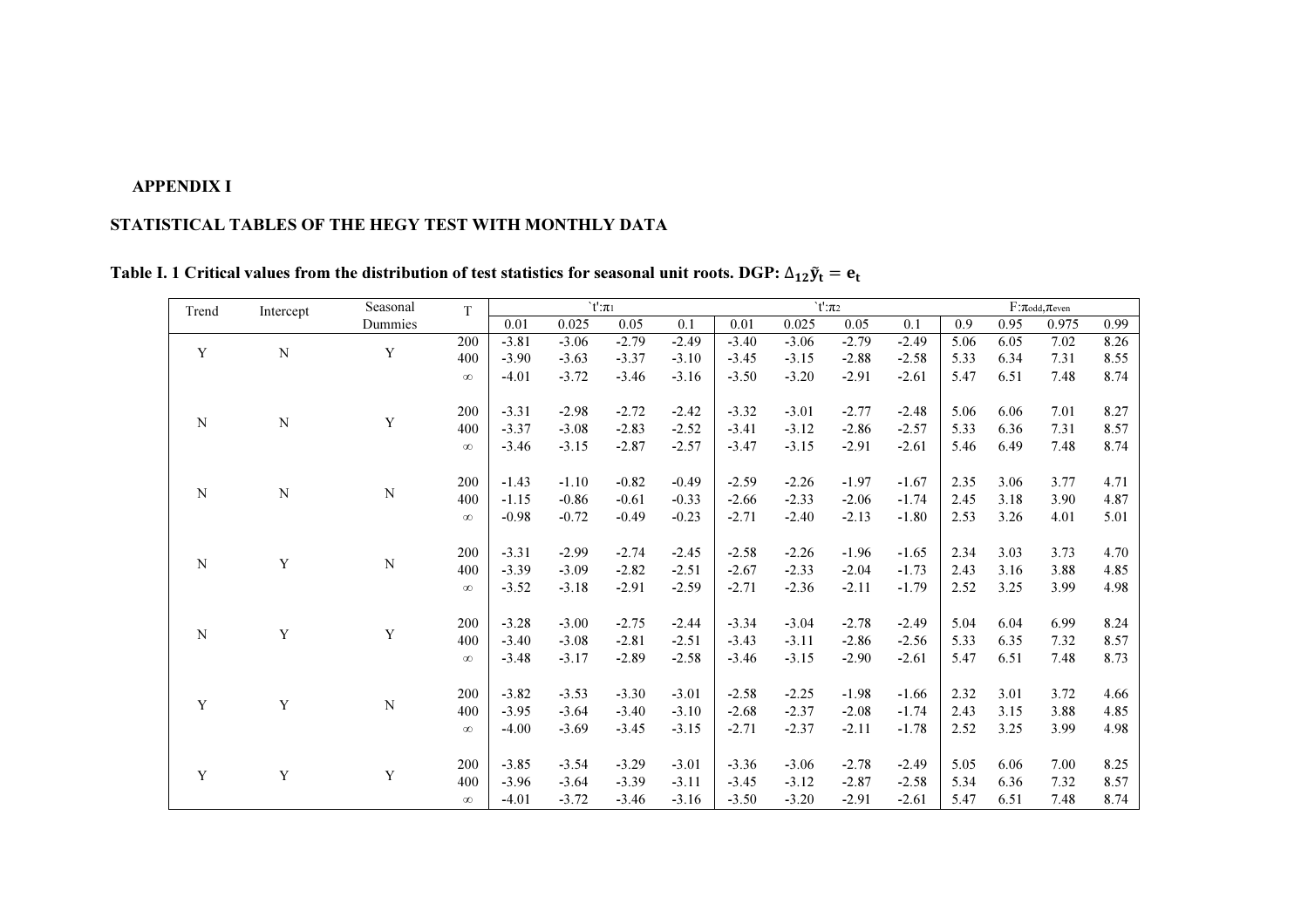| $\hat{T}_{b,\pi i} = \frac{argmin_{\tau_i} t_{\pi i}(T_b)}{T_b}$<br>$i = 1,2$ and $\hat{T}_{b,F_{o,e}} = \frac{argmax F_{odd,even}(T_b)}{T_b}$ |             |             |         |                     |         |         |                                                   |                   |         |         |                          |       |                          |       |  |
|------------------------------------------------------------------------------------------------------------------------------------------------|-------------|-------------|---------|---------------------|---------|---------|---------------------------------------------------|-------------------|---------|---------|--------------------------|-------|--------------------------|-------|--|
|                                                                                                                                                |             | Seasonal    |         | $\hat{t}$ : $\pi_1$ |         |         |                                                   | $\hat{t}$ : $\pi$ |         |         | $F:\pi_{odd},\pi_{even}$ |       |                          |       |  |
| Trend                                                                                                                                          | Intercept   | Dummies     | 0.01    | 0.025               | 0.05    | 0.1     | 0.01                                              | 0.025             | 0.05    | 0.1     | 0.9                      | 0.95  | 0.975                    | 0.99  |  |
| Y                                                                                                                                              | N           | Y           | $-5.54$ | $-4.93$             | $-4.56$ | $-4.16$ | $-4.99$                                           | $-4.58$           | $-4.27$ | $-3.93$ | 11.16                    | 12.91 | 14.98                    | 17.82 |  |
| $\mathbf N$                                                                                                                                    | $\mathbf N$ | Y           | $-5.91$ | $-5.18$             | $-4.55$ | $-3.95$ | $-5.02$                                           | $-4.61$           | $-4.29$ | $-3.95$ | 11.29                    | 13.13 | 15.21                    | 18.11 |  |
| $\mathbf N$                                                                                                                                    | $\mathbf N$ | $\mathbf N$ | $-2.83$ | $-2.41$             | $-2.07$ | $-1.73$ | $-4.10$                                           | $-3.70$           | $-3.40$ | $-3.07$ | 6.61                     | 8.02  | 9.44                     | 11.26 |  |
| N                                                                                                                                              | Y           | $\mathbf N$ | $-6.15$ | $-5.41$             | $-4.69$ | $-4.05$ | $-4.08$                                           | $-3.67$           | $-3.37$ | $-3.03$ | 6.58                     | 7.95  | 9.31                     | 11.14 |  |
| N                                                                                                                                              | Y           | Y           | $-5.91$ | $-5.19$             | $-4.54$ | $-3.94$ | $-5.00$                                           | $-4.61$           | $-4.28$ | $-3.94$ | 11.27                    | 13.07 | 15.09                    | 17.86 |  |
| Y                                                                                                                                              | Y           | $\mathbf N$ | $-5.76$ | $-5.17$             | $-4.64$ | $-4.24$ | $-4.02$                                           | $-3.59$           | $-3.34$ | $-3.01$ | 6.49                     | 7.86  | 9.12                     | 10.91 |  |
| Y                                                                                                                                              | Y           | Y           | $-5.55$ | $-4.93$             | $-4.54$ | $-4.13$ | $-4.98$                                           | $-4.61$           | $-4.27$ | $-3.92$ | 11.17                    | 12.92 | 14.92                    | 17.74 |  |
|                                                                                                                                                |             |             |         |                     |         |         | $\hat{T}_b = \operatorname{argmax} F_\theta(T_b)$ |                   |         |         |                          |       |                          |       |  |
|                                                                                                                                                |             |             |         | $\hat{t}$ : $\pi_1$ |         |         |                                                   | $\hat{t}$ : $\pi$ |         |         |                          |       | $F:\pi_{odd},\pi_{even}$ |       |  |
|                                                                                                                                                |             | Seasonal    |         |                     |         |         |                                                   |                   |         |         |                          |       |                          |       |  |
| Trend                                                                                                                                          | Intercept   | Dummies     | 0.01    | 0.025               | 0.05    | 0.1     | 0.01                                              | 0.025             | 0.05    | 0.1     | 0.9                      | 0.95  | 0.975                    | 0.99  |  |
| Y                                                                                                                                              | N           | Y           | $-5.04$ | $-4.59$             | $-4.14$ | $-3.69$ | $-4.50$                                           | $-3.99$           | $-3.66$ | $-3.23$ | 8.51                     | 10.33 | 11.96                    | 14.30 |  |
| $\mathbf N$                                                                                                                                    | $\mathbf N$ | Y           | $-5.56$ | $-4.75$             | $-4.16$ | $-3.47$ | $-4.50$                                           | $-4.03$           | $-3.68$ | $-3.30$ | 8.73                     | 10.57 | 12.26                    | 14.80 |  |
| $\mathbf N$                                                                                                                                    | $\mathbf N$ | $\mathbf N$ | $-2.44$ | $-2.03$             | $-1.64$ | $-1.23$ | $-3.65$                                           | $-3.27$           | $-2.94$ | $-2.55$ | 4.84                     | 6.20  | 7.57                     | 9.35  |  |
| N                                                                                                                                              | Y           | $\mathbf N$ | $-6.14$ | $-5.34$             | $-4.62$ | $-3.87$ | $-3.56$                                           | $-3.11$           | $-2.80$ | $-2.43$ | 4.56                     | 5.82  | 7.13                     | 8.92  |  |
| $\mathbf N$                                                                                                                                    | $\mathbf Y$ | Y           | $-5.58$ | $-4.75$             | $-4.15$ | $-3.46$ | $-4.51$                                           | $-4.04$           | $-3.69$ | $-3.29$ | 8.70                     | 10.57 | 12.25                    | 14.53 |  |
| Y                                                                                                                                              | $\mathbf Y$ | $\mathbf N$ | $-5.72$ | $-5.10$             | $-4.53$ | $-4.00$ | $-3.39$                                           | $-3.07$           | $-2.70$ | $-2.36$ | 4.39                     | 5.55  | 6.88                     | 8.64  |  |
| Y                                                                                                                                              | $\mathbf Y$ | Y           | $-5.04$ | $-4.58$             | $-4.14$ | $-3.69$ | $-4.50$                                           | $-3.99$           | $-3.66$ | $-3.23$ | 8.51                     | 10.36 | 11.95                    | 14.32 |  |

Table I. 2 Critical values from the distribution of test statistics for seasonal unit roots with zero values under the presence of unknown structural break with a standard normal break size